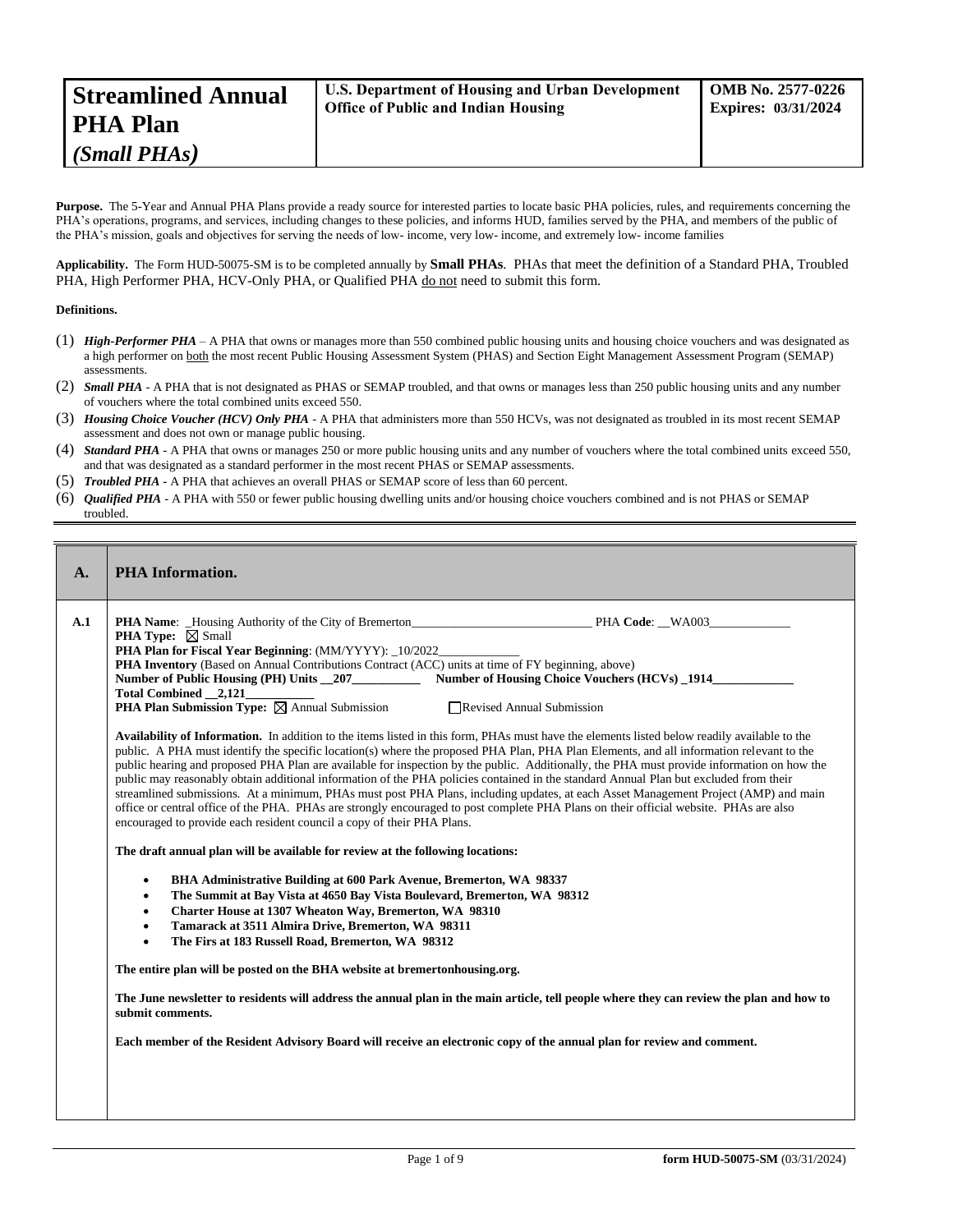|  |  | PHA Consortia: (Check box if submitting a Joint PHA Plan and complete table below) |
|--|--|------------------------------------------------------------------------------------|
|--|--|------------------------------------------------------------------------------------|

|           | <b>Participating PHAs</b>                                                                                                                                                                                                                                                                                                                                                                                                                                                                                                              | <b>PHA Code</b> | Program(s) in the Consortia                                                                                                                                                                                                                                                                                                                               | Program(s) not in the<br>Consortia |           | <b>No. of Units in Each Program</b> |
|-----------|----------------------------------------------------------------------------------------------------------------------------------------------------------------------------------------------------------------------------------------------------------------------------------------------------------------------------------------------------------------------------------------------------------------------------------------------------------------------------------------------------------------------------------------|-----------------|-----------------------------------------------------------------------------------------------------------------------------------------------------------------------------------------------------------------------------------------------------------------------------------------------------------------------------------------------------------|------------------------------------|-----------|-------------------------------------|
|           | Lead PHA:                                                                                                                                                                                                                                                                                                                                                                                                                                                                                                                              |                 |                                                                                                                                                                                                                                                                                                                                                           |                                    | <b>PH</b> | <b>HCV</b>                          |
|           |                                                                                                                                                                                                                                                                                                                                                                                                                                                                                                                                        |                 |                                                                                                                                                                                                                                                                                                                                                           |                                    |           |                                     |
|           |                                                                                                                                                                                                                                                                                                                                                                                                                                                                                                                                        |                 |                                                                                                                                                                                                                                                                                                                                                           |                                    |           |                                     |
|           |                                                                                                                                                                                                                                                                                                                                                                                                                                                                                                                                        |                 |                                                                                                                                                                                                                                                                                                                                                           |                                    |           |                                     |
|           |                                                                                                                                                                                                                                                                                                                                                                                                                                                                                                                                        |                 |                                                                                                                                                                                                                                                                                                                                                           |                                    |           |                                     |
| <b>B.</b> |                                                                                                                                                                                                                                                                                                                                                                                                                                                                                                                                        |                 | <b>Plan Elements Submitted with 5-Year PHA Plans.</b> Required elements for Small PHAs completing this document<br>in years in which the 5-Year Plan is also due. This section does not need to be completed for years when a Small<br>PHA is not submitting its 5-Year Plan. See sub-section below for required elements in all other years (Years 1-4). |                                    |           |                                     |
| B.1       | <b>Revision of Existing PHA Plan Elements.</b>                                                                                                                                                                                                                                                                                                                                                                                                                                                                                         |                 |                                                                                                                                                                                                                                                                                                                                                           |                                    |           |                                     |
|           |                                                                                                                                                                                                                                                                                                                                                                                                                                                                                                                                        |                 | (a) Have the following PHA Plan elements been revised by the PHA since its last Five-Year PHA Plan submission?                                                                                                                                                                                                                                            |                                    |           |                                     |
|           | Y N<br>Statement of Housing Needs and Strategy for Addressing Housing Needs.<br>Deconcentration and Other Policies that Govern Eligibility, Selection, and Admissions.<br>$\Box$<br>П<br>Financial Resources.<br>П<br>Rent Determination.<br>$\Box$ Homeownership Programs.<br>Substantial Deviation.<br>Significant Amendment/Modification<br>$\mathsf{L}$<br>(b) If the PHA answered yes for any element, describe the revisions for each element(s):<br>(c) The PHA must submit its Deconcentration Policy for Field Office Review. |                 |                                                                                                                                                                                                                                                                                                                                                           |                                    |           |                                     |
| B.2       | New Activities.                                                                                                                                                                                                                                                                                                                                                                                                                                                                                                                        |                 |                                                                                                                                                                                                                                                                                                                                                           |                                    |           |                                     |
|           |                                                                                                                                                                                                                                                                                                                                                                                                                                                                                                                                        |                 | (a) Does the PHA intend to undertake any new activities related to the following in the PHA's current Fiscal Year?                                                                                                                                                                                                                                        |                                    |           |                                     |
|           | Y<br>N<br>Hope VI or Choice Neighborhoods.                                                                                                                                                                                                                                                                                                                                                                                                                                                                                             |                 |                                                                                                                                                                                                                                                                                                                                                           |                                    |           |                                     |
|           | Mixed Finance Modernization or Development.<br>$\Box$<br>Demolition and/or Disposition.<br>$\Box$<br>П                                                                                                                                                                                                                                                                                                                                                                                                                                 |                 | Conversion of Public Housing to Tenant Based Assistance.                                                                                                                                                                                                                                                                                                  |                                    |           |                                     |
|           | $\Box$<br>Project Based Vouchers.<br>$\perp$                                                                                                                                                                                                                                                                                                                                                                                                                                                                                           |                 | Conversion of Public Housing to Project-Based Rental Assistance or Project-Based Vouchers under RAD.                                                                                                                                                                                                                                                      |                                    |           |                                     |
|           | Units with Approved Vacancies for Modernization.<br>$\perp$<br>ப                                                                                                                                                                                                                                                                                                                                                                                                                                                                       |                 | Other Capital Grant Programs (i.e., Capital Fund Community Facilities Grants or Emergency Safety and Security Grants).                                                                                                                                                                                                                                    |                                    |           |                                     |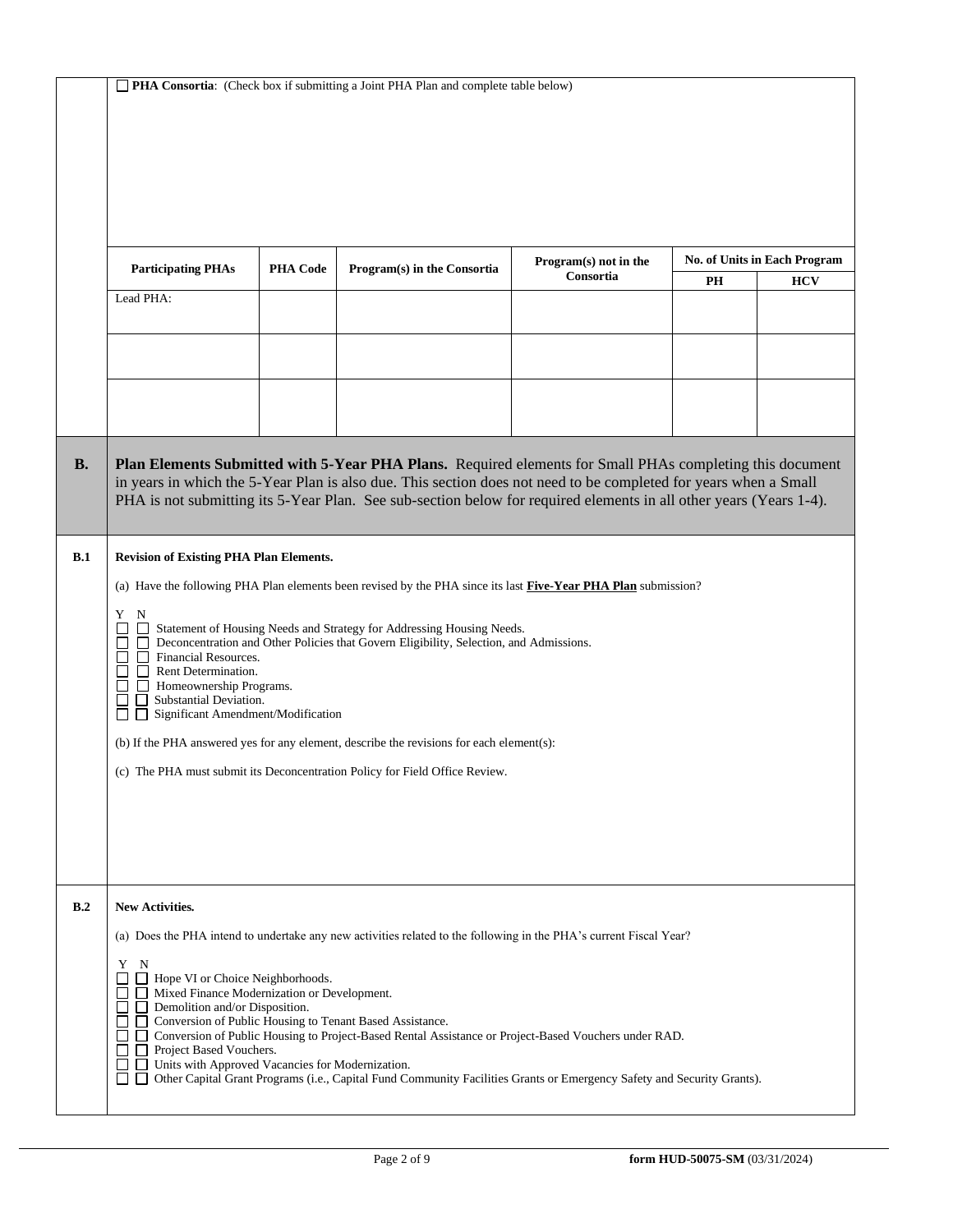|     | (b) If any of these activities are planned for the current Fiscal Year, describe the activities. For new demolition activities, describe any public<br>housing development or portion thereof, owned by the PHA for which the PHA has applied or will apply for demolition and/or disposition<br>approval under section 18 of the 1937 Act under the separate demolition/disposition approval process. If using Project-Based Vouchers (PBVs),<br>provide the projected number of project-based units and general locations, and describe how project basing would be consistent with the PHA<br>Plan. |
|-----|--------------------------------------------------------------------------------------------------------------------------------------------------------------------------------------------------------------------------------------------------------------------------------------------------------------------------------------------------------------------------------------------------------------------------------------------------------------------------------------------------------------------------------------------------------------------------------------------------------|
| B.3 | Progress Report.                                                                                                                                                                                                                                                                                                                                                                                                                                                                                                                                                                                       |
|     | Provide a description of the PHA's progress in meeting its Mission and Goals described in the PHA 5-Year Plan.                                                                                                                                                                                                                                                                                                                                                                                                                                                                                         |
|     |                                                                                                                                                                                                                                                                                                                                                                                                                                                                                                                                                                                                        |
|     |                                                                                                                                                                                                                                                                                                                                                                                                                                                                                                                                                                                                        |
|     |                                                                                                                                                                                                                                                                                                                                                                                                                                                                                                                                                                                                        |
|     |                                                                                                                                                                                                                                                                                                                                                                                                                                                                                                                                                                                                        |
| B.4 | Capital Improvements. Include a reference here to the most recent HUD-approved 5-Year Action Plan in EPIC and the date that it was<br>approved.                                                                                                                                                                                                                                                                                                                                                                                                                                                        |
|     |                                                                                                                                                                                                                                                                                                                                                                                                                                                                                                                                                                                                        |
| B.5 | <b>Most Recent Fiscal Year Audit.</b><br>(a) Were there any findings in the most recent FY Audit?                                                                                                                                                                                                                                                                                                                                                                                                                                                                                                      |
|     | Y N                                                                                                                                                                                                                                                                                                                                                                                                                                                                                                                                                                                                    |
|     | $\Box$<br>□                                                                                                                                                                                                                                                                                                                                                                                                                                                                                                                                                                                            |
|     | If yes, please describe:<br>(b)                                                                                                                                                                                                                                                                                                                                                                                                                                                                                                                                                                        |
|     | Plan Elements Submitted All Other Years (Years 1-4). Required elements for all other fiscal years. This section<br>does not need to be completed in years when a Small PHA is submitting its 5-Year PHA Plan.                                                                                                                                                                                                                                                                                                                                                                                          |
| B.1 | <b>New Activities</b>                                                                                                                                                                                                                                                                                                                                                                                                                                                                                                                                                                                  |
|     | (a) Does the PHA intend to undertake any new activities related to the following in the PHA's current Fiscal Year?                                                                                                                                                                                                                                                                                                                                                                                                                                                                                     |
|     | Y N<br>$\boxtimes$ Hope VI or Choice Neighborhoods.                                                                                                                                                                                                                                                                                                                                                                                                                                                                                                                                                    |
|     | $\boxtimes$<br>Mixed Finance Modernization or Development.<br>$\boxtimes$ $\Box$ Demolition and/or Disposition.                                                                                                                                                                                                                                                                                                                                                                                                                                                                                        |
|     | $\boxtimes$ Conversion of Public Housing to Tenant-Based Assistance.<br>$\mathsf{L}$<br>⊠<br>Conversion of Public Housing to Project-Based Assistance under RAD.<br>$\Box$                                                                                                                                                                                                                                                                                                                                                                                                                             |
|     | ⊠<br>Project Based Vouchers.<br>$\Box$ $\boxtimes$ Units with Approved Vacancies for Modernization.<br>$\boxtimes$ Other Capital Grant Programs (i.e., Capital Fund Community Facilities Grants or Emergency Safety and Security Grants).                                                                                                                                                                                                                                                                                                                                                              |
|     | (b) If any of these activities are planned for the current Fiscal Year, describe the activities. For new demolition activities, describe any public<br>housing development or portion thereof, owned by the PHA for which the PHA has applied or will apply for demolition and/or disposition<br>approval under section 18 of the 1937 Act under the separate demolition/disposition approval process.                                                                                                                                                                                                 |
|     | BHA is researching repositioning possibilities for its entire portfolio. It's possible that applications for tax credits will be submitted as a result of<br>the repositioning strategy adopted.                                                                                                                                                                                                                                                                                                                                                                                                       |
|     | BHA has one property located at 600 N. Oyster Bay Avenue in Bremerton that is just under one acre. It is unable to be used due to ground<br>contamination. BHA is researching whether it is feasible to cap the ground and use it for parking. If not, BHA will attempt to sell the property.<br>HUD has no interest in this property. The property is fenced with no access.                                                                                                                                                                                                                          |
|     | BHA is researching repositioning possibilities for its entire portfolio. It is possible that properties will be converted to RAD as part of that<br>repositioning strategy.                                                                                                                                                                                                                                                                                                                                                                                                                            |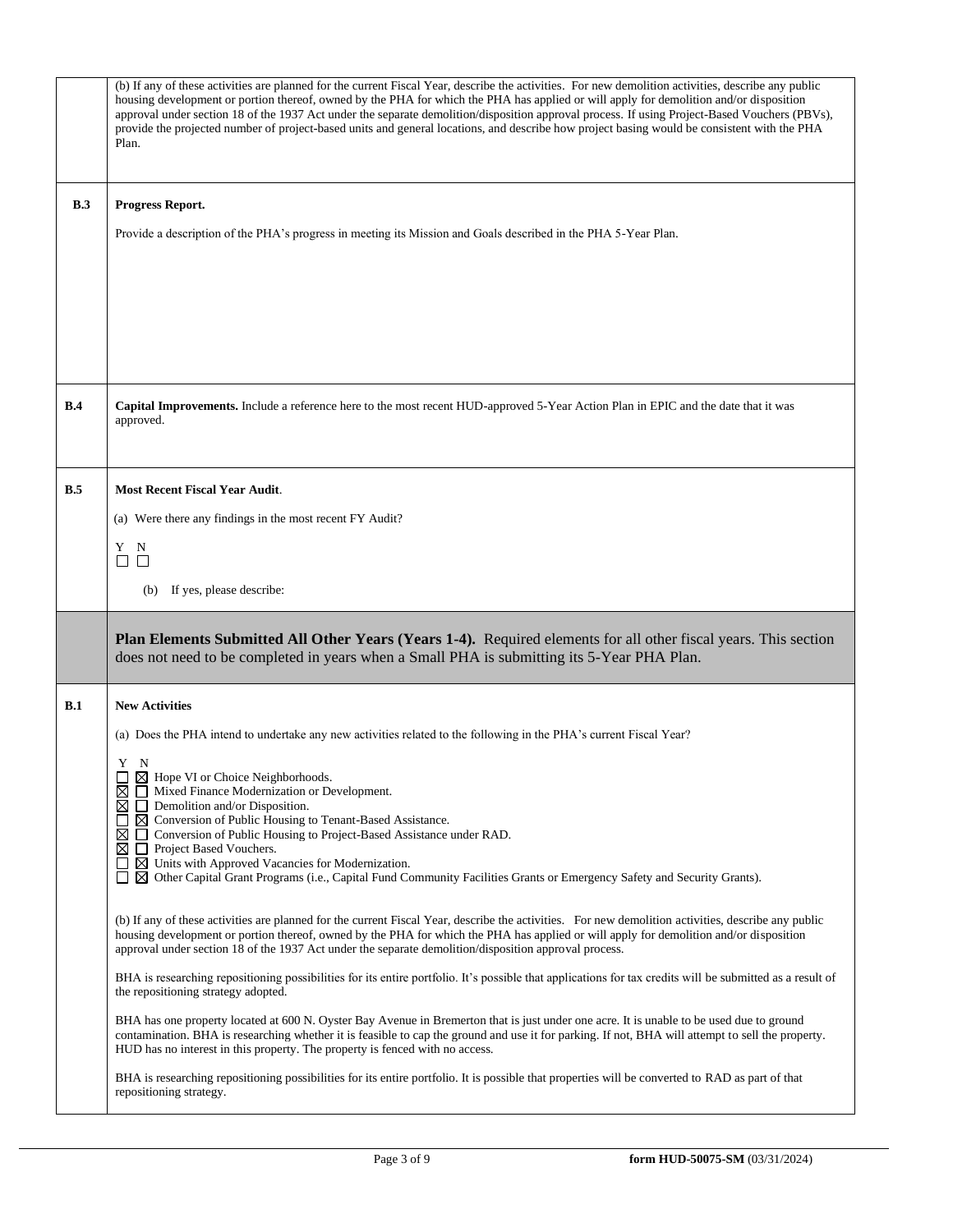|             | (c) If using Project-Based Vouchers, provide the projected number of project-based units, general locations, and describe how project-basing<br>would be consistent with the PHA Plan.                                                               |
|-------------|------------------------------------------------------------------------------------------------------------------------------------------------------------------------------------------------------------------------------------------------------|
|             | BHA has spoken to landlords with existing properties that are interested in project-basing their units. BHA is also willing to enter into AHAPs for<br>new development should opportunities arise.                                                   |
|             | (d) The PHA must submit its Deconcentration Policy for Field Office Review. To be attached to final draft.                                                                                                                                           |
| B.2         | Capital Improvements. Include a reference here to the most recent HUD-approved 5-Year Action Plan in EPIC and the date that it was<br>approved.                                                                                                      |
|             | To be attached to final draft.                                                                                                                                                                                                                       |
| $\mathbf C$ | Other Document or Certification Requirements for Annual Plan Submissions. Required in all submission years.                                                                                                                                          |
| C.1         | <b>Resident Advisory Board (RAB) Comments.</b>                                                                                                                                                                                                       |
|             | (a) Did the RAB(s) have comments to the PHA Plan?                                                                                                                                                                                                    |
|             | Y N<br>$\Box$<br>$\Box$                                                                                                                                                                                                                              |
|             | If yes, comments must be submitted by the PHA as an attachment to the PHA Plan. PHAs must also include a narrative describing<br>(b)<br>their analysis of the RAB recommendations and the decisions made on these recommendations.                   |
| C.2         | Certification by State or Local Officials.                                                                                                                                                                                                           |
|             | Form HUD 50077-SL, Certification by State or Local Officials of PHA Plans Consistency with the Consolidated Plan, must be submitted by the<br>PHA as an electronic attachment to the PHA Plan.                                                       |
| C.3         | Civil Rights Certification/ Certification Listing Policies and Programs that the PHA has Revised since Submission of its Last Annual<br>Plan.                                                                                                        |
|             | Form HUD-50077-CRT-SM, PHA Certifications of Compliance with PHA Plan, Civil Rights, and Related Laws and Regulations<br>Including PHA Plan Elements that Have Changed, must be submitted by the PHA as an electronic attachment to the PHA Plan.    |
| C.4         | Challenged Elements. If any element of the PHA Plan is challenged, a PHA must include such information as an attachment with a description of<br>any challenges to Plan elements, the source of the challenge, and the PHA's response to the public. |
|             | (a) Did the public challenge any elements of the Plan?<br>Y<br>N                                                                                                                                                                                     |
|             | If yes, include Challenged Elements.                                                                                                                                                                                                                 |
|             |                                                                                                                                                                                                                                                      |
|             |                                                                                                                                                                                                                                                      |
|             |                                                                                                                                                                                                                                                      |
|             |                                                                                                                                                                                                                                                      |
|             |                                                                                                                                                                                                                                                      |
|             |                                                                                                                                                                                                                                                      |
|             |                                                                                                                                                                                                                                                      |
|             |                                                                                                                                                                                                                                                      |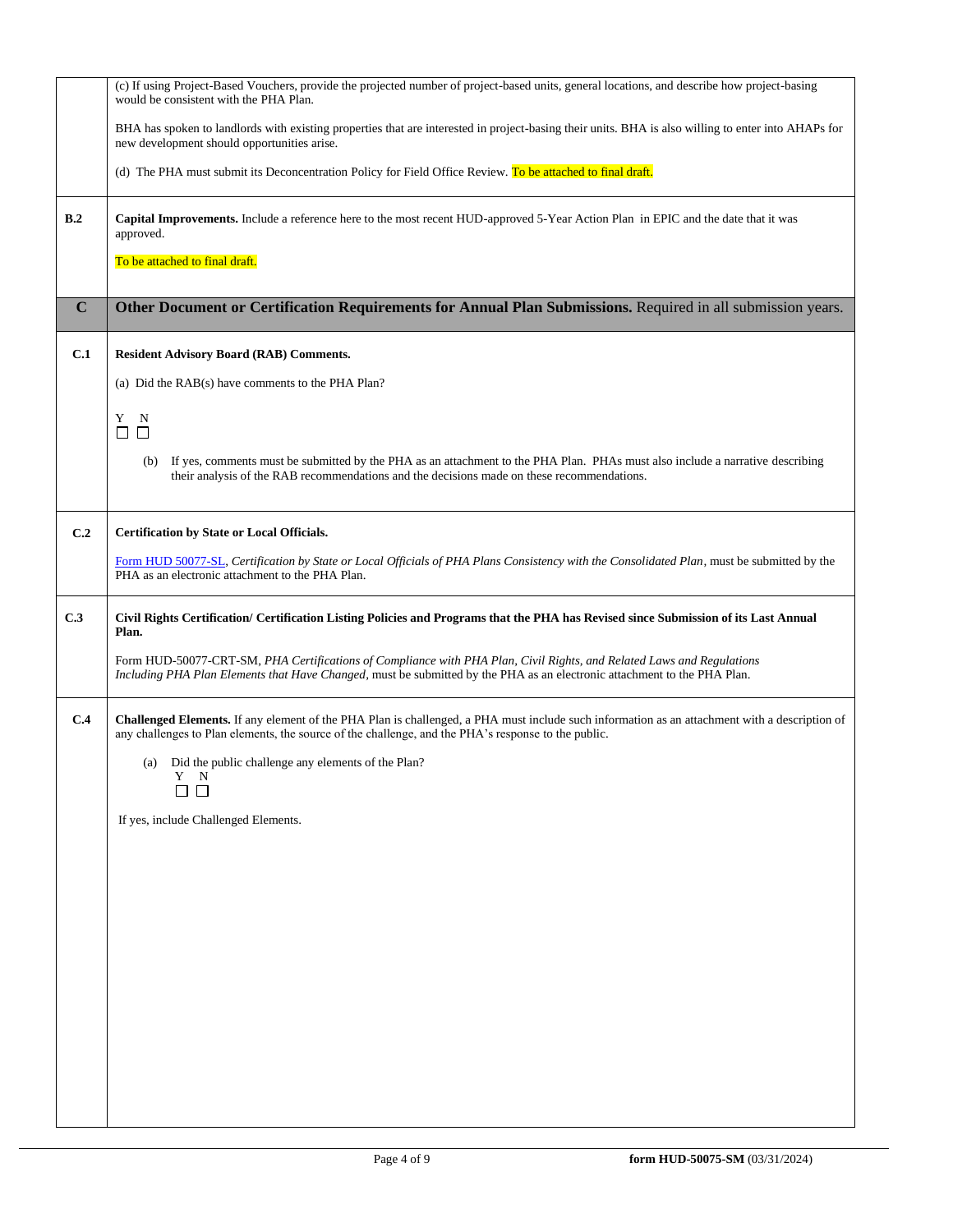| D.  | Affirmatively Furthering Fair Housing (AFFH). Confirmed with HUD that this section does not need to be completed.                                                                                                                                                                                                                                                                                                                                                                                                                                                                                                       |
|-----|-------------------------------------------------------------------------------------------------------------------------------------------------------------------------------------------------------------------------------------------------------------------------------------------------------------------------------------------------------------------------------------------------------------------------------------------------------------------------------------------------------------------------------------------------------------------------------------------------------------------------|
| D.1 | <b>Affirmatively Furthering Fair Housing.</b>                                                                                                                                                                                                                                                                                                                                                                                                                                                                                                                                                                           |
|     | Provide a statement of the PHA's strategies and actions to achieve fair housing goals outlined in an accepted Assessment of Fair Housing<br>(AFH) consistent with 24 CFR § 5.154(d)(5). Use the chart provided below. (PHAs should add as many goals as necessary to overcome<br>fair housing issues and contributing factors.) Until such time as the PHA is required to submit an AFH, the PHA is not obligated to<br>complete this chart. The PHA will fulfill, nevertheless, the requirements at 24 CFR § 903.7(o) enacted prior to August 17, 2015. See<br>Instructions for further detail on completing this item |
|     | <b>Fair Housing Goal:</b>                                                                                                                                                                                                                                                                                                                                                                                                                                                                                                                                                                                               |
|     | Describe fair housing strategies and actions to achieve the goal                                                                                                                                                                                                                                                                                                                                                                                                                                                                                                                                                        |
|     |                                                                                                                                                                                                                                                                                                                                                                                                                                                                                                                                                                                                                         |
|     |                                                                                                                                                                                                                                                                                                                                                                                                                                                                                                                                                                                                                         |
|     |                                                                                                                                                                                                                                                                                                                                                                                                                                                                                                                                                                                                                         |
|     |                                                                                                                                                                                                                                                                                                                                                                                                                                                                                                                                                                                                                         |
|     |                                                                                                                                                                                                                                                                                                                                                                                                                                                                                                                                                                                                                         |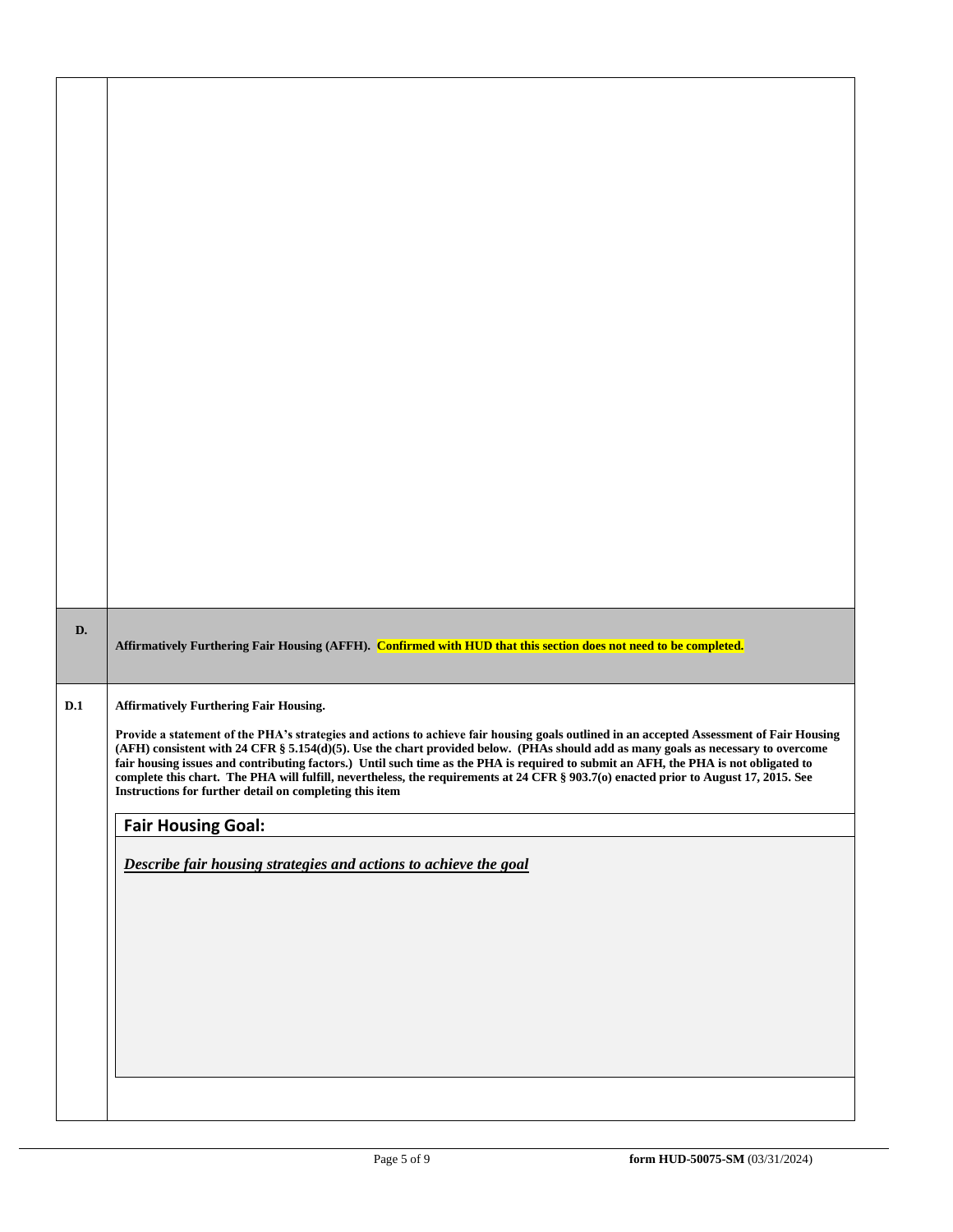|                                                                  | Describe fair housing strategies and actions to achieve the goal |  |  |
|------------------------------------------------------------------|------------------------------------------------------------------|--|--|
|                                                                  |                                                                  |  |  |
|                                                                  |                                                                  |  |  |
|                                                                  |                                                                  |  |  |
|                                                                  |                                                                  |  |  |
|                                                                  |                                                                  |  |  |
|                                                                  |                                                                  |  |  |
|                                                                  |                                                                  |  |  |
|                                                                  |                                                                  |  |  |
|                                                                  |                                                                  |  |  |
|                                                                  |                                                                  |  |  |
| <b>Fair Housing Goal:</b>                                        |                                                                  |  |  |
|                                                                  |                                                                  |  |  |
|                                                                  |                                                                  |  |  |
|                                                                  |                                                                  |  |  |
| Describe fair housing strategies and actions to achieve the goal |                                                                  |  |  |
|                                                                  |                                                                  |  |  |
|                                                                  |                                                                  |  |  |
|                                                                  |                                                                  |  |  |
|                                                                  |                                                                  |  |  |
|                                                                  |                                                                  |  |  |
|                                                                  |                                                                  |  |  |
|                                                                  |                                                                  |  |  |
|                                                                  |                                                                  |  |  |

# **Instructions for Preparation of Form HUD-50075-SM Annual Plan for Small PHAs**

- **A. PHA Information.** All PHAs must complete this section. (24 CFR §903.4)
	- **A.1** Include the full **PHA Name**, **PHA Code**, **PHA Type**, **PHA Fiscal Year Beginning** (MM/YYYY), **PHA Inventory, Number of Public Housing Units and or Housing Choice Vouchers (HCVs), PHA Plan Submission Type**, and the **Availability of Information**, specific location(s) of all information relevant to the public hearing and proposed PHA Plan.  $(24 \text{ CFR } \S 903.23(4)(e))$

**PHA Consortia**: Check box if submitting a Joint PHA Plan and complete the table. [\(24 CFR §943.128\(a\)\)](http://ecfr.gpoaccess.gov/cgi/t/text/text-idx?c=ecfr&sid=cc31cf1c3a2b84ba4ead75d35d258f67&rgn=div5&view=text&node=24:4.0.3.1.10&idno=24#24:4.0.3.1.10.2.5.7)

**B. Plan Elements.** PHAs must complete this section during years where the 5-Year Plan is also due. (24 CFR §903.12)

#### **B.1 Revision of Existing PHA Plan Elements.** PHAs must:

Identify specifically which plan elements listed below that have been revised by the PHA. To specify which elements have been revised, mark the "yes" box. If an element has not been revised, mark "no."

 **Statement of Housing Needs and Strategy for Addressing Housing Needs.** Provide a statement addressing the housing needs of low-income, very low-income and extremely low-income families and a brief description of the PHA's strategy for addressing the housing needs of families who reside in the jurisdiction served by the PHA and other families who are on the public housing and Section 8 tenant-based assistance waiting lists. The statement must identify the housing needs of (i) families with incomes below 30 percent of area median income (extremely low-income); (ii) elderly families (iii) households with individuals with disabilities, and households of various races and ethnic groups residing in the jurisdiction or on the public housing and Section 8 tenant-based assistance waiting lists based on information provided by the applicable Consolidated Plan, information provided by HUD, and other generally available data. The statement of housing needs shall be based on information provided by the applicable Consolidated Plan, information provided by HUD, and generally available data. The identification of housing needs must address issues of affordability, supply, quality, accessibility, size of units, and location. Once the PHA has submitted an Assessment of Fair Housing (AFH), which includes an assessment of disproportionate housing needs in accordance with 24 CFR  $\S$ 5.154(d)(2)(iv), information on households with individuals with disabilities and households of various races and ethnic groups residing in the jurisdiction or on the waiting lists no longer needs to be included in the Statement of Housing Needs and Strategy for Addressing Housing Needs. (24 CFR § 903.7(a)).

The identification of housing needs must address issues of affordability, supply, quality, accessibility, size of units, and location.  $(24 \text{ CFR } $903.7(a)(2)(i))$ Provide a description of the ways in which the PHA intends, to the maximum extent practicable, to address those housing needs in the upcoming year and the PHA's reasons for choosing its strategy.  $(24 \text{ CFR } \frac{8903.7(a)(2)(ii)}{i})$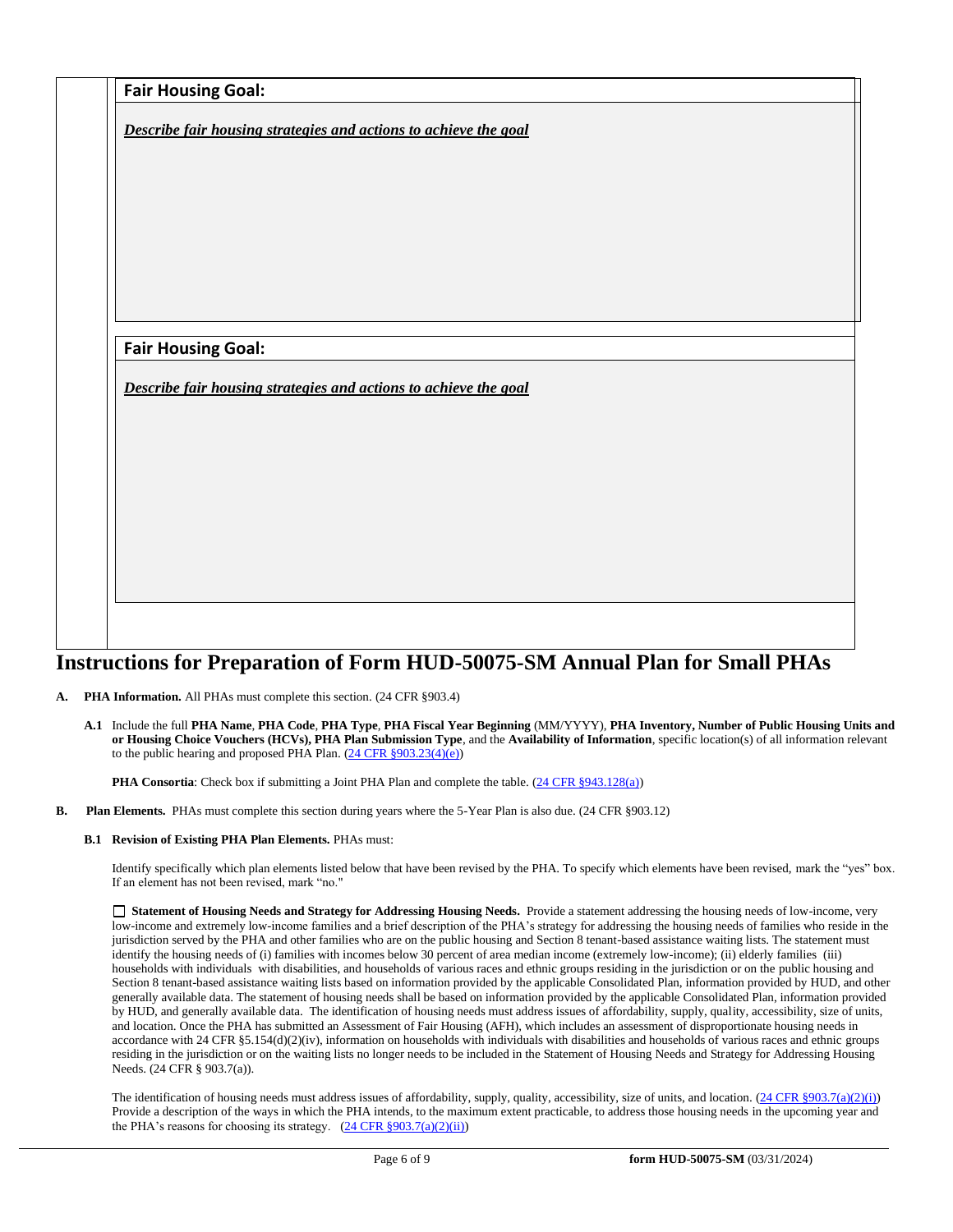**Deconcentration and Other Policies that Govern Eligibility, Selection and Admissions**. Describe the PHA's admissions policy for deconcentration of poverty and income mixing of lower-income families in public housing. The Deconcentration Policy must describe the PHA's policy for bringing higher income tenants into lower income developments and lower income tenants into higher income developments. The deconcentration requirements apply to general occupancy and family public housing developments. Refer to 24 CFR §903.2(b)(2) for developments not subject to deconcentration of poverty and income mixing requirements. 24 CFR §903.7(b) Describe the PHA's procedures for maintaining waiting lists for admission to public housing and address any site-based waiting lists. 24 CFR §903.7(b) A statement of the PHA's policies that govern resident or tenant eligibility, selection and admission including admission preferences for both public housing and HCV. (24 CFR §903.7(b) Describe the unit assignment policies for public housing. 24 CFR §903.7(b)

 **Financial Resources.** A statement of financial resources, including a listing by general categories, of the PHA's anticipated resources, such as PHA operating, capital and other anticipated Federal resources available to the PHA, as well as tenant rents and other income available to support public housing or tenant-based assistance. The statement also should include the non-Federal sources of funds supporting each Federal program and state the planned use for the resources. (24 CFR §903.7(c)

 **Rent Determination.** A statement of the policies of the PHA governing rents charged for public housing and HCV dwelling units, including applicable public housing flat rents, minimum rents, voucher family rent contributions, and payment standard policies. (24 CFR §903.7(d)

 **Homeownership Programs**. A description of any homeownership programs (including project number and unit count) administered by the agency or for which the PHA has applied or will apply for approval. For years in which the PHA's 5-Year PHA Plan is also due, this information must be included only to the extent that the PHA participates in homeownership programs under section 8(y) of the 1937 Act. (24 CFR §903.7(k) and 24 CFR §903.12(b).

■ **Substantial Deviation.** PHA must provide its criteria for determining a "substantial deviation" to its 5-Year Plan. (24 CFR §903.7(r)(2)(i)

 **Significant Amendment/Modification**. PHA must provide its criteria for determining a "Significant Amendment or Modification" to its 5-Year and Annual Plan. For modifications resulting from the Rental Assistance Demonstration (RAD) program, refer to the 'Sample PHA Plan Amendment' found in Notice PIH-2012-32 REV-3, successor RAD Implementation Notices, or other RAD Notices.

If any boxes are marked "yes", describe the revision(s) to those element(s) in the space provided.

PHAs must submit a Deconcentration Policy for Field Office review. For additional guidance on what a PHA must do to deconcentrate poverty in its development and comply with fair housing requirements, see 24 CFR 903.2. (24 CFR §903.23(b))

**B.2** New Activities. If the PHA intends to undertake any new activities related to these elements or discretionary policies in the current Fiscal Year, mark "yes" for those elements, and describe the activities to be undertaken in the space provided. If the PHA does not plan to undertake these activities, mark "no."

 **HOPE VI or Choice Neighborhoods. 1)** A description of any housing (including project name, number (if known) and unit count) for which the PHA will apply for HOPE VI; and  $\hat{2}$ ) A timetable for the submission of applications or proposals. The application and approval process for Hope VI is a separate process. See guidance on HUD's website at: https://www.hud.gov/program\_offices/public\_indian\_housing/programs/ph/hope6 . (Notice PIH 2011-47)

 **Mixed Finance Modernization or Development. 1)** A description of any housing (including name, project number (if known) and unit count) for which the PHA will apply for Mixed Finance Modernization or Development; and **2)** A timetable for the submission of applications or proposals. The application and approval process for Mixed Finance Modernization or Development is a separate process. See guidance on HUD's website at: https://www.hud.gov/program\_offices/public\_indian\_housing/programs/ph/hope6/mfph#4

 **Demolition and/or Disposition.** Describe any public housing projects owned by the PHA and subject to ACCs (including name, project number and unit numbers [or addresses]), and the number of affected units along with their sizes and accessibility features) for which the PHA will apply or is currently pending for demolition or disposition; and (2) A timetable for the demolition or disposition. This statement must be submitted to the extent that approved and/or pending demolition and/or disposition has changed. The application and approval process for demolition and/or disposition is a separate process. See guidance on HUD's website at: http://www.hud.gov/offices/pih/centers/sac/demo\_dispo/index.cfm. (24 CFR §903.7(h))

 **Conversion of Public Housing under the Voluntary or Mandatory Conversion programs.** Describe any public housing building(s) (including project number and unit count) owned by the PHA that the PHA is required to convert or plans to voluntarily convert to tenant-based assistance; **2)** An analysis of the projects or buildings required to be converted; and **3)** A statement of the amount of assistance received to be used for rental assistance or other housing assistance in connection with such conversion. See guidance on HUD's website at:

http://www.hud.gov/offices/pih/centers/sac/conversion.cfm. (24 CFR §903.7(j))

.

 **Conversion of Public Housing under the Rental Assistance Demonstration (RAD) program.** Describe any public housing building(s) (including project number and unit count) owned by the PHA that the PHA plans to voluntarily convert to Project-Based Rental Assistance or Project-Based Vouchers under RAD. See additional guidance on HUD's website at: Notice PIH 2012-32 REV-3, successor RAD Implementation Notices, and other RAD notices.

□ Project-Based Vouchers. Describe any plans to use HCVs for new project-based vouchers. (24 CFR §983.57(b)(1)) If using project-based vouchers, provide the projected number of project-based units and general locations, and describe how project-basing would be consistent with the PHA Plan (24 CFR §903.7(b)).

 **Units with Approved Vacancies for Modernization.** The PHA must include a statement related to units with approved vacancies that are undergoing modernization in accordance with 24 CFR §990.145(a)(1).

**Other Capital Grant Programs** (i.e., Capital Fund Community Facilities Grants or Emergency Safety and Security Grants).

**B.3 Progress Report.** For all Annual Plans following submission of the first Annual Plan, a PHA must include a brief statement of the PHA's progress in meeting the mission and goals described in the 5-Year PHA Plan. (24 CFR §903.7(r)(1))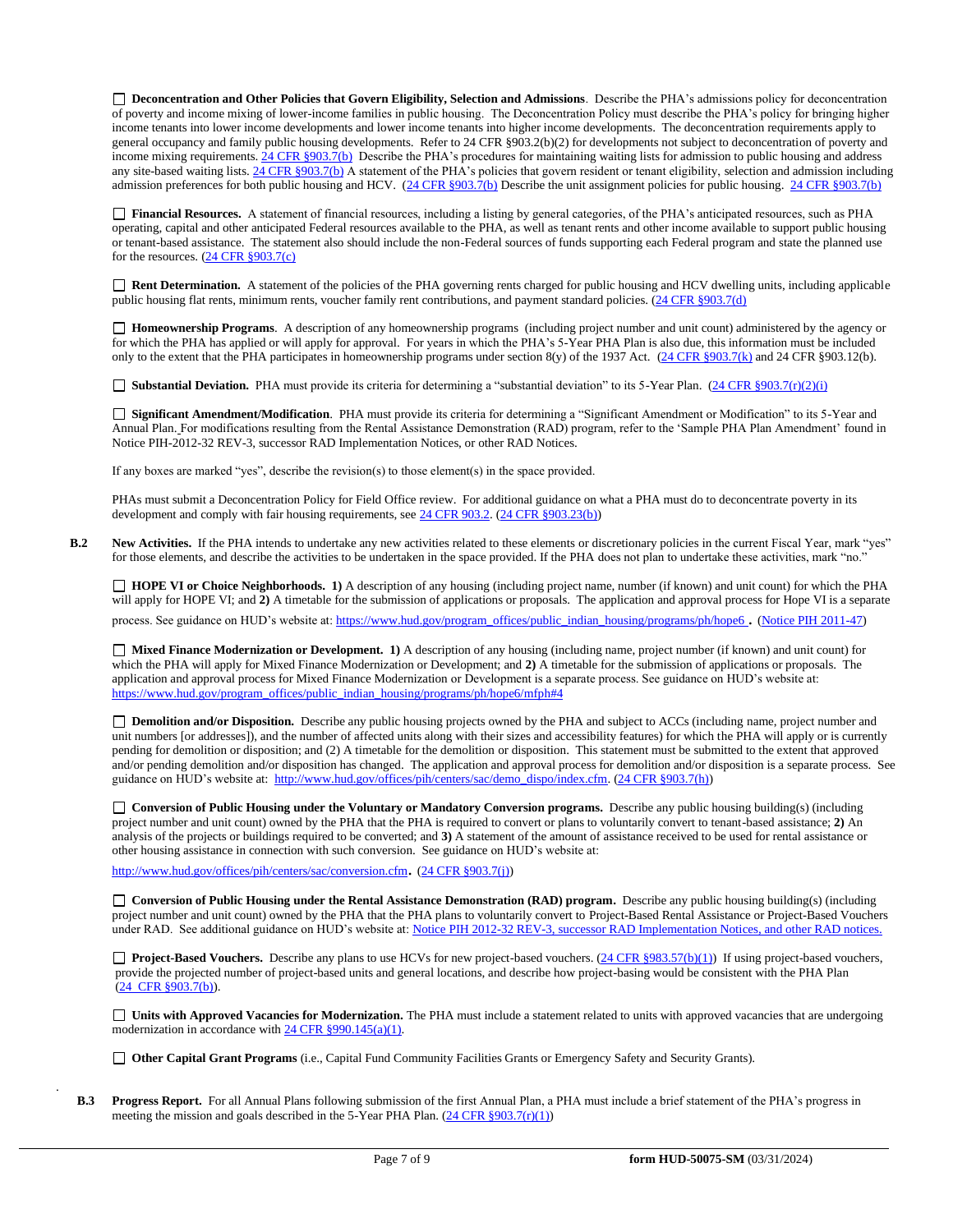- **B.4 Capital Improvements.** PHAs that receive funding from the Capital Fund Program (CFP) must complete this section. (24 CFR §903.7 (g)). To comply with this requirement, the PHA must reference the most recent HUD approved Capital Fund 5 Year Action Plan in EPIC and the date that it was approved. PHAs can reference the form by including the following language in the Capital Improvement section of the appropriate Annual or Streamlined PHA Plan Template: "See Capital Fund 5 Year Action Plan in EPIC approved by HUD on XX/XX/XXXX."
- **B.5 Most Recent Fiscal Year Audit.** If the results of the most recent fiscal year audit for the PHA included any findings, mark "yes" and describe those findings in the space provided.  $(24 \text{ CFR } \frac{§903.7(p)}{p})$
- **B. Annual Plan Elements Submitted All Other Years (Years 1-4).** PHAs must complete this section during years where the 5-Year Plan is also due. (24 CFR §903.12)
	- **B.1 New Activities.** If the PHA intends to undertake any new activities related to these elements in the current Fiscal Year, mark "yes" for those elements, and describe the activities to be undertaken in the space provided. If the PHA does not plan to undertake these activities, mark "no."

 **Hope VI or Choice Neighborhoods. 1)** A description of any housing (including project number (if known) and unit count) for which the PHA will apply for HOPE VI or Choice Neighborhoods; and **2)** A timetable for the submission of applications or proposals. The application and approval process for Hope VI or Choice Neighborhoods is a separate process. See guidance on HUD's website at:

https://www.hud.gov/program\_offices/public\_indian\_housing/programs/ph/hope6 . (Notice PIH 2010-30)

 **Mixed Finance Modernization or Development. 1)** A description of any housing (including project number (if known) and unit count) for which the PHA will apply for Mixed Finance Modernization or Development; and **2)** A timetable for the submission of applications or proposals. The application and approval process for Mixed Finance Modernization or Development is a separate process. See guidance on HUD's website at:

http://www.hud.gov/offices/pih/programs/ph/hope6/index.cfm. (Notice PIH 2010-30)

□ **Demolition and/or Disposition.** With respect to public housing only, describe any public housing development(s), or portion of a public housing development projects, owned by the PHA and subject to ACCs (including project number and unit numbers [or addresses]), and the number of affected units along with their sizes and accessibility features) for which the PHA will apply or is currently pending for demolition or disposition approval under section 18 of the 1937 Act (42 U.S.C. 1437p); and (2) A timetable for the demolition or disposition. This statement must be submitted to the extent that approved and/or pending demolition and/or disposition has changed as described in the PHA's last Annual and/or 5-Year PHA Plan submission. The application and approval process for demolition and/or disposition is a separate process. Approval of the PHA Plan does not constitute approval of these activities. See guidance on HUD's website at: http://www.hud.gov/offices/pih/centers/sac/demo\_dispo/index.cfm. (24 CFR §903.7(h))

 **Conversion of Public Housing under the Voluntary or Mandatory Conversion programs.** Describe any public housing building(s) (including project number and unit count) owned by the PHA that the PHA is required to convert or plans to voluntarily convert to tenant-based assistance; **2)** An analysis of the projects or buildings required to be converted; and **3)** A statement of the amount of assistance received to be used for rental assistance or other housing assistance in connection with such conversion. See guidance on HUD's website at:

http://www.hud.gov/offices/pih/centers/sac/conversion.cfm. (24 CFR §903.7(j))

 **Conversion of Public Housing under the Rental Assistance Demonstration (RAD) program.** Describe any public housing building(s) (including project number and unit count) owned by the PHA that the PHA plans to voluntarily convert to Project-Based Rental Assistance or Project-Based Vouchers under RAD. See additional guidance on HUD's website at: Notice PIH 2012-32 REV-3, successor RAD Implementation Notices, and other RAD notices.

□ **Project-Based Vouchers.** Describe any plans to use HCVs for new project-based vouchers. (24 CFR §983.57(b)(1)) If using project-based vouchers, provide the projected number of project-based units and general locations and describe how project-basing would be consistent with the PHA Plan.

□ Units with Approved Vacancies for Modernization. The PHA must include a statement related to units with approved vacancies that are undergoing modernization in accordance with 24 CFR §990.145(a)(1).

**Other Capital Grant Programs** (i.e., Capital Fund Community Facilities Grants or Emergency Safety and Security Grants).

- **B.2 Capital Improvements.** PHAs that receive funding from the Capital Fund Program (CFP) must complete this section. (24 CFR §903.7 (g)). To comply with this requirement, the PHA must reference the most recent HUD approved Capital Fund 5 Year Action Plan in EPIC and the date that it was approved. PHAs can reference the form by including the following language in the Capital Improvement section of the appropriate Annual or Streamlined PHA Plan Template: "See Capital Fund 5 Year Action Plan in EPIC approved by HUD on XX/XX/XXXX."
- **C. Other Document and/or Certification Requirements.**
	- **C.1 Resident Advisory Board (RAB) comments**. If the RAB had comments on the annual plan, mark "yes," submit the comments as an attachment to the Plan and describe the analysis of the comments and the PHA's decision made on these recommendations. (24 CFR §903.13(c), 24 CFR §903.19)
	- **C.2 Certification by State of Local Officials.** Form HUD-50077-SL, *Certification by State or Local Officials of PHA Plans Consistency with the Consolidated Plan*, must be submitted by the PHA as an electronic attachment to the PHA Plan. (24 CFR §903.15). Note: A PHA may request to change its fiscal year to better coordinate its planning with planning done under the Consolidated Plan process by State or local officials as applicable.
	- **C.**3 **Civil Rights Certification/ Certification Listing Policies and Programs that the PHA has Revised since Submission of its Last Annual Plan.** Provide a certification that the following plan elements have been revised, provided to the RAB for comment before implementation, approved by the PHA board, and made available for review and inspection by the public. This requirement is satisfied by completing and submitting form HUD-50077 CRT-SM, *PHA Certifications of Compliance with PHA Plan, Civil Rights, and Related Laws and Regulations Including PHA Plan Elements that Have Changed*. Form HUD-50077 CRT-SM, *PHA Certifications of Compliance with PHA Plan, Civil Rights, and Related Laws and Regulations Including PHA Plan Elements that Have Changed* must be submitted by the PHA as an electronic attachment to the PHA Plan. This includes all certifications relating to Civil Rights and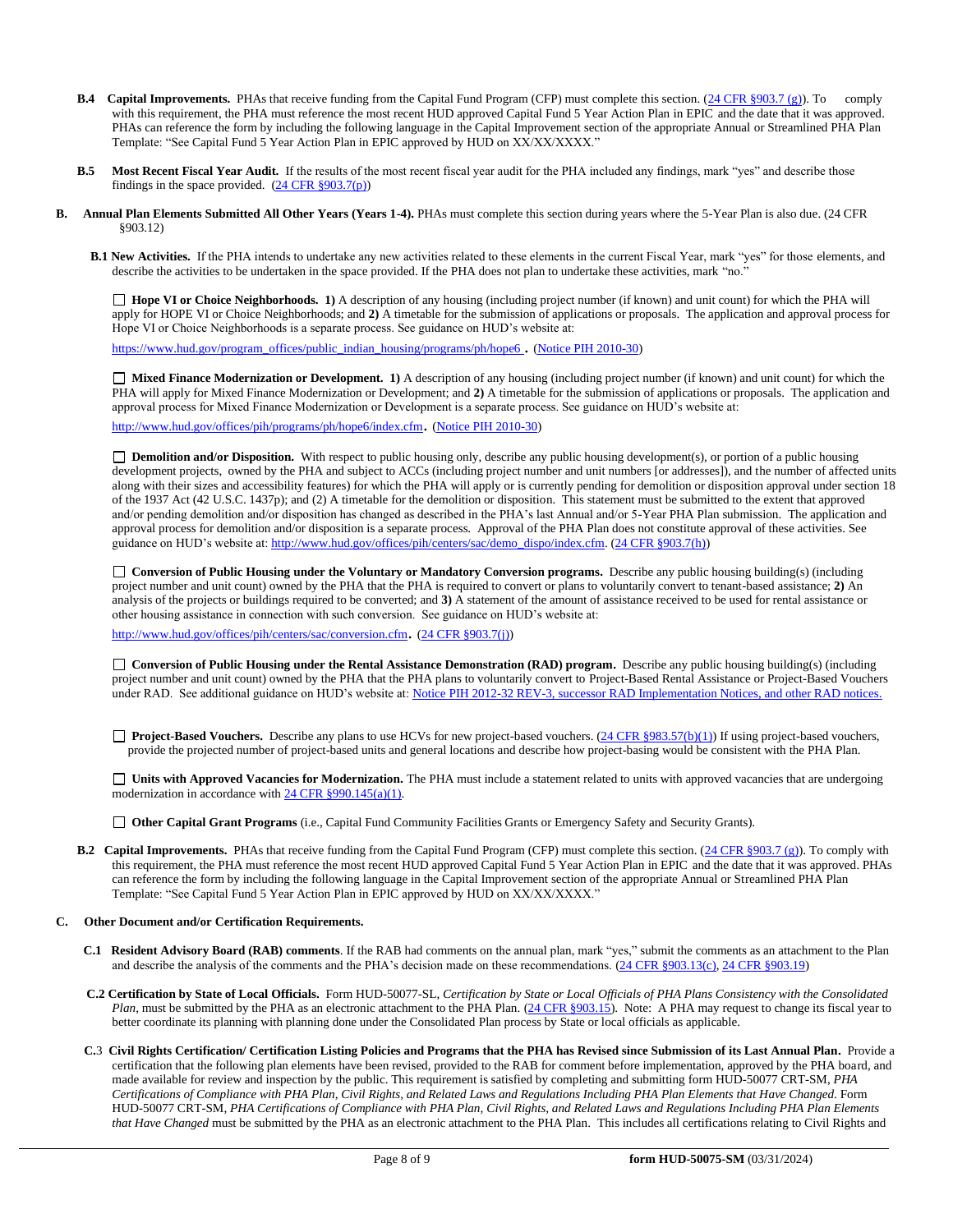related regulations. A PHA will be considered in compliance with the certification requirement to affirmatively further fair housing if the PHA fulfills the requirements of §§ 903.7(o)(1) and 903.15(d) and: (i) examines its programs or proposed programs; (ii) identifies any fair housing issues and contributing factors within those programs, in accordance with 24 CFR 5.154; or 24 CFR 5.160(a)(3) as applicable (iii) specifies actions and strategies designed to address contributing factors, related fair housing issues, and goals in the applicable Assessment of Fair Housing consistent with 24 CFR 5.154 in a reasonable manner in view of the resources available; (iv) works with jurisdictions to implement any of the jurisdiction's initiatives to affirmatively further fair housing that require the PHA's involvement; (v) operates programs in a manner consistent with any applicable consolidated plan under 24 CFR part 91, and with any order or agreement, to comply with the authorities specified in paragraph (o)(1) of this section; (vi) complies with any contribution or consultation requirement with respect to any applicable AFH, in accordance with 24 CFR 5.150 through 5.180; (vii) maintains records reflecting these analyses, actions, and the results of these actions; and (viii) takes steps acceptable to HUD to remedy known fair housing or civil rights violations. impediments to fair housing choice within those programs; addresses those impediments in a reasonable fashion in view of the resources available; works with the local jurisdiction to implement any of the jurisdiction's initiatives to affirmatively further fair housing; and assures that the annual plan is consistent with any applicable Consolidated Plan for its jurisdiction. (24 CFR §903.7(o)).

**C.4 Challenged Elements**. If any element of the Annual PHA Plan or 5-Year PHA Plan is challenged, a PHA must include such information as an attachment to the Annual PHA Plan or 5-Year PHA Plan with a description of any challenges to Plan elements, the source of the challenge, and the PHA's response to the public.

#### **D. Affirmatively Furthering Fair Housing (AFFH).**

**D.1 Affirmatively Furthering Fair Housing.** The PHA will use the answer blocks in item D.1 to provide a statement of its strategies and actions to implement each fair housing goal outlined in its accepted Assessment of Fair Housing (AFH) consistent with 24 CFR § 5.154(d)(5) that states, in relevant part: "To implement goals and priorities in an AFH, strategies and actions shall be included in program participants' ... PHA Plans (including any plans incorporated therein) .... Strategies and actions must affirmatively further fair housing …." Use the chart provided to specify each fair housing goal from the PHA's AFH for which the PHA is the responsible program participant – whether the AFH was prepared solely by the PHA, jointly with one or more other PHAs, or in collaboration with a state or local jurisdiction – and specify the fair housing strategies and actions to be implemented by the PHA during the period covered by this PHA Plan. If there are more than three fair housing goals, add answer blocks as necessary.

Until such time as the PHA is required to submit an AFH, the PHA will not have to complete section D., nevertheless , the PHA will address its obligation to affirmatively further fair housing in part by fulfilling the requirements at 24 CFR 903.7(o)(3) enacted prior to August 17, 2015, which means that it examines its own programs or proposed programs; identifies any impediments to fair housing choice within those programs; addresses those impediments in a reasonable fashion in view of the resources available; works with local jurisdictions to implement any of the jurisdiction's initiatives to affirmatively further fair housing that require the PHA's involvement; and maintain records reflecting these analyses and actions. Furthermore, under Section 5A(d)(15) of the U.S. Housing Act of 1937, as amended, a PHA must submit a civil rights certification with its Annual PHA Plan, which is described at 24 CFR 903.7(o)(1) except for qualified PHAs who submit the Form HUD-50077-CR as a standalone document.

This information collection is authorized by Section 511 of the Quality Housing and Work Responsibility Act, which added a new section 5A to the U.S. Housing Act of 1937, as amended, which introduced the 5-Year and Annual PHA Plan. The 5-Year and Annual PHA Plans provide a ready source for interested parties to locate basic PHA policies, rules, and requirements concerning the PHA's operations programs, and services, and informs HUD, families served by the PHA, and members of the public of the PHA's mission, goals and objectives for serving the needs of low- income, very low- income, and extremely low- income families.

Public reporting burden for this information collection is estimated to average 7.02 hours per response, including the time for reviewing instructions, searching existing data sources, gathering and maintaining the data needed, and completing and reviewing the collection of information. HUD may not collect this information, and respondents are not required to complete this form, unless it displays a currently valid OMB Control Number.

Privacy Act Notice. The United States Department of Housing and Urban Development is authorized to solicit the information requested in this form by virtue of Title 12, U.S. Code, Section 1701 et seq., and regulations promulgated thereunder at Title 12, Code of Federal Regulations. Responses to the collection of information are required to obtain a benefit or to retain a benefit. The information requested does not lend itself to confidentiality.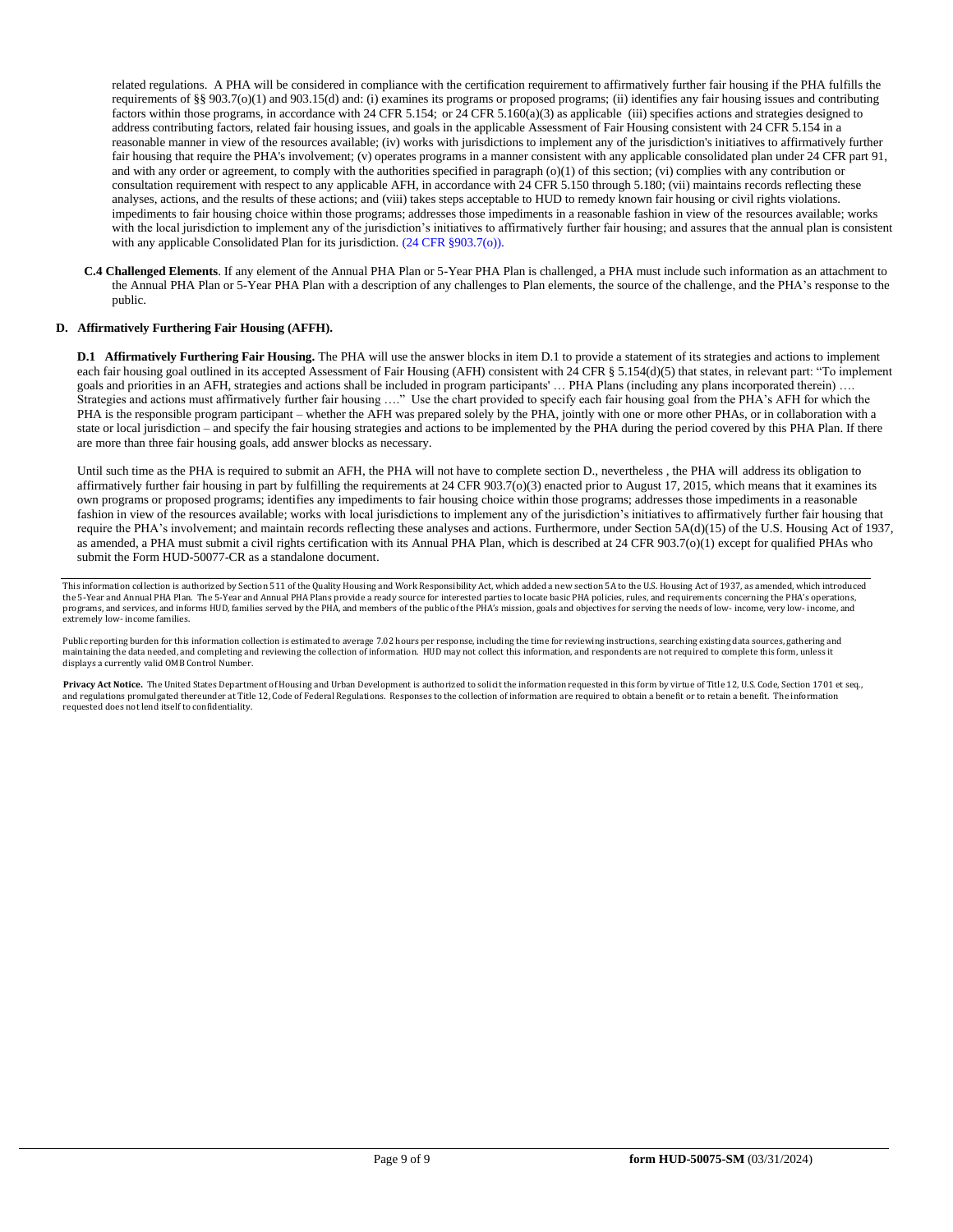|    | <b>Status:</b> Draft                                        | <b>Approval Date:</b> |                                                                       | <b>Approved By:</b>                         |                                                 |                                                 | UZ/Z0/ZUZZ                                  |
|----|-------------------------------------------------------------|-----------------------|-----------------------------------------------------------------------|---------------------------------------------|-------------------------------------------------|-------------------------------------------------|---------------------------------------------|
|    | Part I: Summary                                             |                       |                                                                       |                                             |                                                 |                                                 |                                             |
|    | <b>PHA Name:</b> Housing Authority of the City of Bremerton |                       | Locality (City/County & State)<br>$\overline{X}$ Original 5-Year Plan |                                             | Revised 5-Year Plan (Revision No:               |                                                 | $\rightarrow$                               |
|    | <b>PHA Number:</b><br><b>WA003</b>                          |                       |                                                                       |                                             |                                                 |                                                 |                                             |
| A. | <b>Development Number and Name</b>                          |                       | <b>Work Statement for</b><br>2022<br>Year 1                           | <b>Work Statement for</b><br>Year 2<br>2023 | <b>Work Statement for</b><br><b>Year 3</b> 2024 | <b>Work Statement for</b><br><b>Year 4</b> 2025 | <b>Work Statement for</b><br>2026<br>Year 5 |
|    | <b>AUTHORITY-WIDE</b>                                       |                       | \$53,001.00                                                           | \$28,001.00                                 | \$28,001.00                                     | \$28,001.00                                     | \$28,001.00                                 |
|    | WINFIELD APARTMENTS (WA003000007)                           |                       | \$60,000.00                                                           | \$42,000.00                                 | \$42,000.00                                     | \$42,000.00                                     | \$42,000.00                                 |
|    | SHADOW CREEK (WA003000008)                                  |                       | \$55,000.00                                                           | \$42,000.00                                 | \$41,999.00                                     | \$42,000.00                                     | \$42,000.00                                 |
|    | THE SUMMIT AT BAY VISTA (WA003000005)                       |                       | \$77,323.00                                                           | \$42,000.00                                 | \$42,000.00                                     | \$42,000.00                                     | \$42,000.00                                 |
|    | CHARTER HOUSE (WA003000009)                                 |                       | \$75,000.00                                                           | \$42,000.00                                 | \$42,000.00                                     | \$42,000.00                                     | \$42,000.00                                 |
|    | CASA DEL SOL APARTMENTS (WA003000012)                       |                       | \$75,000.00                                                           | \$41,999.00                                 | \$42,000.00                                     | \$41,999.00                                     | \$41,999.00                                 |
|    | WRIGHT COURT CORRECTED (WA003000013)                        |                       | \$50,000.00                                                           | \$42,000.00                                 | \$42,000.00                                     | \$42,000.00                                     | \$42,000.00                                 |
|    | BAY VISTA SOUTH (WA003000004)                               |                       | \$40,000.00                                                           |                                             |                                                 |                                                 |                                             |
|    | BAY VISTA WEST (WA003000006)                                |                       | \$40,000.00                                                           |                                             |                                                 |                                                 |                                             |
|    | WRIGHT COURT (WA003000010)                                  |                       | \$5,000.00                                                            |                                             |                                                 |                                                 |                                             |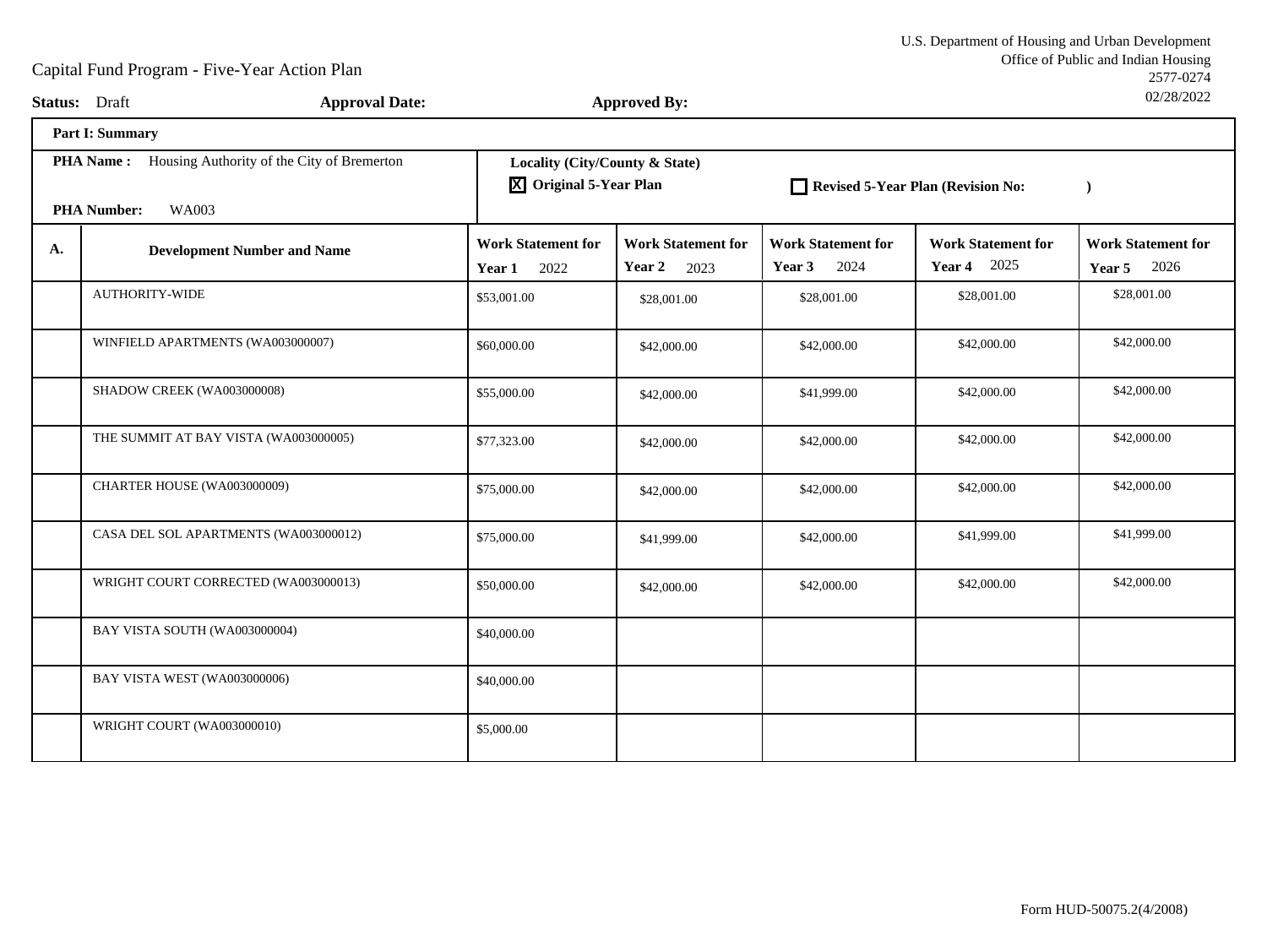| Part II: Supporting Pages - Physical Needs Work Statements (s) |                                                                                                                                                                                                                                                                                                                                                                                                                                                                                                                                                                                                                                                                                                                  |                                                                          |          |                       |  |  |  |
|----------------------------------------------------------------|------------------------------------------------------------------------------------------------------------------------------------------------------------------------------------------------------------------------------------------------------------------------------------------------------------------------------------------------------------------------------------------------------------------------------------------------------------------------------------------------------------------------------------------------------------------------------------------------------------------------------------------------------------------------------------------------------------------|--------------------------------------------------------------------------|----------|-----------------------|--|--|--|
|                                                                | 2022<br><b>Work Statement for Year</b><br>$\blacksquare$                                                                                                                                                                                                                                                                                                                                                                                                                                                                                                                                                                                                                                                         |                                                                          |          |                       |  |  |  |
| <b>Identifier</b>                                              | <b>Development Number/Name</b>                                                                                                                                                                                                                                                                                                                                                                                                                                                                                                                                                                                                                                                                                   | <b>General Description of Major Work Categories</b>                      | Quantity | <b>Estimated Cost</b> |  |  |  |
|                                                                | <b>AUTHORITY-WIDE (NAWASD)</b>                                                                                                                                                                                                                                                                                                                                                                                                                                                                                                                                                                                                                                                                                   |                                                                          |          | \$53,001.00           |  |  |  |
| ID0071                                                         | Housing Authority Admin(Administration (1410)-Other)                                                                                                                                                                                                                                                                                                                                                                                                                                                                                                                                                                                                                                                             | Use of funds for administration for the entire Housing Authority         |          | \$53,000.00           |  |  |  |
| ID0316                                                         | Development and/or Acquisition/Rehab(Dwelling Unit-Development (1480)-Site Acquisition)                                                                                                                                                                                                                                                                                                                                                                                                                                                                                                                                                                                                                          | Funding for new public housing development or acquisition/rehabilitation |          | \$1.00                |  |  |  |
|                                                                | WINFIELD APARTMENTS (WA003000007)                                                                                                                                                                                                                                                                                                                                                                                                                                                                                                                                                                                                                                                                                |                                                                          |          | \$60,000.00           |  |  |  |
| <b>ID0072</b>                                                  | Winfield Operations (Operations (1406))                                                                                                                                                                                                                                                                                                                                                                                                                                                                                                                                                                                                                                                                          | Use of funds for operations for Winfield Apartments                      |          | \$35,000.00           |  |  |  |
| ID0338                                                         | Unit Interior Work - Winfield(Dwelling Unit-Interior (1480)-Appliances, Dwelling Unit-Interior<br>(1480)-Bathroom Counters and Sinks, Dwelling Unit-Interior (1480)-Bathroom Flooring (non<br>cyclical), Dwelling Unit-Interior (1480)-Commodes, Dwelling Unit-Interior (1480)-Electrical, Dwelling<br>Unit-Interior (1480)-Flooring (non routine), Dwelling Unit-Interior (1480)-Interior Doors, Dwelling<br>Unit-Interior (1480)-Interior Painting (non routine), Dwelling Unit-Interior (1480)-Kitchen<br>Cabinets, Dwelling Unit-Interior (1480)-Kitchen Sinks and Faucets, Dwelling Unit-Interior (1480)-<br>Other, Dwelling Unit-Interior (1480)-Plumbing, Dwelling Unit-Interior (1480)-Tubs and Showers) | All interior work for units at Winfield                                  |          | \$5,000.00            |  |  |  |
| <b>ID0350</b>                                                  | Common Area Work - Winfield(Non-Dwelling Interior (1480)-Common Area Finishes, Non-Dwelling<br>Interior (1480)-Common Area Flooring, Non-Dwelling Interior (1480)-Common Area Painting, Non-<br>Dwelling Interior (1480)-Common Area Washers, Non-Dwelling Interior (1480)-Doors, Non-Dwelling<br>Interior (1480)-Electrical, Non-Dwelling Interior (1480)-Laundry Areas, Non-Dwelling Interior (1480)-<br>Plumbing, Non-Dwelling Interior (1480)-Security, Non-Dwelling Interior (1480)-Storage Area)                                                                                                                                                                                                           | All common area work at Winfield                                         |          | \$5,000.00            |  |  |  |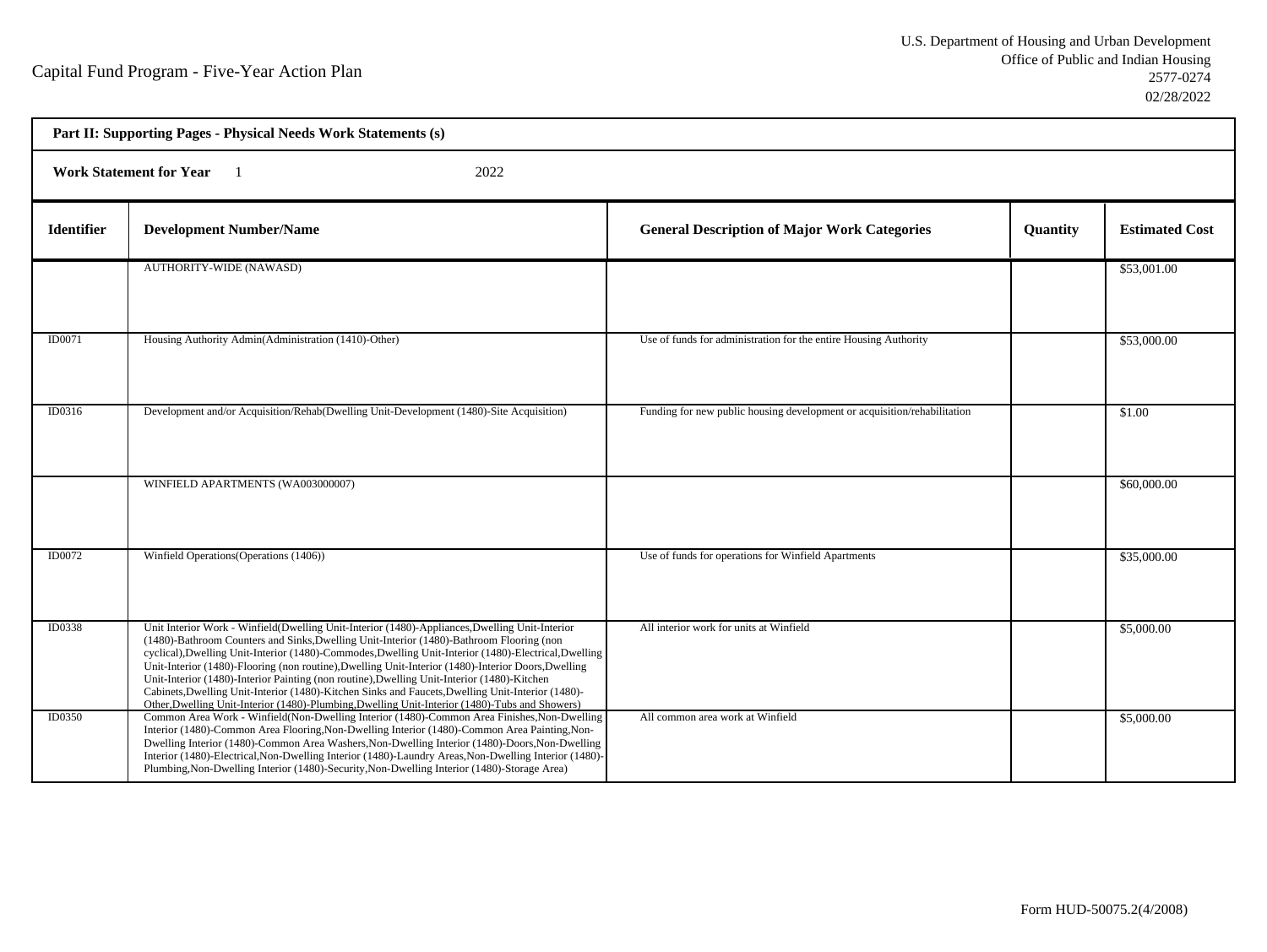| Part II: Supporting Pages - Physical Needs Work Statements (s) |                                                                                                                                                                                                                                                                                                                                                                                                                                                                                                                                                                                                                                                                                                                                                                                                                                                                                                                                                                                                                                                                                                                                                                                                                                                                                                                                                                                                                                                                                                                                                                                                                                                                                                                                                                   |                                                                                                                          |          |                       |  |  |
|----------------------------------------------------------------|-------------------------------------------------------------------------------------------------------------------------------------------------------------------------------------------------------------------------------------------------------------------------------------------------------------------------------------------------------------------------------------------------------------------------------------------------------------------------------------------------------------------------------------------------------------------------------------------------------------------------------------------------------------------------------------------------------------------------------------------------------------------------------------------------------------------------------------------------------------------------------------------------------------------------------------------------------------------------------------------------------------------------------------------------------------------------------------------------------------------------------------------------------------------------------------------------------------------------------------------------------------------------------------------------------------------------------------------------------------------------------------------------------------------------------------------------------------------------------------------------------------------------------------------------------------------------------------------------------------------------------------------------------------------------------------------------------------------------------------------------------------------|--------------------------------------------------------------------------------------------------------------------------|----------|-----------------------|--|--|
| 2022<br><b>Work Statement for Year</b>                         |                                                                                                                                                                                                                                                                                                                                                                                                                                                                                                                                                                                                                                                                                                                                                                                                                                                                                                                                                                                                                                                                                                                                                                                                                                                                                                                                                                                                                                                                                                                                                                                                                                                                                                                                                                   |                                                                                                                          |          |                       |  |  |
| <b>Identifier</b>                                              | <b>Development Number/Name</b>                                                                                                                                                                                                                                                                                                                                                                                                                                                                                                                                                                                                                                                                                                                                                                                                                                                                                                                                                                                                                                                                                                                                                                                                                                                                                                                                                                                                                                                                                                                                                                                                                                                                                                                                    | <b>General Description of Major Work Categories</b>                                                                      | Quantity | <b>Estimated Cost</b> |  |  |
| ID0353                                                         | Exterior Work - Winfield(Dwelling Unit-Exterior (1480)-Balconies-Porches-Railings-etc,Dwelling<br>Unit-Exterior (1480)-Building Slab, Dwelling Unit-Exterior (1480)-Decks and Patios, Dwelling Unit-<br>Exterior (1480)-Exterior Doors, Dwelling Unit-Exterior (1480)-Exterior Lighting, Dwelling Unit-<br>Exterior (1480)-Exterior Paint and Caulking, Dwelling Unit-Exterior (1480)-Foundations, Dwelling<br>Unit-Exterior (1480)-Gutters - Downspouts, Dwelling Unit-Exterior (1480)-Landings and<br>Railings, Dwelling Unit-Exterior (1480)-Mail Facilities, Dwelling Unit-Exterior (1480)-Roofs, Dwelling<br>Unit-Exterior (1480)-Siding, Dwelling Unit-Exterior (1480)-Soffits, Dwelling Unit-Exterior (1480)-<br>Windows)                                                                                                                                                                                                                                                                                                                                                                                                                                                                                                                                                                                                                                                                                                                                                                                                                                                                                                                                                                                                                                  | All exterior work at Winfield                                                                                            |          | \$5,000.00            |  |  |
| ID0361                                                         | Damage-Related Costs - Winfield(Housing Related Hazards (1480)-Relocation-Asbestos, Housing<br>Related Hazards (1480)-Relocation-Carbon Monoxide, Housing Related Hazards (1480)-Relocation-<br>Fire Hazard(s), Housing Related Hazards (1480)-Relocation-Lead-Based Paint, Housing Related<br>Hazards (1480)-Relocation-Mold, Housing Related Hazards (1480)-Relocation-Other, Housing Related<br>Hazards (1480)-Relocation-Radon, Contract Administration (1480)-Relocation, Dwelling Unit-Interior<br>(1480)-Appliances, Dwelling Unit-Interior (1480)-Bathroom Counters and Sinks, Dwelling Unit-<br>Interior (1480)-Bathroom Flooring (non cyclical), Dwelling Unit-Interior (1480)-Commodes, Dwelling<br>Unit-Interior (1480)-Electrical, Dwelling Unit-Interior (1480)-Flooring (non routine), Dwelling Unit-<br>Interior (1480)-Interior Doors, Dwelling Unit-Interior (1480)-Interior Painting (non routine), Dwelling<br>Unit-Interior (1480)-Kitchen Cabinets, Housing Related Hazards (1480)-Relocation-Pest<br>Infestation, Dwelling Unit-Interior (1480)-Kitchen Sinks and Faucets, Dwelling Unit-Interior (1480)-<br>Mechanical, Dwelling Unit-Interior (1480)-Other, Dwelling Unit-Interior (1480)-Plumbing, Dwelling<br>Unit-Interior (1480)-Tubs and Showers)                                                                                                                                                                                                                                                                                                                                                                                                                                                                                   | Insurance Deductible, damages not covered by insurance, costs related to tenant<br>relocation due to damages at Winfield |          | \$5,000.00            |  |  |
| ID0369                                                         | Testing/Inspection/Risk Assessment - Winfield(Housing Related Hazards (1480)-Evaluation/Risk<br>Assessment-Pest Infestation, Housing Related Hazards (1480)-Evaluation/Risk Assessment-<br>Radon, Housing Related Hazards (1480)-Hazard Controls-Asbestos, Housing Related Hazards (1480)-<br>Hazard Controls-Carbon Monoxide, Housing Related Hazards (1480)-Hazard Controls-Fire<br>Hazard(s), Housing Related Hazards (1480)-Hazard Controls-Lead-Based Paint, Housing Related<br>Hazards (1480)-Hazard Controls-Mold, Housing Related Hazards (1480)-Hazard Controls-<br>Other, Housing Related Hazards (1480)-Hazard Controls-Pest Infestation, Housing Related Hazards<br>(1480)-Hazard Controls-Radon, Housing Related Hazards (1480)-Inspections-Lead-Based<br>Paint, Housing Related Hazards (1480)-Clearance Examinations-Asbestos, Housing Related Hazards<br>(1480)-Clearance Examinations-Carbon Monoxide, Housing Related Hazards (1480)-Clearance<br>Examinations-Fire Hazard(s), Housing Related Hazards (1480)-Clearance Examinations-Lead-Based<br>Paint, Housing Related Hazards (1480)-Clearance Examinations-Mold , Housing Related Hazards<br>(1480)-Clearance Examinations-Other, Housing Related Hazards (1480)-Clearance Examinations-Pest<br>Infestation, Housing Related Hazards (1480)-Clearance Examinations-Radon, Housing Related Hazards<br>(1480)-Evaluation/Risk Assessment-Asbestos, Housing Related Hazards (1480)-Evaluation/Risk<br>Assessment-Carbon Monoxide, Housing Related Hazards (1480)-Evaluation/Risk Assessment-Fire<br>Hazard(s), Housing Related Hazards (1480)-Evaluation/Risk Assessment-Lead-Based Paint, Housing<br>Related Hazards (1480)-Evaluation/Risk Assessment-Mold, Housing Related Hazards (1480)- | Any costs related to testing, inspections, risk assessments and remediation -<br>Winfield                                |          | \$5,000.00            |  |  |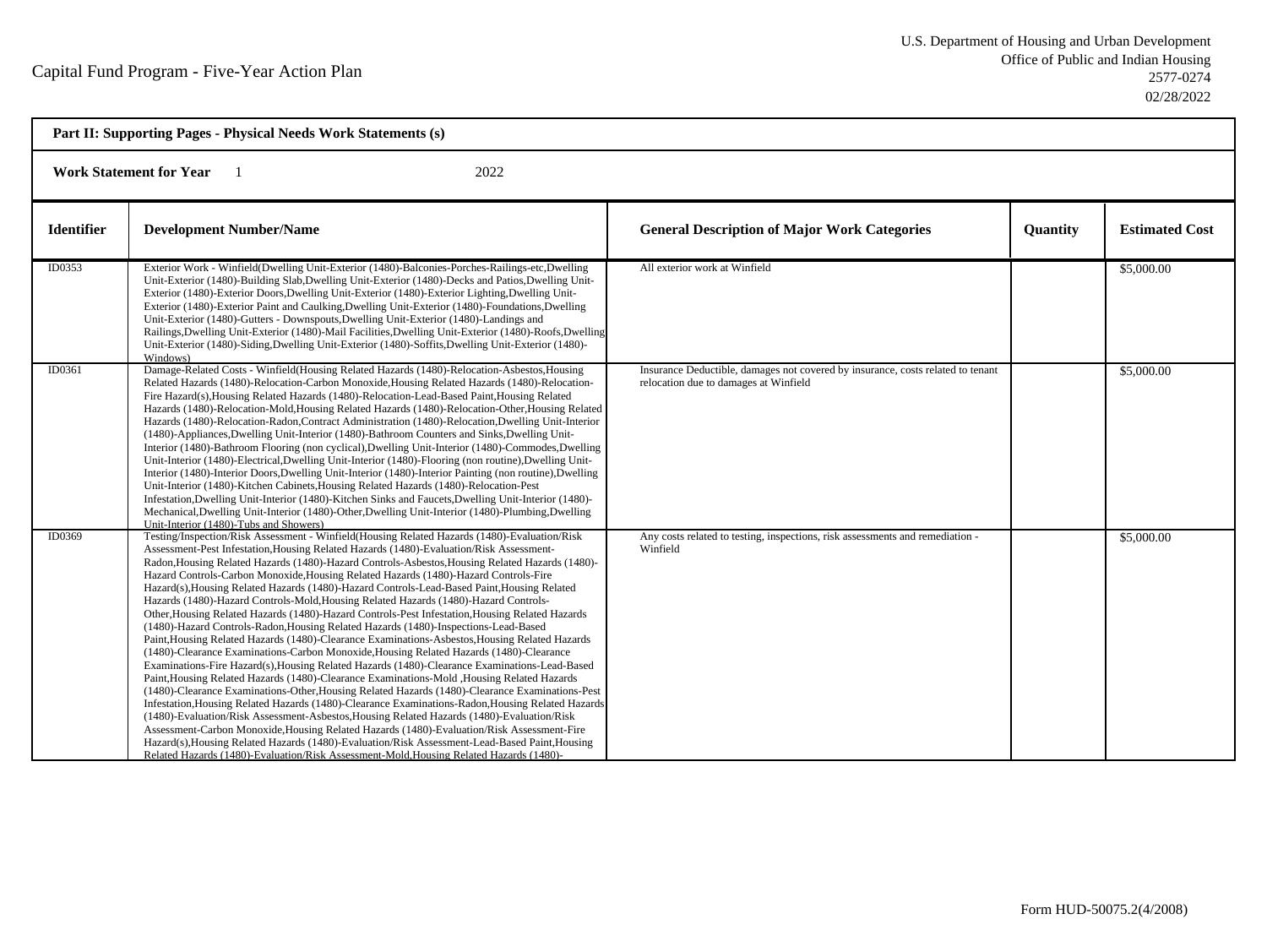| Part II: Supporting Pages - Physical Needs Work Statements (s) |                                                                                                                                                                                                                                                                                                                                                                                                                                                                                                                                                                                                                                                                                                                                                                                                                                                                                                                                                                                                                                                                                                                                                                                                                                                                                        |                                                                                                                              |                 |                       |  |  |  |
|----------------------------------------------------------------|----------------------------------------------------------------------------------------------------------------------------------------------------------------------------------------------------------------------------------------------------------------------------------------------------------------------------------------------------------------------------------------------------------------------------------------------------------------------------------------------------------------------------------------------------------------------------------------------------------------------------------------------------------------------------------------------------------------------------------------------------------------------------------------------------------------------------------------------------------------------------------------------------------------------------------------------------------------------------------------------------------------------------------------------------------------------------------------------------------------------------------------------------------------------------------------------------------------------------------------------------------------------------------------|------------------------------------------------------------------------------------------------------------------------------|-----------------|-----------------------|--|--|--|
|                                                                | <b>Work Statement for Year</b><br>2022                                                                                                                                                                                                                                                                                                                                                                                                                                                                                                                                                                                                                                                                                                                                                                                                                                                                                                                                                                                                                                                                                                                                                                                                                                                 |                                                                                                                              |                 |                       |  |  |  |
| <b>Identifier</b>                                              | <b>Development Number/Name</b>                                                                                                                                                                                                                                                                                                                                                                                                                                                                                                                                                                                                                                                                                                                                                                                                                                                                                                                                                                                                                                                                                                                                                                                                                                                         | <b>General Description of Major Work Categories</b>                                                                          | <b>Ouantity</b> | <b>Estimated Cost</b> |  |  |  |
|                                                                | SHADOW CREEK (WA003000008)                                                                                                                                                                                                                                                                                                                                                                                                                                                                                                                                                                                                                                                                                                                                                                                                                                                                                                                                                                                                                                                                                                                                                                                                                                                             |                                                                                                                              |                 | \$55,000.00           |  |  |  |
| <b>ID0150</b>                                                  | Shadow Creek Operations (Operations (1406))                                                                                                                                                                                                                                                                                                                                                                                                                                                                                                                                                                                                                                                                                                                                                                                                                                                                                                                                                                                                                                                                                                                                                                                                                                            | Use of funds for operations for Shadow Creek Apartments                                                                      |                 | \$35,000.00           |  |  |  |
| ID0342                                                         | Unit Interior Work - Shadow Creek(Dwelling Unit-Interior (1480)-Appliances, Dwelling Unit-Interior<br>(1480)-Bathroom Counters and Sinks, Dwelling Unit-Interior (1480)-Bathroom Flooring (non<br>cyclical), Dwelling Unit-Interior (1480)-Commodes, Dwelling Unit-Interior (1480)-Electrical, Dwelling<br>Unit-Interior (1480)-Flooring (non routine), Dwelling Unit-Interior (1480)-Interior Doors, Dwelling<br>Unit-Interior (1480)-Interior Painting (non routine), Dwelling Unit-Interior (1480)-Kitchen<br>Cabinets, Dwelling Unit-Interior (1480)-Kitchen Sinks and Faucets, Dwelling Unit-Interior (1480)-<br>Other, Dwelling Unit-Interior (1480)-Plumbing, Dwelling Unit-Interior (1480)-Tubs and Showers)                                                                                                                                                                                                                                                                                                                                                                                                                                                                                                                                                                   | All interior work for units at Shadow Creek                                                                                  |                 | \$5,000.00            |  |  |  |
| ID0357                                                         | Exterior Work - Shadow Creek(Dwelling Unit-Exterior (1480)-Balconies-Porches-Railings-<br>etc, Dwelling Unit-Exterior (1480)-Building Slab, Dwelling Unit-Exterior (1480)-Decks and<br>Patios, Dwelling Unit-Exterior (1480)-Exterior Doors, Dwelling Unit-Exterior (1480)-Exterior<br>Lighting, Dwelling Unit-Exterior (1480)-Exterior Paint and Caulking, Dwelling Unit-Exterior (1480)-<br>Foundations, Dwelling Unit-Exterior (1480)-Gutters - Downspouts, Dwelling Unit-Exterior (1480)-<br>Landings and Railings, Dwelling Unit-Exterior (1480)-Mail Facilities, Dwelling Unit-Exterior (1480)-<br>Roofs, Dwelling Unit-Exterior (1480)-Siding, Dwelling Unit-Exterior (1480)-Soffits, Dwelling Unit-<br>Exterior (1480)-Windows)                                                                                                                                                                                                                                                                                                                                                                                                                                                                                                                                                | All exterior work at Shadow Creek                                                                                            |                 | \$5,000.00            |  |  |  |
| ID0365                                                         | Damage-Related Costs - Shadow Creek(Housing Related Hazards (1480)-Relocation-<br>Asbestos, Housing Related Hazards (1480)-Relocation-Carbon Monoxide, Housing Related Hazards<br>(1480)-Relocation-Fire Hazard(s), Housing Related Hazards (1480)-Relocation-Lead-Based<br>Paint, Housing Related Hazards (1480)-Relocation-Mold, Housing Related Hazards (1480)-Relocation-<br>Other, Housing Related Hazards (1480)-Relocation-Pest Infestation, Housing Related Hazards (1480)-<br>Relocation-Radon, Contract Administration (1480)-Relocation, Dwelling Unit-Interior (1480)-<br>Appliances, Dwelling Unit-Interior (1480)-Bathroom Counters and Sinks, Dwelling Unit-Interior<br>(1480)-Bathroom Flooring (non cyclical), Dwelling Unit-Interior (1480)-Commodes, Dwelling Unit-<br>Interior (1480)-Electrical, Dwelling Unit-Interior (1480)-Flooring (non routine), Dwelling Unit-Interior<br>(1480)-Interior Doors, Dwelling Unit-Interior (1480)-Interior Painting (non routine), Dwelling Unit-<br>Interior (1480)-Kitchen Cabinets, Dwelling Unit-Interior (1480)-Kitchen Sinks and Faucets, Dwelling<br>Unit-Interior (1480)-Mechanical, Dwelling Unit-Interior (1480)-Other, Dwelling Unit-Interior (1480)-<br>Plumbing, Dwelling Unit-Interior (1480)-Tubs and Showers) | Insurance Deductible, damages not covered by insurance, costs related to tenant<br>relocation due to damages at Shadow Creek |                 | \$5,000.00            |  |  |  |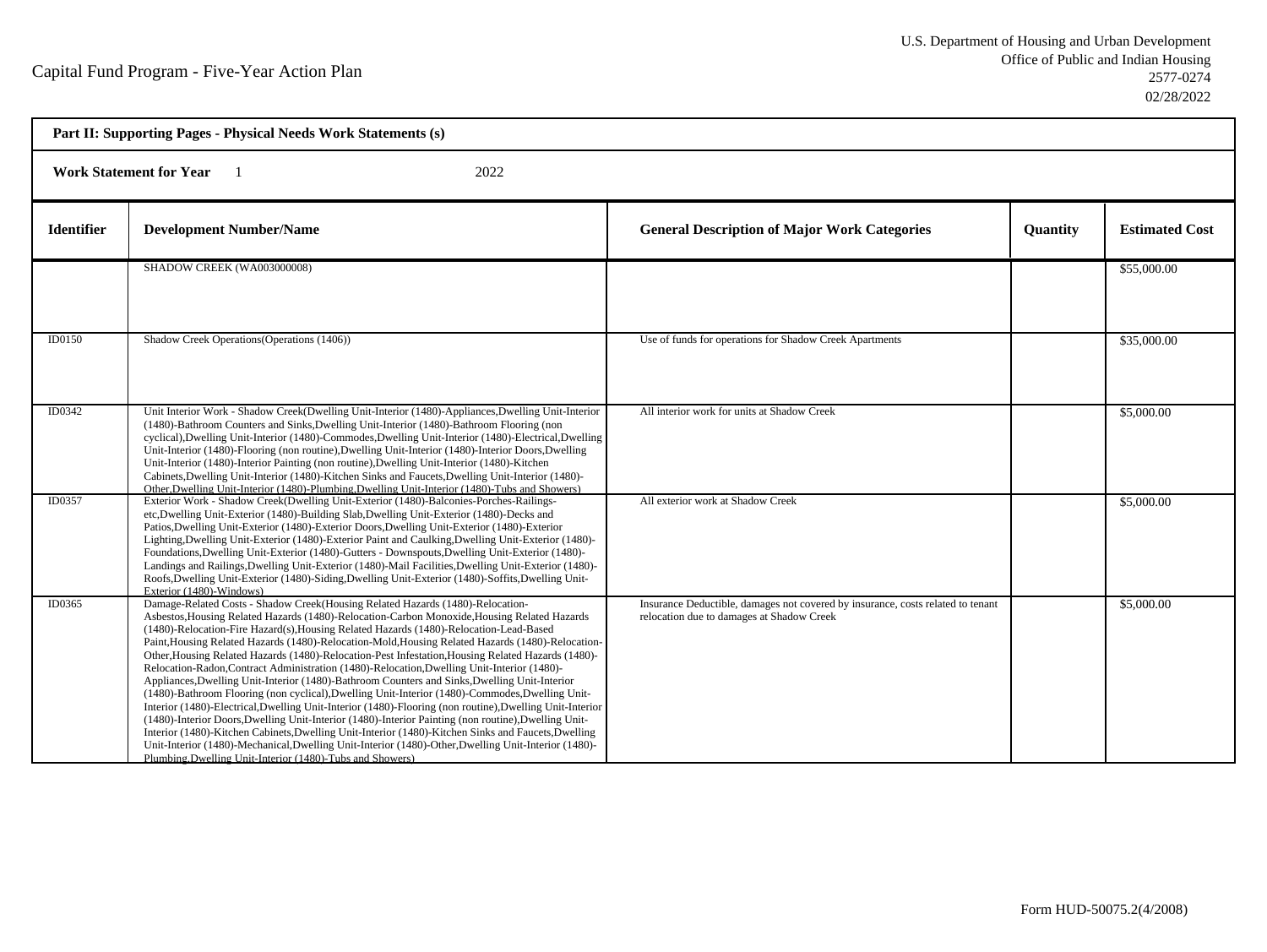| Part II: Supporting Pages - Physical Needs Work Statements (s) |                                                                                                                                                                                                                                                                                                                                                                                                                                                                                                                                                                                                                                                                                                                                                                                                                                                                                                                                                                                                                                                                                                                                                                                                                                                                                                                                                                                                                                                                                                                                                                                                                                                                                                                                                                                            |                                                                                                      |          |                           |  |
|----------------------------------------------------------------|--------------------------------------------------------------------------------------------------------------------------------------------------------------------------------------------------------------------------------------------------------------------------------------------------------------------------------------------------------------------------------------------------------------------------------------------------------------------------------------------------------------------------------------------------------------------------------------------------------------------------------------------------------------------------------------------------------------------------------------------------------------------------------------------------------------------------------------------------------------------------------------------------------------------------------------------------------------------------------------------------------------------------------------------------------------------------------------------------------------------------------------------------------------------------------------------------------------------------------------------------------------------------------------------------------------------------------------------------------------------------------------------------------------------------------------------------------------------------------------------------------------------------------------------------------------------------------------------------------------------------------------------------------------------------------------------------------------------------------------------------------------------------------------------|------------------------------------------------------------------------------------------------------|----------|---------------------------|--|
| <b>Work Statement for Year</b><br>2022                         |                                                                                                                                                                                                                                                                                                                                                                                                                                                                                                                                                                                                                                                                                                                                                                                                                                                                                                                                                                                                                                                                                                                                                                                                                                                                                                                                                                                                                                                                                                                                                                                                                                                                                                                                                                                            |                                                                                                      |          |                           |  |
| <b>Identifier</b>                                              | <b>Development Number/Name</b>                                                                                                                                                                                                                                                                                                                                                                                                                                                                                                                                                                                                                                                                                                                                                                                                                                                                                                                                                                                                                                                                                                                                                                                                                                                                                                                                                                                                                                                                                                                                                                                                                                                                                                                                                             | <b>General Description of Major Work Categories</b>                                                  | Quantity | <b>Estimated Cost</b>     |  |
| ID0373                                                         | Testing/Inspection/Risk Assessment - Shadow Creek(Housing Related Hazards (1480)-Clearance<br>Examinations-Asbestos, Housing Related Hazards (1480)-Clearance Examinations-Carbon<br>Monoxide, Housing Related Hazards (1480)-Clearance Examinations-Fire Hazard(s), Housing Related<br>Hazards (1480)-Clearance Examinations-Lead-Based Paint, Housing Related Hazards (1480)-<br>Clearance Examinations-Mold ,Housing Related Hazards (1480)-Clearance Examinations-<br>Other, Housing Related Hazards (1480)-Clearance Examinations-Pest Infestation, Housing Related<br>Hazards (1480)-Clearance Examinations-Radon, Housing Related Hazards (1480)-Evaluation/Risk<br>Assessment-Asbestos, Housing Related Hazards (1480)-Evaluation/Risk Assessment-Carbon<br>Monoxide, Housing Related Hazards (1480)-Evaluation/Risk Assessment-Fire Hazard(s), Housing<br>Related Hazards (1480)-Evaluation/Risk Assessment-Lead-Based Paint, Housing Related Hazards<br>(1480)-Evaluation/Risk Assessment-Mold, Housing Related Hazards (1480)-Evaluation/Risk<br>Assessment-Other, Housing Related Hazards (1480)-Evaluation/Risk Assessment-Pest<br>Infestation, Housing Related Hazards (1480)-Evaluation/Risk Assessment-Radon, Housing Related<br>Hazards (1480)-Hazard Controls-Asbestos, Housing Related Hazards (1480)-Hazard Controls-Carbon<br>Monoxide, Housing Related Hazards (1480)-Hazard Controls-Fire Hazard(s), Housing Related Hazards<br>(1480)-Hazard Controls-Lead-Based Paint, Housing Related Hazards (1480)-Hazard Controls-<br>Mold, Housing Related Hazards (1480)-Hazard Controls-Other, Housing Related Hazards (1480)-<br>Hazard Controls-Pest Infestation, Housing Related Hazards (1480)-Hazard Controls-Radon, Housing<br>THE SUMMIT AT BAY VISTA (WA003000005) | Any costs related to testing, inspections, risk assessments and remediation -<br><b>Shadow Creek</b> |          | \$5,000.00<br>\$77,323.00 |  |
|                                                                |                                                                                                                                                                                                                                                                                                                                                                                                                                                                                                                                                                                                                                                                                                                                                                                                                                                                                                                                                                                                                                                                                                                                                                                                                                                                                                                                                                                                                                                                                                                                                                                                                                                                                                                                                                                            |                                                                                                      |          |                           |  |
| ID0151                                                         | Summit Operations (Operations (1406))                                                                                                                                                                                                                                                                                                                                                                                                                                                                                                                                                                                                                                                                                                                                                                                                                                                                                                                                                                                                                                                                                                                                                                                                                                                                                                                                                                                                                                                                                                                                                                                                                                                                                                                                                      | Use of funds for operations for Summit Apartments                                                    |          | \$35,000.00               |  |
| ID0339                                                         | Unit Interior Work - Summit(Dwelling Unit-Interior (1480)-Appliances, Dwelling Unit-Interior (1480)-<br>Bathroom Counters and Sinks, Dwelling Unit-Interior (1480)-Bathroom Flooring (non<br>cyclical), Dwelling Unit-Interior (1480)-Commodes, Dwelling Unit-Interior (1480)-Electrical, Dwelling<br>Unit-Interior (1480)-Flooring (non routine), Dwelling Unit-Interior (1480)-Interior Doors, Dwelling<br>Unit-Interior (1480)-Interior Painting (non routine), Dwelling Unit-Interior (1480)-Kitchen<br>Cabinets, Dwelling Unit-Interior (1480)-Kitchen Sinks and Faucets, Dwelling Unit-Interior (1480)-<br>Other, Dwelling Unit-Interior (1480)-Plumbing, Dwelling Unit-Interior (1480)-Tubs and Showers)                                                                                                                                                                                                                                                                                                                                                                                                                                                                                                                                                                                                                                                                                                                                                                                                                                                                                                                                                                                                                                                                            | All interior work for units at Summit                                                                |          | \$7,323.00                |  |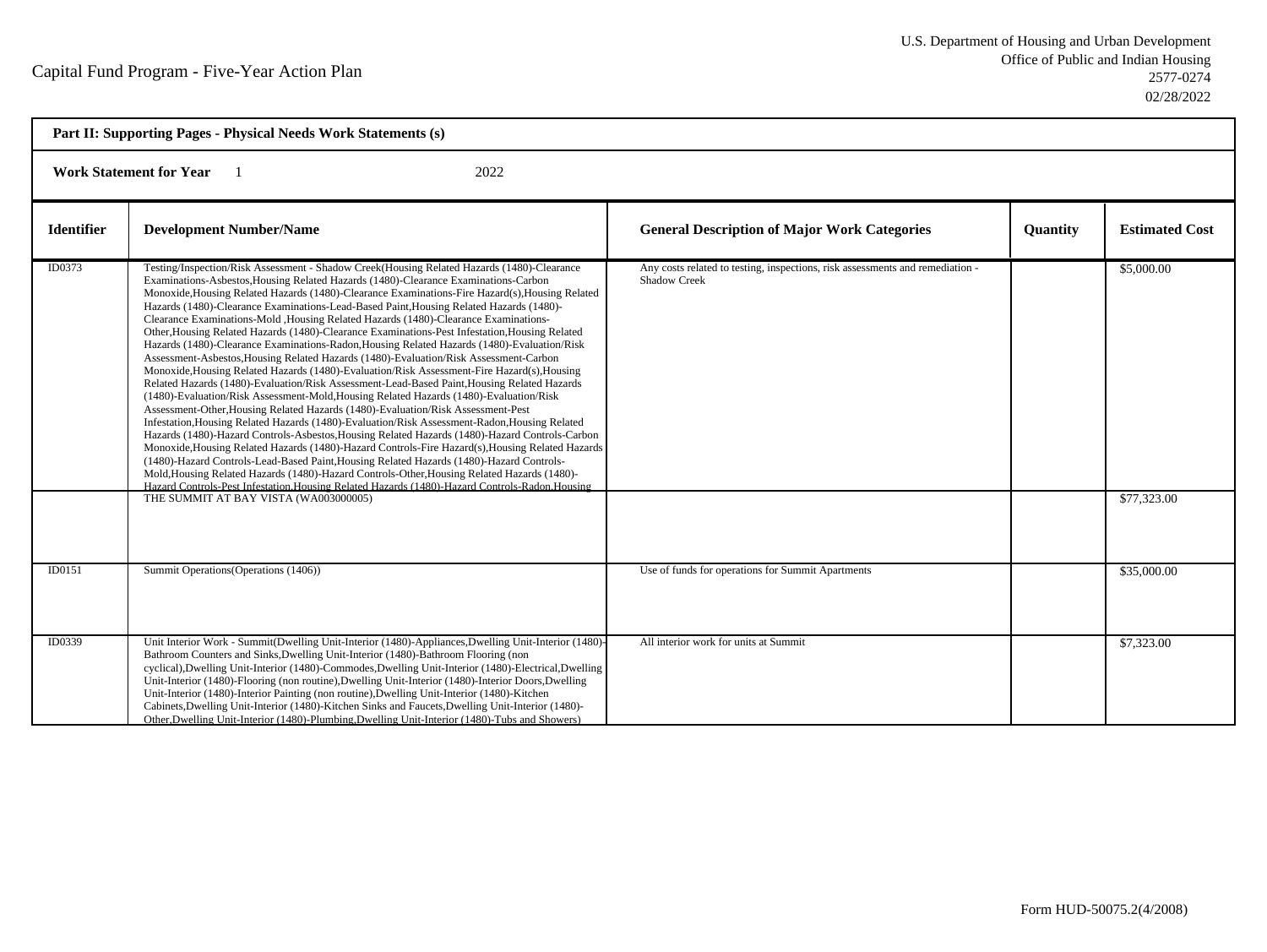| Part II: Supporting Pages - Physical Needs Work Statements (s) |                                                                                                                                                                                                                                                                                                                                                                                                                                                                                                                                                                                                                                                                                                                                                                                                                                                                                                                                                                                                                                                                                                                                                                                                                                                                               |                                                                                                                        |                 |                       |
|----------------------------------------------------------------|-------------------------------------------------------------------------------------------------------------------------------------------------------------------------------------------------------------------------------------------------------------------------------------------------------------------------------------------------------------------------------------------------------------------------------------------------------------------------------------------------------------------------------------------------------------------------------------------------------------------------------------------------------------------------------------------------------------------------------------------------------------------------------------------------------------------------------------------------------------------------------------------------------------------------------------------------------------------------------------------------------------------------------------------------------------------------------------------------------------------------------------------------------------------------------------------------------------------------------------------------------------------------------|------------------------------------------------------------------------------------------------------------------------|-----------------|-----------------------|
| <b>Work Statement for Year</b><br>2022                         |                                                                                                                                                                                                                                                                                                                                                                                                                                                                                                                                                                                                                                                                                                                                                                                                                                                                                                                                                                                                                                                                                                                                                                                                                                                                               |                                                                                                                        |                 |                       |
| <b>Identifier</b>                                              | <b>Development Number/Name</b>                                                                                                                                                                                                                                                                                                                                                                                                                                                                                                                                                                                                                                                                                                                                                                                                                                                                                                                                                                                                                                                                                                                                                                                                                                                | <b>General Description of Major Work Categories</b>                                                                    | <b>Quantity</b> | <b>Estimated Cost</b> |
| ID0349                                                         | Common Area Work - Summit(Non-Dwelling Interior (1480)-Common Area Bathrooms, Non-<br>Dwelling Interior (1480)-Appliances, Non-Dwelling Interior (1480)-Common Area Finishes, Non-<br>Dwelling Interior (1480)-Common Area Flooring, Non-Dwelling Interior (1480)-Common Area<br>Kitchens, Non-Dwelling Interior (1480)-Common Area Painting, Non-Dwelling Interior (1480)-<br>Doors, Non-Dwelling Interior (1480)-Electrical, Non-Dwelling Interior (1480)-Laundry Areas, Non-<br>Dwelling Interior (1480)-Plumbing, Non-Dwelling Interior (1480)-Security, Non-Dwelling Interior<br>$(1480)$ -Storage Area)                                                                                                                                                                                                                                                                                                                                                                                                                                                                                                                                                                                                                                                                 | All common area work at Summit                                                                                         |                 | \$5,000.00            |
| ID0354                                                         | Exterior Work - Summit(Dwelling Unit-Exterior (1480)-Balconies-Porches-Railings-etc,Dwelling<br>Unit-Exterior (1480)-Building Slab, Dwelling Unit-Exterior (1480)-Decks and Patios, Dwelling Unit-<br>Exterior (1480)-Exterior Doors, Dwelling Unit-Exterior (1480)-Exterior Lighting, Dwelling Unit-<br>Exterior (1480)-Exterior Paint and Caulking, Dwelling Unit-Exterior (1480)-Foundations, Dwelling<br>Unit-Exterior (1480)-Gutters - Downspouts, Dwelling Unit-Exterior (1480)-Landings and<br>Railings, Dwelling Unit-Exterior (1480)-Mail Facilities, Dwelling Unit-Exterior (1480)-Roofs, Dwelling<br>Unit-Exterior (1480)-Siding, Dwelling Unit-Exterior (1480)-Soffits, Dwelling Unit-Exterior (1480)-<br>Windows)                                                                                                                                                                                                                                                                                                                                                                                                                                                                                                                                                | All exterior work at Summit                                                                                            |                 | \$5,000.00            |
| ID0362                                                         | Damage-Related Costs - Summit(Dwelling Unit-Interior (1480)-Appliances, Dwelling Unit-Interior<br>(1480)-Bathroom Counters and Sinks, Dwelling Unit-Interior (1480)-Bathroom Flooring (non<br>cyclical), Dwelling Unit-Interior (1480)-Commodes, Dwelling Unit-Interior (1480)-Electrical, Dwelling<br>Unit-Interior (1480)-Flooring (non routine), Dwelling Unit-Interior (1480)-Interior Doors, Dwelling<br>Unit-Interior (1480)-Interior Painting (non routine), Dwelling Unit-Interior (1480)-Kitchen<br>Cabinets, Dwelling Unit-Interior (1480)-Kitchen Sinks and Faucets, Dwelling Unit-Interior (1480)-<br>Mechanical, Dwelling Unit-Interior (1480)-Other, Dwelling Unit-Interior (1480)-Plumbing, Dwelling<br>Unit-Interior (1480)-Tubs and Showers, Housing Related Hazards (1480)-Relocation-<br>Asbestos, Housing Related Hazards (1480)-Relocation-Carbon Monoxide, Housing Related Hazards<br>(1480)-Relocation-Fire Hazard(s), Housing Related Hazards (1480)-Relocation-Lead-Based<br>Paint, Housing Related Hazards (1480)-Relocation-Mold, Housing Related Hazards (1480)-Relocation-<br>Other, Housing Related Hazards (1480)-Relocation-Pest Infestation, Housing Related Hazards (1480)-<br>Relocation-Radon, Contract Administration (1480)-Relocation) | Insurance Deductible, damages not covered by insurance, costs related to tenant<br>relocation due to damages at Summit |                 | \$5,000.00            |
| <b>ID0370</b>                                                  | Testing/Inspection/Risk Assessment - Summit(Housing Related Hazards (1480)-Clearance<br>Examinations-Asbestos, Housing Related Hazards (1480)-Clearance Examinations-Carbon<br>Monoxide, Housing Related Hazards (1480)-Clearance Examinations-Fire Hazard(s), Housing Related<br>Hazards (1480)-Clearance Examinations-Lead-Based Paint, Housing Related Hazards (1480)-<br>Clearance Examinations-Mold , Housing Related Hazards (1480)-Clearance Examinations-<br>Other, Housing Related Hazards (1480)-Clearance Examinations-Pest Infestation, Housing Related<br>Hazards (1480)-Clearance Examinations-Radon, Housing Related Hazards (1480)-Evaluation/Risk<br>Assessment-Asbestos, Housing Related Hazards (1480)-Evaluation/Risk Assessment-Carbon<br>Monoxide, Housing Related Hazards (1480)-Evaluation/Risk Assessment-Fire Hazard(s), Housing<br>Related Hazards (1480)-Evaluation/Risk Assessment-Lead-Based Paint, Housing Related Hazards<br>(1480)-Evaluation/Risk Assessment-Mold, Housing Related Hazards (1480)-Evaluation/Risk<br>Assessment-Other, Housing Related Hazards (1480)-Evaluation/Risk Assessment-Pest<br>Infestation, Housing Related Hazards (1480)-Evaluation/Risk Assessment-Radon, Housing Related                                      | Any costs related to testing, inspections, risk assessments and remediation -<br>Summit                                |                 | \$5,000.00            |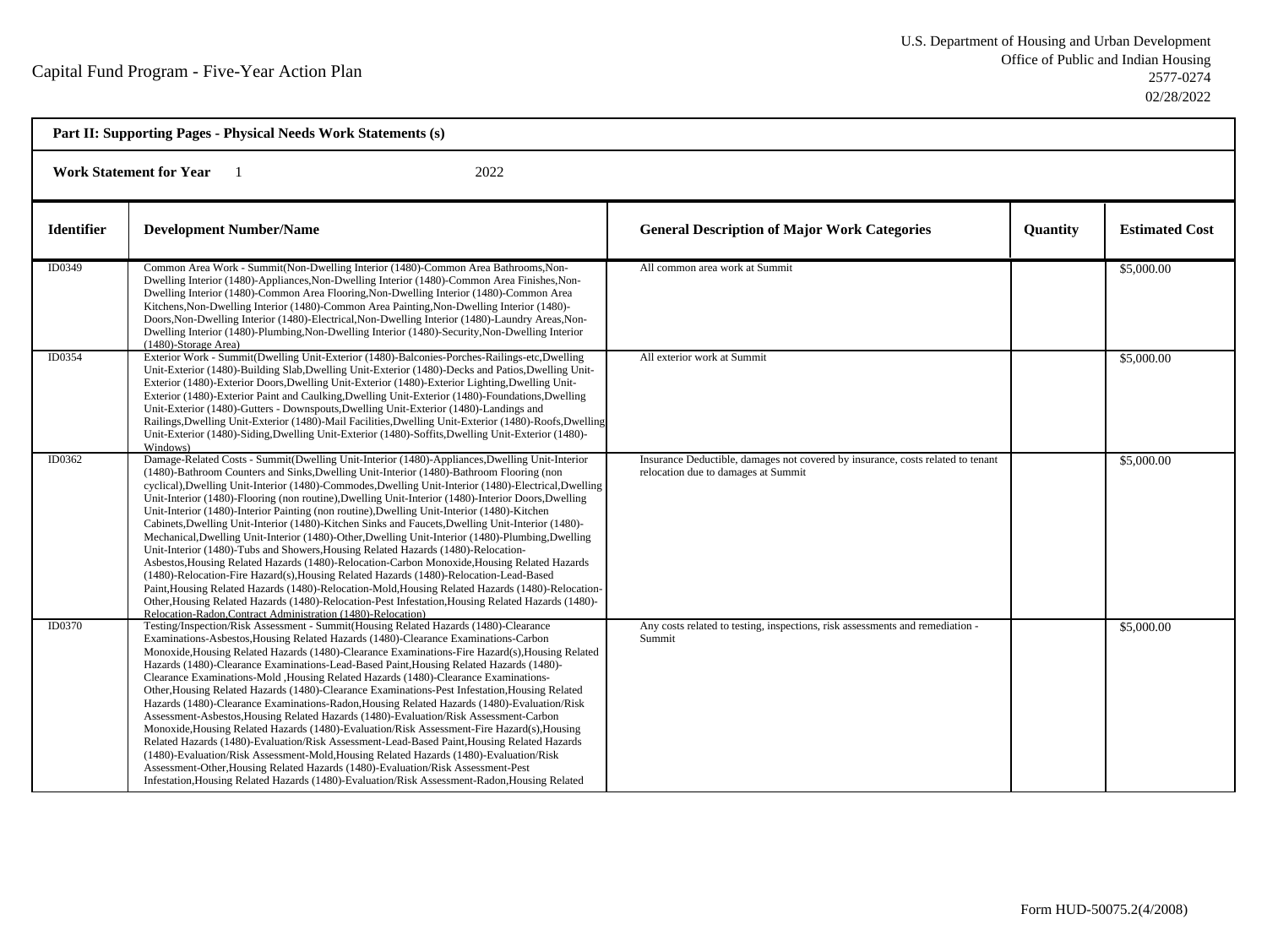| Part II: Supporting Pages - Physical Needs Work Statements (s) |                                                                                                                                                                                                                                                                                                                                                                                                                                                                                                                                                                                                                                                                                                                       |                                                                          |                 |                       |  |
|----------------------------------------------------------------|-----------------------------------------------------------------------------------------------------------------------------------------------------------------------------------------------------------------------------------------------------------------------------------------------------------------------------------------------------------------------------------------------------------------------------------------------------------------------------------------------------------------------------------------------------------------------------------------------------------------------------------------------------------------------------------------------------------------------|--------------------------------------------------------------------------|-----------------|-----------------------|--|
| <b>Work Statement for Year</b><br>2022                         |                                                                                                                                                                                                                                                                                                                                                                                                                                                                                                                                                                                                                                                                                                                       |                                                                          |                 |                       |  |
| <b>Identifier</b>                                              | <b>Development Number/Name</b>                                                                                                                                                                                                                                                                                                                                                                                                                                                                                                                                                                                                                                                                                        | <b>General Description of Major Work Categories</b>                      | <b>Quantity</b> | <b>Estimated Cost</b> |  |
|                                                                | Hazards (1480)-Hazard Controls-Carbon Monoxide, Housing Related Hazards (1480)-Hazard<br>Controls-Fire Hazard(s), Housing Related Hazards (1480)-Hazard Controls-Lead-Based Paint, Housing<br>Related Hazards (1480)-Hazard Controls-Mold, Housing Related Hazards (1480)-Hazard Controls-<br>Other, Housing Related Hazards (1480)-Hazard Controls-Pest Infestation, Housing Related Hazards<br>(1480)-Hazard Controls-Radon, Housing Related Hazards (1480)-Inspections-Lead-Based Paint)                                                                                                                                                                                                                           |                                                                          |                 |                       |  |
| ID0377                                                         | Security Improvements - Summit(Management Improvement (1408)-Security Improvements (not<br>police or guard-non-physical)                                                                                                                                                                                                                                                                                                                                                                                                                                                                                                                                                                                              | Improvements to lighting and cameras to address security issues - Summit |                 | \$15,000.00           |  |
|                                                                | CHARTER HOUSE (WA003000009)                                                                                                                                                                                                                                                                                                                                                                                                                                                                                                                                                                                                                                                                                           |                                                                          |                 | \$75,000.00           |  |
| ID0152                                                         | Charter House Operations (Operations (1406))                                                                                                                                                                                                                                                                                                                                                                                                                                                                                                                                                                                                                                                                          | Use of funds for operations for Charter House Apartments                 |                 | \$35,000.00           |  |
| ID0344                                                         | Unit Interior Work - Charter House(Dwelling Unit-Interior (1480)-Appliances, Dwelling Unit-Interior<br>(1480)-Bathroom Counters and Sinks, Dwelling Unit-Interior (1480)-Bathroom Flooring (non<br>cyclical), Dwelling Unit-Interior (1480)-Commodes, Dwelling Unit-Interior (1480)-Electrical, Dwelling<br>Unit-Interior (1480)-Flooring (non routine), Dwelling Unit-Interior (1480)-Interior Doors, Dwelling<br>Unit-Interior (1480)-Interior Painting (non routine), Dwelling Unit-Interior (1480)-Kitchen<br>Cabinets, Dwelling Unit-Interior (1480)-Kitchen Sinks and Faucets, Dwelling Unit-Interior (1480)-<br>Other, Dwelling Unit-Interior (1480)-Plumbing, Dwelling Unit-Interior (1480)-Tubs and Showers) | All interior work for units at Charter House                             |                 | \$5,000.00            |  |
| ID0351                                                         | Common Area Work - Charter House(Non-Dwelling Interior (1480)-Appliances, Non-Dwelling<br>Interior (1480)-Common Area Bathrooms, Non-Dwelling Interior (1480)-Common Area Finishes, Non-<br>Dwelling Interior (1480)-Common Area Flooring, Non-Dwelling Interior (1480)-Common Area<br>Kitchens, Non-Dwelling Interior (1480)-Common Area Painting, Non-Dwelling Interior (1480)-<br>Doors, Non-Dwelling Interior (1480)-Electrical, Non-Dwelling Interior (1480)-Laundry Areas, Non-<br>Dwelling Interior (1480)-Plumbing, Non-Dwelling Interior (1480)-Security, Non-Dwelling Interior<br>$(1480)$ -Storage Area)                                                                                                   | All common area work at Charter House                                    |                 | \$5,000.00            |  |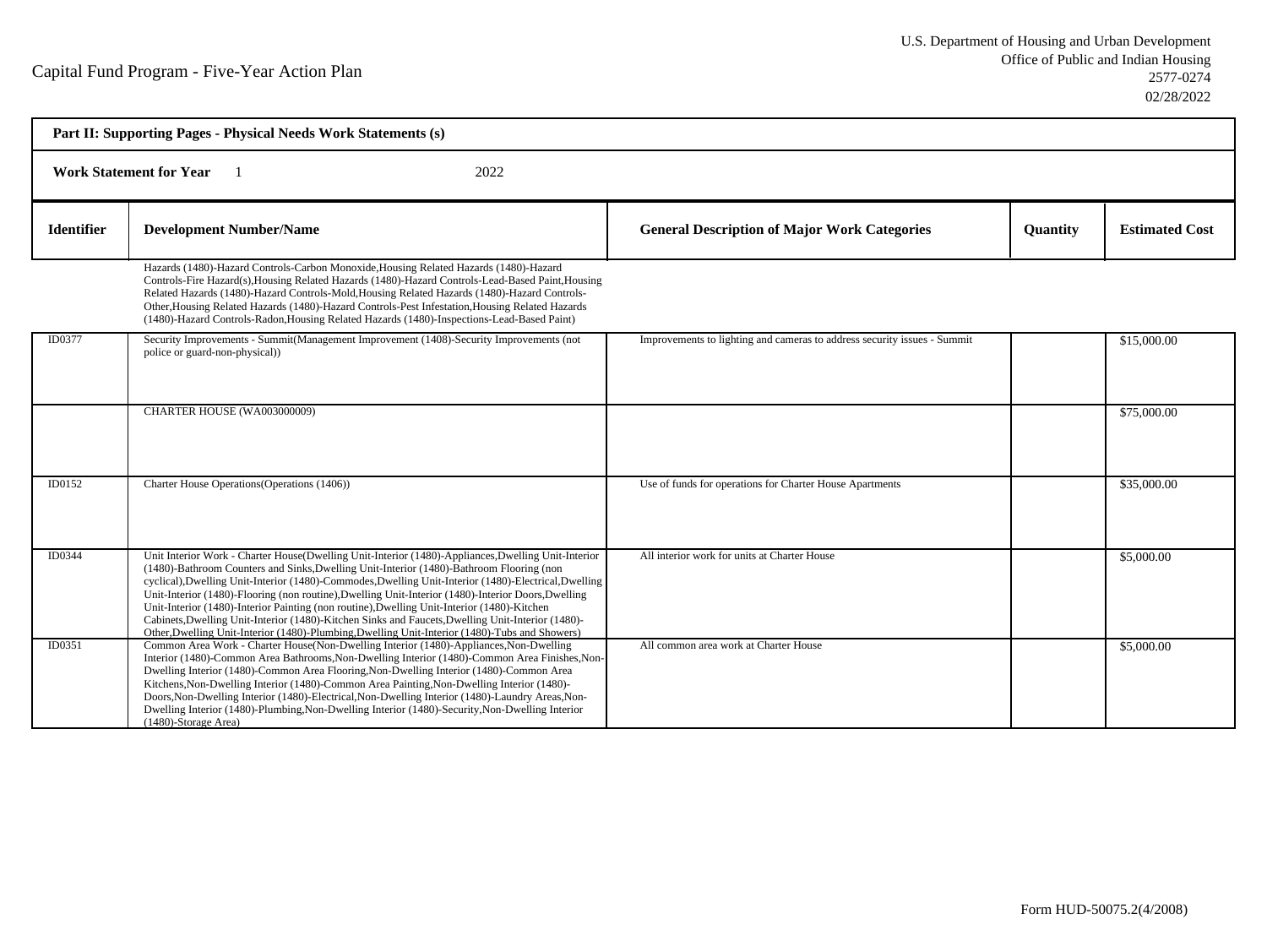| Part II: Supporting Pages - Physical Needs Work Statements (s) |                                                                                                                                                                                                                                                                                                                                                                                                                                                                                                                                                                                                                                                                                                                                                                                                                                                                                                                                                                                                                                                                                                                                                                                                                                                                                                                                                                                                                                                                                                                                                                                                                                                                                                                                                     |                                                                                                                               |                 |                       |
|----------------------------------------------------------------|-----------------------------------------------------------------------------------------------------------------------------------------------------------------------------------------------------------------------------------------------------------------------------------------------------------------------------------------------------------------------------------------------------------------------------------------------------------------------------------------------------------------------------------------------------------------------------------------------------------------------------------------------------------------------------------------------------------------------------------------------------------------------------------------------------------------------------------------------------------------------------------------------------------------------------------------------------------------------------------------------------------------------------------------------------------------------------------------------------------------------------------------------------------------------------------------------------------------------------------------------------------------------------------------------------------------------------------------------------------------------------------------------------------------------------------------------------------------------------------------------------------------------------------------------------------------------------------------------------------------------------------------------------------------------------------------------------------------------------------------------------|-------------------------------------------------------------------------------------------------------------------------------|-----------------|-----------------------|
| <b>Work Statement for Year</b><br>2022                         |                                                                                                                                                                                                                                                                                                                                                                                                                                                                                                                                                                                                                                                                                                                                                                                                                                                                                                                                                                                                                                                                                                                                                                                                                                                                                                                                                                                                                                                                                                                                                                                                                                                                                                                                                     |                                                                                                                               |                 |                       |
| <b>Identifier</b>                                              | <b>Development Number/Name</b>                                                                                                                                                                                                                                                                                                                                                                                                                                                                                                                                                                                                                                                                                                                                                                                                                                                                                                                                                                                                                                                                                                                                                                                                                                                                                                                                                                                                                                                                                                                                                                                                                                                                                                                      | <b>General Description of Major Work Categories</b>                                                                           | <b>Quantity</b> | <b>Estimated Cost</b> |
| ID0359                                                         | Exterior Work - Charter House(Dwelling Unit-Exterior (1480)-Balconies-Porches-Railings-<br>etc, Dwelling Unit-Exterior (1480)-Building Slab, Dwelling Unit-Exterior (1480)-Decks and<br>Patios, Dwelling Unit-Exterior (1480)-Exterior Doors, Dwelling Unit-Exterior (1480)-Exterior<br>Lighting, Dwelling Unit-Exterior (1480)-Exterior Paint and Caulking, Dwelling Unit-Exterior (1480)-<br>Foundations, Dwelling Unit-Exterior (1480)-Gutters - Downspouts, Dwelling Unit-Exterior (1480)-<br>Landings and Railings, Dwelling Unit-Exterior (1480)-Mail Facilities, Dwelling Unit-Exterior (1480)-<br>Roofs, Dwelling Unit-Exterior (1480)-Siding, Dwelling Unit-Exterior (1480)-Soffits, Dwelling Unit-<br>Exterior (1480)-Windows)                                                                                                                                                                                                                                                                                                                                                                                                                                                                                                                                                                                                                                                                                                                                                                                                                                                                                                                                                                                                            | All exterior work at Charter House                                                                                            |                 | \$5,000.00            |
| ID0367                                                         | Damage-Related Costs - Charter House(Dwelling Unit-Interior (1480)-Flooring (non<br>routine), Dwelling Unit-Interior (1480)-Electrical, Dwelling Unit-Interior (1480)-Interior<br>Doors, Dwelling Unit-Interior (1480)-Interior Painting (non routine), Dwelling Unit-Interior (1480)-<br>Kitchen Cabinets, Dwelling Unit-Interior (1480)-Kitchen Sinks and Faucets, Dwelling Unit-Interior<br>(1480)-Mechanical, Dwelling Unit-Interior (1480)-Other, Dwelling Unit-Interior (1480)-<br>Plumbing, Dwelling Unit-Interior (1480)-Tubs and Showers, Housing Related Hazards (1480)-<br>Relocation-Carbon Monoxide, Housing Related Hazards (1480)-Relocation-Fire Hazard(s), Housing<br>Related Hazards (1480)-Relocation-Lead-Based Paint, Housing Related Hazards (1480)-Relocation-<br>Mold, Housing Related Hazards (1480)-Relocation-Other, Housing Related Hazards (1480)-Relocation-<br>Pest Infestation, Housing Related Hazards (1480)-Relocation-Radon, Contract Administration (1480)-<br>Relocation, Dwelling Unit-Interior (1480)-Appliances, Dwelling Unit-Interior (1480)-Bathroom<br>Counters and Sinks, Dwelling Unit-Interior (1480)-Bathroom Flooring (non cyclical), Dwelling Unit-<br>Interior (1480)-Commodes.Housing Related Hazards (1480)-Relocation-Asbestos)                                                                                                                                                                                                                                                                                                                                                                                                                                                              | Insurance Deductible, damages not covered by insurance, costs related to tenant<br>relocation due to damages at Charter House |                 | \$5,000.00            |
| ID0375                                                         | Testing/Inspection/Risk Assessment - Charter House(Housing Related Hazards (1480)-Clearance<br>Examinations-Asbestos, Housing Related Hazards (1480)-Clearance Examinations-Carbon<br>Monoxide, Housing Related Hazards (1480)-Clearance Examinations-Fire Hazard(s), Housing Related<br>Hazards (1480)-Clearance Examinations-Lead-Based Paint, Housing Related Hazards (1480)-<br>Clearance Examinations-Mold , Housing Related Hazards (1480)-Clearance Examinations-<br>Other, Housing Related Hazards (1480)-Clearance Examinations-Pest Infestation, Housing Related<br>Hazards (1480)-Clearance Examinations-Radon, Housing Related Hazards (1480)-Evaluation/Risk<br>Assessment-Asbestos, Housing Related Hazards (1480)-Evaluation/Risk Assessment-Carbon<br>Monoxide, Housing Related Hazards (1480)-Evaluation/Risk Assessment-Fire Hazard(s), Housing<br>Related Hazards (1480)-Evaluation/Risk Assessment-Lead-Based Paint, Housing Related Hazards<br>(1480)-Evaluation/Risk Assessment-Mold, Housing Related Hazards (1480)-Evaluation/Risk<br>Assessment-Other, Housing Related Hazards (1480)-Evaluation/Risk Assessment-Pest<br>Infestation, Housing Related Hazards (1480)-Evaluation/Risk Assessment-Radon, Housing Related<br>Hazards (1480)-Hazard Controls-Asbestos, Housing Related Hazards (1480)-Hazard Controls-Carbon<br>Monoxide, Housing Related Hazards (1480)-Hazard Controls-Fire Hazard(s), Housing Related Hazards<br>(1480)-Hazard Controls-Lead-Based Paint, Housing Related Hazards (1480)-Hazard Controls-<br>Mold, Housing Related Hazards (1480)-Hazard Controls-Other, Housing Related Hazards (1480)-<br>Hazard Controls-Pest Infestation, Housing Related Hazards (1480)-Hazard Controls-Radon, Housing | Any costs related to testing, inspections, risk assessments and remediation -<br><b>Charter House</b>                         |                 | \$5,000.00            |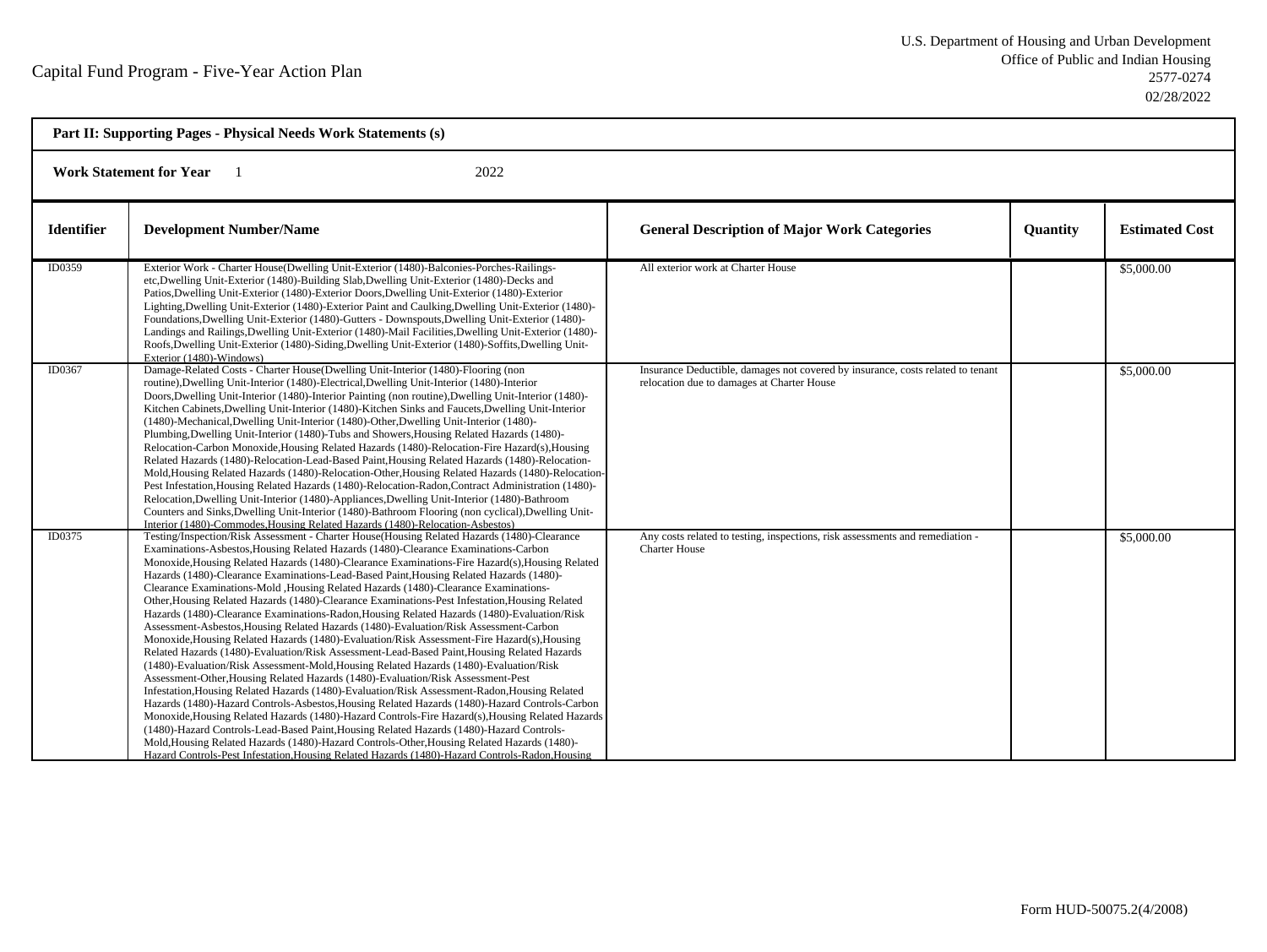| Part II: Supporting Pages - Physical Needs Work Statements (s) |                                                                                                                                                                                                                                                                                                                                                                                                                                                                                                                                                                                                                                                                                                                                         |                                                                                 |                 |                       |  |
|----------------------------------------------------------------|-----------------------------------------------------------------------------------------------------------------------------------------------------------------------------------------------------------------------------------------------------------------------------------------------------------------------------------------------------------------------------------------------------------------------------------------------------------------------------------------------------------------------------------------------------------------------------------------------------------------------------------------------------------------------------------------------------------------------------------------|---------------------------------------------------------------------------------|-----------------|-----------------------|--|
| <b>Work Statement for Year</b><br>2022                         |                                                                                                                                                                                                                                                                                                                                                                                                                                                                                                                                                                                                                                                                                                                                         |                                                                                 |                 |                       |  |
| <b>Identifier</b>                                              | <b>Development Number/Name</b>                                                                                                                                                                                                                                                                                                                                                                                                                                                                                                                                                                                                                                                                                                          | <b>General Description of Major Work Categories</b>                             | <b>Quantity</b> | <b>Estimated Cost</b> |  |
| ID0380                                                         | Security Improvements - Charter House(Management Improvement (1408)-Security Improvements<br>(not police or guard-non-physical))                                                                                                                                                                                                                                                                                                                                                                                                                                                                                                                                                                                                        | Improvements to lighting and cameras to address security issues - Charter House |                 | \$15,000.00           |  |
|                                                                | CASA DEL SOL APARTMENTS (WA003000012)                                                                                                                                                                                                                                                                                                                                                                                                                                                                                                                                                                                                                                                                                                   |                                                                                 |                 | \$75,000.00           |  |
| ID0153                                                         | Casa Del Sol Operations (Operations (1406))                                                                                                                                                                                                                                                                                                                                                                                                                                                                                                                                                                                                                                                                                             | Use of funds for operations for Casa Del Sol Apartments                         |                 | \$35,000.00           |  |
| ID0345                                                         | Unit Interior Work - Casa Del Sol(Dwelling Unit-Interior (1480)-Appliances, Dwelling Unit-Interior<br>(1480)-Bathroom Counters and Sinks, Dwelling Unit-Interior (1480)-Bathroom Flooring (non<br>cyclical), Dwelling Unit-Interior (1480)-Commodes, Dwelling Unit-Interior (1480)-Electrical, Dwelling<br>Unit-Interior (1480)-Flooring (non routine), Dwelling Unit-Interior (1480)-Interior Doors, Dwelling<br>Unit-Interior (1480)-Interior Painting (non routine), Dwelling Unit-Interior (1480)-Kitchen<br>Cabinets, Dwelling Unit-Interior (1480)-Kitchen Sinks and Faucets, Dwelling Unit-Interior (1480)-<br>Other, Dwelling Unit-Interior (1480)-Plumbing, Dwelling Unit-Interior (1480)-Tubs and Showers)                    | All interior work for units at Casa Del Sol                                     |                 | \$5,000.00            |  |
| ID0352                                                         | Common Area Work - Casa Del Sol(Non-Dwelling Interior (1480)-Appliances, Non-Dwelling Interior<br>(1480)-Common Area Bathrooms, Non-Dwelling Interior (1480)-Common Area Finishes, Non-<br>Dwelling Interior (1480)-Common Area Flooring, Non-Dwelling Interior (1480)-Common Area<br>Kitchens, Non-Dwelling Interior (1480)-Common Area Painting, Non-Dwelling Interior (1480)-<br>Doors, Non-Dwelling Interior (1480)-Electrical, Non-Dwelling Interior (1480)-Laundry Areas, Non-<br>Dwelling Interior (1480)-Plumbing, Non-Dwelling Interior (1480)-Security, Non-Dwelling Interior<br>(1480)-Storage Area)                                                                                                                         | All common area work at Casa Del Sol                                            |                 | \$5,000.00            |  |
| ID0360                                                         | Exterior Work - Casa Del Sol(Dwelling Unit-Exterior (1480)-Balconies-Porches-Railings-<br>etc, Dwelling Unit-Exterior (1480)-Building Slab, Dwelling Unit-Exterior (1480)-Decks and<br>Patios, Dwelling Unit-Exterior (1480)-Exterior Doors, Dwelling Unit-Exterior (1480)-Exterior<br>Lighting, Dwelling Unit-Exterior (1480)-Exterior Paint and Caulking, Dwelling Unit-Exterior (1480)-<br>Foundations, Dwelling Unit-Exterior (1480)-Gutters - Downspouts, Dwelling Unit-Exterior (1480)-<br>Landings and Railings, Dwelling Unit-Exterior (1480)-Mail Facilities, Dwelling Unit-Exterior (1480)-<br>Roofs, Dwelling Unit-Exterior (1480)-Siding, Dwelling Unit-Exterior (1480)-Soffits, Dwelling Unit-<br>Exterior (1480)-Windows) | All exterior work at Casa Del Sol                                               |                 | \$5,000.00            |  |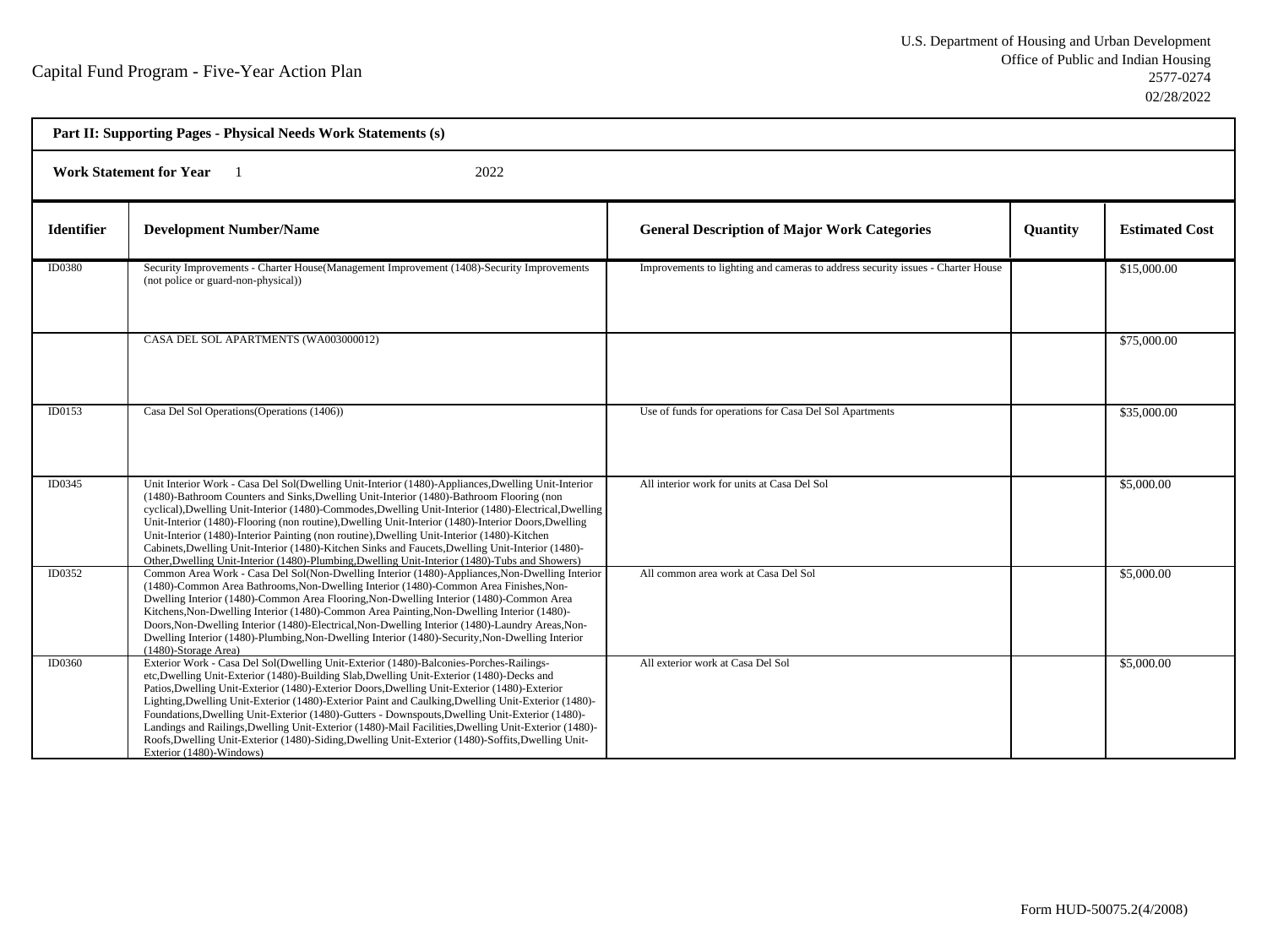| Part II: Supporting Pages - Physical Needs Work Statements (s) |                                                                                                                                                                                                                                                                                                                                                                                                                                                                                                                                                                                                                                                                                                                                                                                                                                                                                                                                                                                                                                                                                                                                                                                                                                                                                                                                                                                                                                                                                                                                                                                                                                                                                                                                                                                                                                                                                                                                                                                                                                                                                                                                                                                                                                                                                                                                                                                                                                                                                                                                                                                                                                                                                                                                                                                                                                                                                                                                        |                                                                                                                                                                                                                               |                 |                          |
|----------------------------------------------------------------|----------------------------------------------------------------------------------------------------------------------------------------------------------------------------------------------------------------------------------------------------------------------------------------------------------------------------------------------------------------------------------------------------------------------------------------------------------------------------------------------------------------------------------------------------------------------------------------------------------------------------------------------------------------------------------------------------------------------------------------------------------------------------------------------------------------------------------------------------------------------------------------------------------------------------------------------------------------------------------------------------------------------------------------------------------------------------------------------------------------------------------------------------------------------------------------------------------------------------------------------------------------------------------------------------------------------------------------------------------------------------------------------------------------------------------------------------------------------------------------------------------------------------------------------------------------------------------------------------------------------------------------------------------------------------------------------------------------------------------------------------------------------------------------------------------------------------------------------------------------------------------------------------------------------------------------------------------------------------------------------------------------------------------------------------------------------------------------------------------------------------------------------------------------------------------------------------------------------------------------------------------------------------------------------------------------------------------------------------------------------------------------------------------------------------------------------------------------------------------------------------------------------------------------------------------------------------------------------------------------------------------------------------------------------------------------------------------------------------------------------------------------------------------------------------------------------------------------------------------------------------------------------------------------------------------------|-------------------------------------------------------------------------------------------------------------------------------------------------------------------------------------------------------------------------------|-----------------|--------------------------|
| 2022<br><b>Work Statement for Year</b>                         |                                                                                                                                                                                                                                                                                                                                                                                                                                                                                                                                                                                                                                                                                                                                                                                                                                                                                                                                                                                                                                                                                                                                                                                                                                                                                                                                                                                                                                                                                                                                                                                                                                                                                                                                                                                                                                                                                                                                                                                                                                                                                                                                                                                                                                                                                                                                                                                                                                                                                                                                                                                                                                                                                                                                                                                                                                                                                                                                        |                                                                                                                                                                                                                               |                 |                          |
| <b>Identifier</b>                                              | <b>Development Number/Name</b>                                                                                                                                                                                                                                                                                                                                                                                                                                                                                                                                                                                                                                                                                                                                                                                                                                                                                                                                                                                                                                                                                                                                                                                                                                                                                                                                                                                                                                                                                                                                                                                                                                                                                                                                                                                                                                                                                                                                                                                                                                                                                                                                                                                                                                                                                                                                                                                                                                                                                                                                                                                                                                                                                                                                                                                                                                                                                                         | <b>General Description of Major Work Categories</b>                                                                                                                                                                           | <b>Ouantity</b> | <b>Estimated Cost</b>    |
| <b>ID0368</b><br>ID0376                                        | Damage-Related Costs - Casa Del Sol(Housing Related Hazards (1480)-Relocation-Asbestos, Housing<br>Related Hazards (1480)-Relocation-Carbon Monoxide, Housing Related Hazards (1480)-Relocation-<br>Fire Hazard(s), Housing Related Hazards (1480)-Relocation-Lead-Based Paint, Housing Related<br>Hazards (1480)-Relocation-Mold, Housing Related Hazards (1480)-Relocation-Other, Housing Related<br>Hazards (1480)-Relocation-Pest Infestation, Housing Related Hazards (1480)-Relocation-<br>Radon, Contract Administration (1480)-Relocation, Dwelling Unit-Interior (1480)-Appliances, Dwelling<br>Unit-Interior (1480)-Bathroom Counters and Sinks, Dwelling Unit-Interior (1480)-Bathroom Flooring<br>(non cyclical), Dwelling Unit-Interior (1480)-Commodes, Dwelling Unit-Interior (1480)-<br>Electrical, Dwelling Unit-Interior (1480)-Flooring (non routine), Dwelling Unit-Interior (1480)-Interior<br>Doors, Dwelling Unit-Interior (1480)-Interior Painting (non routine), Dwelling Unit-Interior (1480)-<br>Kitchen Cabinets, Dwelling Unit-Interior (1480)-Kitchen Sinks and Faucets, Dwelling Unit-Interior<br>(1480)-Mechanical, Dwelling Unit-Interior (1480)-Other, Dwelling Unit-Interior (1480)-<br>Plumbing, Dwelling Unit-Interior (1480)-Tubs and Showers)<br>Testing/Inspection/Risk Assessment - Casa Del Sol(Housing Related Hazards (1480)-Clearance<br>Examinations-Asbestos, Housing Related Hazards (1480)-Clearance Examinations-Carbon<br>Monoxide, Housing Related Hazards (1480)-Clearance Examinations-Fire Hazard(s), Housing Related<br>Hazards (1480)-Clearance Examinations-Lead-Based Paint, Housing Related Hazards (1480)-<br>Clearance Examinations-Mold ,Housing Related Hazards (1480)-Clearance Examinations-<br>Other, Housing Related Hazards (1480)-Clearance Examinations-Pest Infestation, Housing Related<br>Hazards (1480)-Clearance Examinations-Radon, Housing Related Hazards (1480)-Evaluation/Risk<br>Assessment-Asbestos, Housing Related Hazards (1480)-Evaluation/Risk Assessment-Carbon<br>Monoxide, Housing Related Hazards (1480)-Evaluation/Risk Assessment-Fire Hazard(s), Housing<br>Related Hazards (1480)-Evaluation/Risk Assessment-Lead-Based Paint, Housing Related Hazards<br>(1480)-Evaluation/Risk Assessment-Mold, Housing Related Hazards (1480)-Evaluation/Risk<br>Assessment-Other, Housing Related Hazards (1480)-Evaluation/Risk Assessment-Pest<br>Infestation, Housing Related Hazards (1480)-Evaluation/Risk Assessment-Radon, Housing Related<br>Hazards (1480)-Hazard Controls-Asbestos, Housing Related Hazards (1480)-Hazard Controls-Carbon<br>Monoxide, Housing Related Hazards (1480)-Hazard Controls-Fire Hazard(s), Housing Related Hazards<br>(1480)-Hazard Controls-Lead-Based Paint, Housing Related Hazards (1480)-Hazard Controls-<br>Mold, Housing Related Hazards (1480)-Hazard Controls-Other, Housing Related Hazards (1480)- | Insurance Deductible, damages not covered by insurance, costs related to tenant<br>relocation due to damages at Casa Del Sol<br>Any costs related to testing, inspections, risk assessments and remediation - Casa<br>Del Sol |                 | \$5,000.00<br>\$5,000.00 |
| <b>ID0381</b>                                                  | Hazard Controls-Pest Infestation. Housing Related Hazards (1480)-Hazard Controls-Radon. Housing<br>Security Improvements - Casa Del Sol(Management Improvement (1408)-Security Improvements (not<br>police or guard-non-physical))                                                                                                                                                                                                                                                                                                                                                                                                                                                                                                                                                                                                                                                                                                                                                                                                                                                                                                                                                                                                                                                                                                                                                                                                                                                                                                                                                                                                                                                                                                                                                                                                                                                                                                                                                                                                                                                                                                                                                                                                                                                                                                                                                                                                                                                                                                                                                                                                                                                                                                                                                                                                                                                                                                     | Improvements to lighting and cameras to address security issues - Casa Del Sol                                                                                                                                                |                 | \$15,000.00              |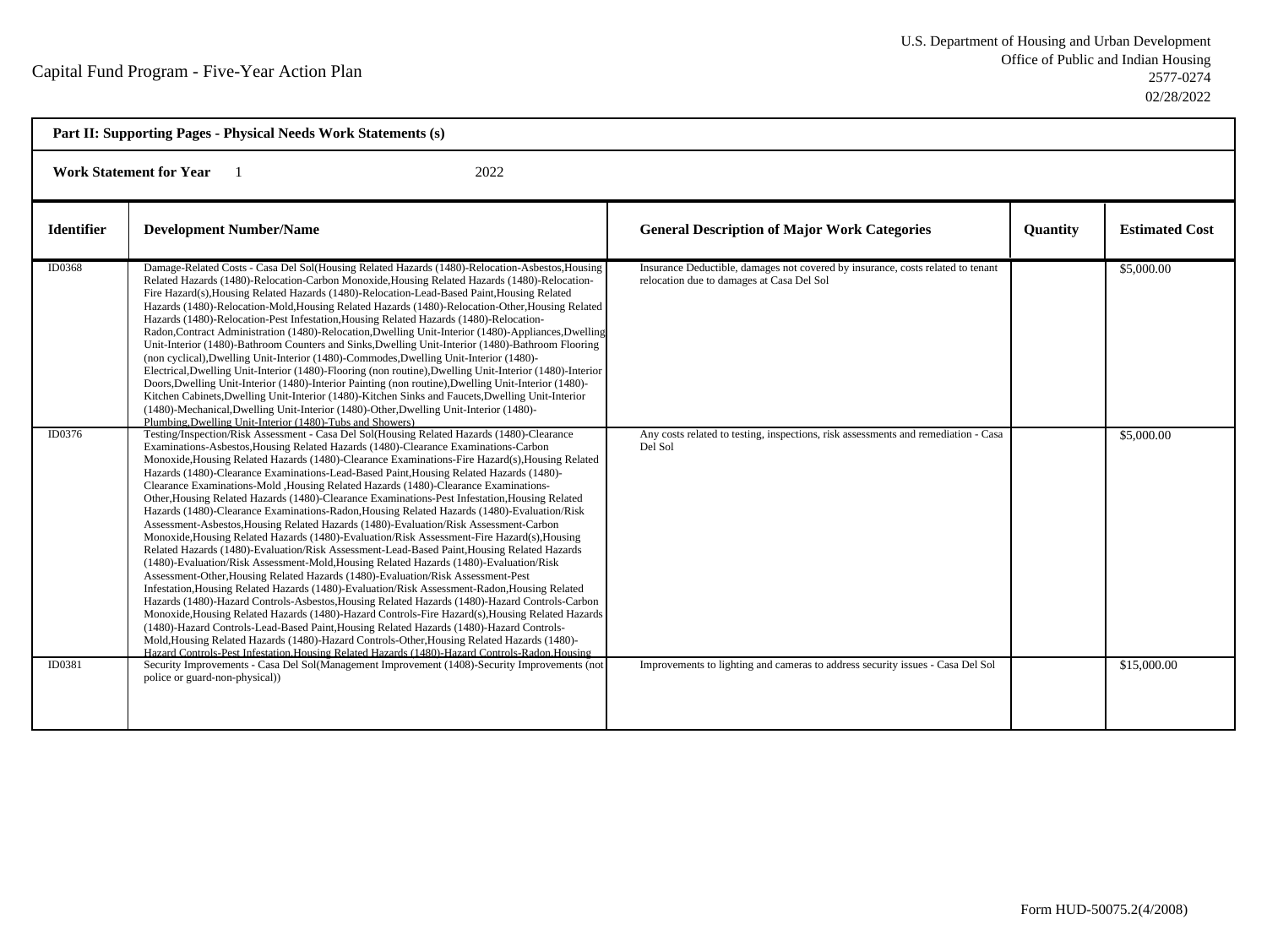| Part II: Supporting Pages - Physical Needs Work Statements (s) |                                                                                                                                                                                                                                                                                                                                                                                                                                                                                                                                                                                                                                                                                                                                                                                                                                                                                                                                                                                                                                                                                                                                                                                                                                                                                                                                                                                                                                                      |                                                                                               |          |                       |  |
|----------------------------------------------------------------|------------------------------------------------------------------------------------------------------------------------------------------------------------------------------------------------------------------------------------------------------------------------------------------------------------------------------------------------------------------------------------------------------------------------------------------------------------------------------------------------------------------------------------------------------------------------------------------------------------------------------------------------------------------------------------------------------------------------------------------------------------------------------------------------------------------------------------------------------------------------------------------------------------------------------------------------------------------------------------------------------------------------------------------------------------------------------------------------------------------------------------------------------------------------------------------------------------------------------------------------------------------------------------------------------------------------------------------------------------------------------------------------------------------------------------------------------|-----------------------------------------------------------------------------------------------|----------|-----------------------|--|
|                                                                | 2022<br><b>Work Statement for Year</b>                                                                                                                                                                                                                                                                                                                                                                                                                                                                                                                                                                                                                                                                                                                                                                                                                                                                                                                                                                                                                                                                                                                                                                                                                                                                                                                                                                                                               |                                                                                               |          |                       |  |
| <b>Identifier</b>                                              | <b>Development Number/Name</b>                                                                                                                                                                                                                                                                                                                                                                                                                                                                                                                                                                                                                                                                                                                                                                                                                                                                                                                                                                                                                                                                                                                                                                                                                                                                                                                                                                                                                       | <b>General Description of Major Work Categories</b>                                           | Quantity | <b>Estimated Cost</b> |  |
|                                                                | WRIGHT COURT CORRECTED (WA003000013)                                                                                                                                                                                                                                                                                                                                                                                                                                                                                                                                                                                                                                                                                                                                                                                                                                                                                                                                                                                                                                                                                                                                                                                                                                                                                                                                                                                                                 |                                                                                               |          | \$50,000.00           |  |
| ID0154                                                         | Wright Court Operations (Operations (1406))                                                                                                                                                                                                                                                                                                                                                                                                                                                                                                                                                                                                                                                                                                                                                                                                                                                                                                                                                                                                                                                                                                                                                                                                                                                                                                                                                                                                          | Use of funds for operations for Wright Court Apartments                                       |          | \$35,000.00           |  |
| ID0343                                                         | Unit Interior Work - Wright Court(Dwelling Unit-Interior (1480)-Appliances, Dwelling Unit-Interior<br>(1480)-Bathroom Counters and Sinks, Dwelling Unit-Interior (1480)-Bathroom Flooring (non<br>cyclical), Dwelling Unit-Interior (1480)-Commodes, Dwelling Unit-Interior (1480)-Electrical, Dwelling<br>Unit-Interior (1480)-Flooring (non routine), Dwelling Unit-Interior (1480)-Interior Doors, Dwelling<br>Unit-Interior (1480)-Interior Painting (non routine), Dwelling Unit-Interior (1480)-Kitchen<br>Cabinets, Dwelling Unit-Interior (1480)-Kitchen Sinks and Faucets, Dwelling Unit-Interior (1480)-<br>Other, Dwelling Unit-Interior (1480)-Plumbing, Dwelling Unit-Interior (1480)-Tubs and Showers)                                                                                                                                                                                                                                                                                                                                                                                                                                                                                                                                                                                                                                                                                                                                 | All interior work for units at Wright Court                                                   |          | \$5,000.00            |  |
| <b>ID0358</b>                                                  | Exterior Work - Wright Court(Dwelling Unit-Exterior (1480)-Balconies-Porches-Railings-<br>etc, Dwelling Unit-Exterior (1480)-Building Slab, Dwelling Unit-Exterior (1480)-Decks and<br>Patios, Dwelling Unit-Exterior (1480)-Exterior Doors, Dwelling Unit-Exterior (1480)-Exterior<br>Lighting, Dwelling Unit-Exterior (1480)-Exterior Paint and Caulking, Dwelling Unit-Exterior (1480)-<br>Foundations, Dwelling Unit-Exterior (1480)-Gutters - Downspouts, Dwelling Unit-Exterior (1480)-<br>Landings and Railings, Dwelling Unit-Exterior (1480)-Mail Facilities, Dwelling Unit-Exterior (1480)-<br>Roofs, Dwelling Unit-Exterior (1480)-Siding, Dwelling Unit-Exterior (1480)-Soffits, Dwelling Unit-<br>Exterior (1480)-Windows)                                                                                                                                                                                                                                                                                                                                                                                                                                                                                                                                                                                                                                                                                                              | All exterior work at Wright Court                                                             |          | \$5,000.00            |  |
| ID0374                                                         | Testing/Inspection/Risk Assessment - Wright Court(Housing Related Hazards (1480)-Clearance<br>Examinations-Asbestos, Housing Related Hazards (1480)-Clearance Examinations-Carbon<br>Monoxide, Housing Related Hazards (1480)-Clearance Examinations-Fire Hazard(s), Housing Related<br>Hazards (1480)-Clearance Examinations-Lead-Based Paint, Housing Related Hazards (1480)-<br>Clearance Examinations-Mold , Housing Related Hazards (1480)-Clearance Examinations-<br>Other, Housing Related Hazards (1480)-Clearance Examinations-Pest Infestation, Housing Related<br>Hazards (1480)-Clearance Examinations-Radon, Housing Related Hazards (1480)-Evaluation/Risk<br>Assessment-Asbestos, Housing Related Hazards (1480)-Evaluation/Risk Assessment-Carbon<br>Monoxide, Housing Related Hazards (1480)-Evaluation/Risk Assessment-Fire Hazard(s), Housing<br>Related Hazards (1480)-Evaluation/Risk Assessment-Lead-Based Paint, Housing Related Hazards<br>(1480)-Evaluation/Risk Assessment-Mold, Housing Related Hazards (1480)-Evaluation/Risk<br>Assessment-Other, Housing Related Hazards (1480)-Evaluation/Risk Assessment-Pest<br>Infestation, Housing Related Hazards (1480)-Evaluation/Risk Assessment-Radon, Housing Related<br>Hazards (1480)-Hazard Controls-Asbestos, Housing Related Hazards (1480)-Hazard Controls-Carbon<br>Monoxide, Housing Related Hazards (1480)-Hazard Controls-Fire Hazard(s), Housing Related Hazards | Any costs related to testing, inspections, risk assessments and remediation -<br>Wright Court |          | \$5,000.00            |  |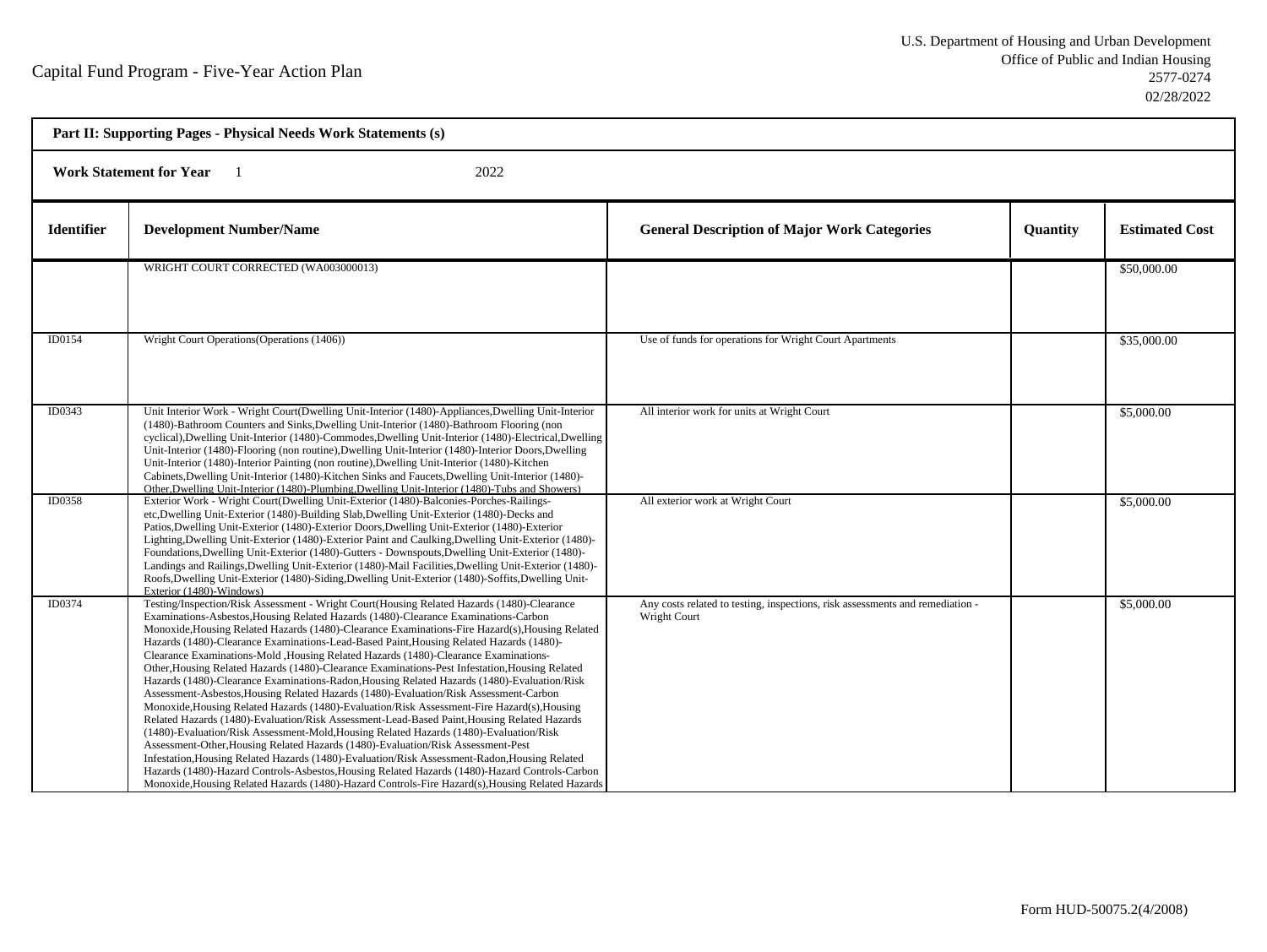| Part II: Supporting Pages - Physical Needs Work Statements (s) |                                                                                             |      |                                                     |                 |                       |
|----------------------------------------------------------------|---------------------------------------------------------------------------------------------|------|-----------------------------------------------------|-----------------|-----------------------|
|                                                                | <b>Work Statement for Year</b>                                                              | 2022 |                                                     |                 |                       |
| <b>Identifier</b>                                              | <b>Development Number/Name</b>                                                              |      | <b>General Description of Major Work Categories</b> | <b>Quantity</b> | <b>Estimated Cost</b> |
|                                                                | Related Hazards (1480)-Hazard Controls-Mold Housing Related Hazards (1480)-Hazard Controls- |      |                                                     |                 |                       |

Related Hazards (1480)-Hazard Controls-Mold,Housing Related Hazards (1480)-Hazard Controls-Other,Housing Related Hazards (1480)-Hazard Controls-Pest Infestation,Housing Related Hazards(1480)-Hazard Controls-Radon,Housing Related Hazards (1480)-Inspections-Lead-Based Paint)

|        | BAY VISTA SOUTH (WA003000004)                                                                                                                                                                                                                                                                                                                                                                                                                                                                                                                                                                                                                                                                                                                                                                                                                                                                       |                                                                                                                                 | \$40,000.00 |
|--------|-----------------------------------------------------------------------------------------------------------------------------------------------------------------------------------------------------------------------------------------------------------------------------------------------------------------------------------------------------------------------------------------------------------------------------------------------------------------------------------------------------------------------------------------------------------------------------------------------------------------------------------------------------------------------------------------------------------------------------------------------------------------------------------------------------------------------------------------------------------------------------------------------------|---------------------------------------------------------------------------------------------------------------------------------|-------------|
|        |                                                                                                                                                                                                                                                                                                                                                                                                                                                                                                                                                                                                                                                                                                                                                                                                                                                                                                     |                                                                                                                                 |             |
|        |                                                                                                                                                                                                                                                                                                                                                                                                                                                                                                                                                                                                                                                                                                                                                                                                                                                                                                     |                                                                                                                                 |             |
| ID0340 | Unit Interior Work - Bay Vista South(Dwelling Unit-Interior (1480)-Appliances, Dwelling Unit-<br>Interior (1480)-Bathroom Counters and Sinks, Dwelling Unit-Interior (1480)-Bathroom Flooring (non<br>cyclical), Dwelling Unit-Interior (1480)-Commodes, Dwelling Unit-Interior (1480)-Electrical, Dwelling<br>Unit-Interior (1480)-Flooring (non routine), Dwelling Unit-Interior (1480)-Interior Doors, Dwelling<br>Unit-Interior (1480)-Interior Painting (non routine), Dwelling Unit-Interior (1480)-Kitchen<br>Cabinets, Dwelling Unit-Interior (1480)-Kitchen Sinks and Faucets, Dwelling Unit-Interior (1480)-<br>Other, Dwelling Unit-Interior (1480)-Plumbing, Dwelling Unit-Interior (1480)-Tubs and Showers)                                                                                                                                                                            | All interior work for units at Bay Vista South                                                                                  | \$5,000.00  |
| ID0347 | Common Area Work - Bay Vista South(Non-Dwelling Interior (1480)-Common Area Flooring, Non-<br>Dwelling Interior (1480)-Common Area Painting, Non-Dwelling Interior (1480)-Doors, Non-Dwelling<br>Interior (1480)-Electrical, Non-Dwelling Interior (1480)-Security, Non-Dwelling Interior (1480)-<br>Common Area Finishes)                                                                                                                                                                                                                                                                                                                                                                                                                                                                                                                                                                          | All common area work at Bay Vista South                                                                                         | \$5,000.00  |
| ID0355 | Exterior Work - Bay Vista South(Dwelling Unit-Exterior (1480)-Balconies-Porches-Railings-<br>etc, Dwelling Unit-Exterior (1480)-Building Slab, Dwelling Unit-Exterior (1480)-Decks and<br>Patios, Dwelling Unit-Exterior (1480)-Exterior Doors, Dwelling Unit-Exterior (1480)-Exterior<br>Lighting, Dwelling Unit-Exterior (1480)-Exterior Paint and Caulking, Dwelling Unit-Exterior (1480)-<br>Foundations, Dwelling Unit-Exterior (1480)-Gutters - Downspouts, Dwelling Unit-Exterior (1480)-<br>Landings and Railings, Dwelling Unit-Exterior (1480)-Mail Facilities, Dwelling Unit-Exterior (1480)-<br>Roofs, Dwelling Unit-Exterior (1480)-Siding, Dwelling Unit-Exterior (1480)-Soffits, Dwelling Unit-<br>Exterior (1480)-Windows)                                                                                                                                                          | All exterior work at Bay Vista South                                                                                            | \$5,000.00  |
| ID0363 | Damage-Related Costs - Bay Vista South(Housing Related Hazards (1480)-Relocation-<br>Asbestos, Housing Related Hazards (1480)-Relocation-Carbon Monoxide, Housing Related Hazards<br>(1480)-Relocation-Fire Hazard(s), Housing Related Hazards (1480)-Relocation-Lead-Based<br>Paint, Housing Related Hazards (1480)-Relocation-Mold, Housing Related Hazards (1480)-Relocation-<br>Other, Housing Related Hazards (1480)-Relocation-Pest Infestation, Housing Related Hazards (1480)-<br>Relocation-Radon,Contract Administration (1480)-Relocation,Dwelling Unit-Interior (1480)-<br>Appliances, Dwelling Unit-Interior (1480)-Bathroom Counters and Sinks, Dwelling Unit-Interior<br>(1480)-Bathroom Flooring (non cyclical), Dwelling Unit-Interior (1480)-Commodes, Dwelling Unit-<br>Interior (1480)-Electrical, Dwelling Unit-Interior (1480)-Flooring (non routine), Dwelling Unit-Interior | Insurance Deductible, damages not covered by insurance, costs related to tenant<br>relocation due to damages at Bay Vista South | \$5,000.00  |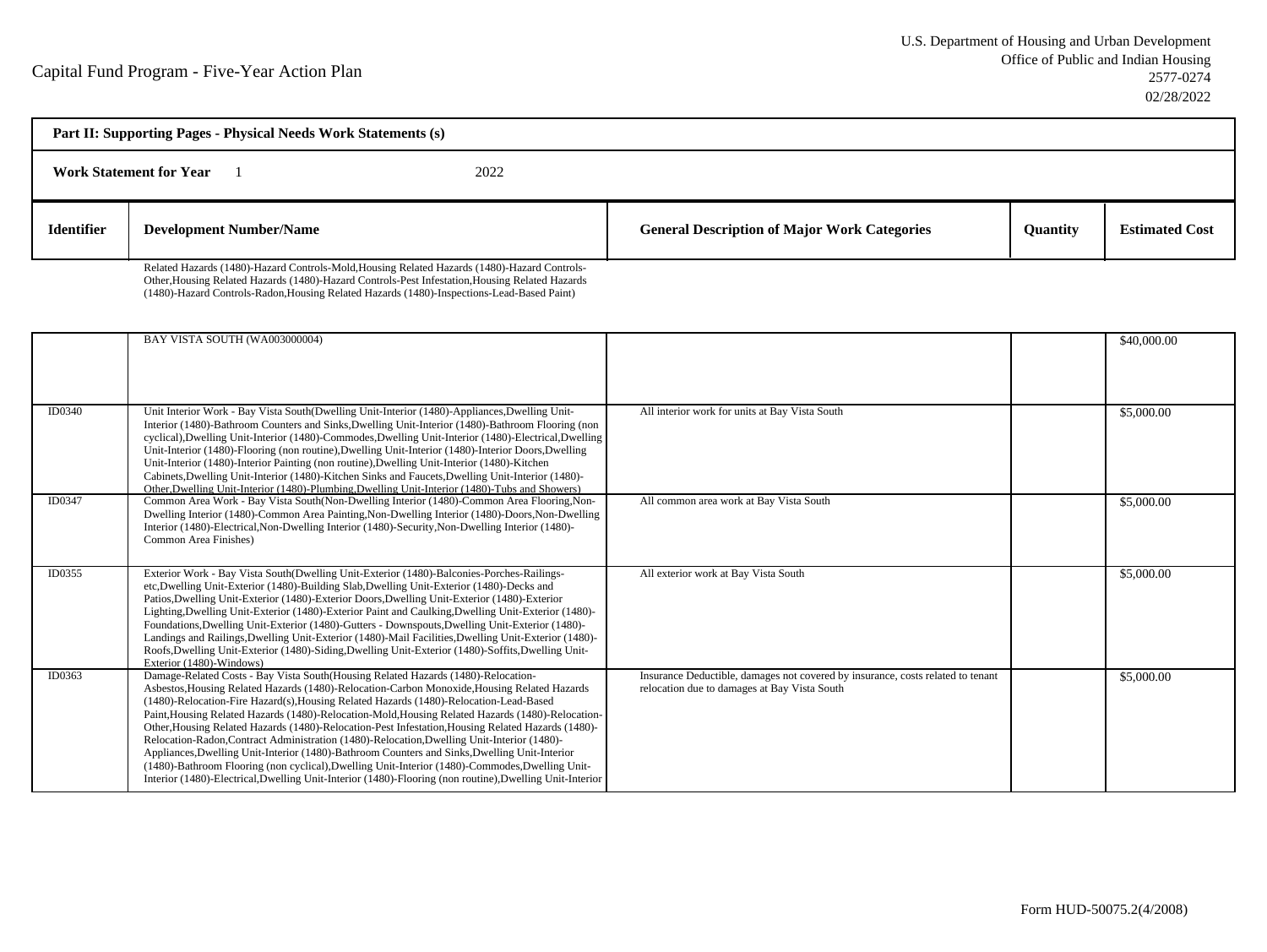| Part II: Supporting Pages - Physical Needs Work Statements (s) |                                                                                                                                                                                                                                                                                                                                                                                                                                                                                                                                                                                                                                                                                                                                                                                                                                                                                                                                                                                                                                                                                                                                                                                                                                                                                                                                                                                                                                                                                                                                                                                                                                                                                                                                                     |                                                                                                  |          |                       |  |  |
|----------------------------------------------------------------|-----------------------------------------------------------------------------------------------------------------------------------------------------------------------------------------------------------------------------------------------------------------------------------------------------------------------------------------------------------------------------------------------------------------------------------------------------------------------------------------------------------------------------------------------------------------------------------------------------------------------------------------------------------------------------------------------------------------------------------------------------------------------------------------------------------------------------------------------------------------------------------------------------------------------------------------------------------------------------------------------------------------------------------------------------------------------------------------------------------------------------------------------------------------------------------------------------------------------------------------------------------------------------------------------------------------------------------------------------------------------------------------------------------------------------------------------------------------------------------------------------------------------------------------------------------------------------------------------------------------------------------------------------------------------------------------------------------------------------------------------------|--------------------------------------------------------------------------------------------------|----------|-----------------------|--|--|
| <b>Work Statement for Year</b><br>2022                         |                                                                                                                                                                                                                                                                                                                                                                                                                                                                                                                                                                                                                                                                                                                                                                                                                                                                                                                                                                                                                                                                                                                                                                                                                                                                                                                                                                                                                                                                                                                                                                                                                                                                                                                                                     |                                                                                                  |          |                       |  |  |
| <b>Identifier</b>                                              | <b>Development Number/Name</b>                                                                                                                                                                                                                                                                                                                                                                                                                                                                                                                                                                                                                                                                                                                                                                                                                                                                                                                                                                                                                                                                                                                                                                                                                                                                                                                                                                                                                                                                                                                                                                                                                                                                                                                      | <b>General Description of Major Work Categories</b>                                              | Quantity | <b>Estimated Cost</b> |  |  |
|                                                                | Dwelling Unit-Interior (1480)-Interior Painting (non routine), Dwelling Unit-Interior (1480)-Kitchen<br>Cabinets, Dwelling Unit-Interior (1480)-Kitchen Sinks and Faucets, Dwelling Unit-Interior (1480)-<br>Mechanical, Dwelling Unit-Interior (1480)-Other, Dwelling Unit-Interior (1480)-Plumbing, Dwelling<br>Unit-Interior (1480)-Tubs and Showers)                                                                                                                                                                                                                                                                                                                                                                                                                                                                                                                                                                                                                                                                                                                                                                                                                                                                                                                                                                                                                                                                                                                                                                                                                                                                                                                                                                                            |                                                                                                  |          |                       |  |  |
| ID0371                                                         | Testing/Inspection/Risk Assessment - Bay Vista South(Housing Related Hazards (1480)-Clearance<br>Examinations-Asbestos, Housing Related Hazards (1480)-Clearance Examinations-Carbon<br>Monoxide, Housing Related Hazards (1480)-Clearance Examinations-Fire Hazard(s), Housing Related<br>Hazards (1480)-Clearance Examinations-Lead-Based Paint, Housing Related Hazards (1480)-<br>Clearance Examinations-Mold , Housing Related Hazards (1480)-Clearance Examinations-<br>Other, Housing Related Hazards (1480)-Clearance Examinations-Pest Infestation, Housing Related<br>Hazards (1480)-Clearance Examinations-Radon, Housing Related Hazards (1480)-Evaluation/Risk<br>Assessment-Asbestos, Housing Related Hazards (1480)-Evaluation/Risk Assessment-Carbon<br>Monoxide, Housing Related Hazards (1480)-Evaluation/Risk Assessment-Fire Hazard(s), Housing<br>Related Hazards (1480)-Evaluation/Risk Assessment-Lead-Based Paint, Housing Related Hazards<br>(1480)-Evaluation/Risk Assessment-Mold, Housing Related Hazards (1480)-Evaluation/Risk<br>Assessment-Other, Housing Related Hazards (1480)-Evaluation/Risk Assessment-Pest<br>Infestation, Housing Related Hazards (1480)-Evaluation/Risk Assessment-Radon, Housing Related<br>Hazards (1480)-Hazard Controls-Asbestos, Housing Related Hazards (1480)-Hazard Controls-Carbon<br>Monoxide, Housing Related Hazards (1480)-Hazard Controls-Fire Hazard(s), Housing Related Hazards<br>(1480)-Hazard Controls-Lead-Based Paint, Housing Related Hazards (1480)-Hazard Controls-<br>Mold, Housing Related Hazards (1480)-Hazard Controls-Other, Housing Related Hazards (1480)-<br>Hazard Controls-Pest Infestation.Housing Related Hazards (1480)-Hazard Controls-Radon.Housing | Any costs related to testing, inspections, risk assessments and remediation - Bay<br>Vista South |          | \$5,000.00            |  |  |
| ID0378                                                         | Security Improvements - Bay Vista South(Management Improvement (1408)-Security Improvements<br>(not police or guard-non-physical))                                                                                                                                                                                                                                                                                                                                                                                                                                                                                                                                                                                                                                                                                                                                                                                                                                                                                                                                                                                                                                                                                                                                                                                                                                                                                                                                                                                                                                                                                                                                                                                                                  | Improvements to lighting and cameras to address security issues - Bay Vista<br>South             |          | \$15,000.00           |  |  |
|                                                                | BAY VISTA WEST (WA003000006)                                                                                                                                                                                                                                                                                                                                                                                                                                                                                                                                                                                                                                                                                                                                                                                                                                                                                                                                                                                                                                                                                                                                                                                                                                                                                                                                                                                                                                                                                                                                                                                                                                                                                                                        |                                                                                                  |          | \$40,000.00           |  |  |
| ID0341                                                         | Unit Interior Work - Bay Vista West(Dwelling Unit-Interior (1480)-Appliances, Dwelling Unit-Interior<br>(1480)-Bathroom Counters and Sinks, Dwelling Unit-Interior (1480)-Bathroom Flooring (non<br>cyclical), Dwelling Unit-Interior (1480)-Commodes, Dwelling Unit-Interior (1480)-Electrical, Dwelling<br>Unit-Interior (1480)-Flooring (non routine), Dwelling Unit-Interior (1480)-Interior Doors, Dwelling<br>Unit-Interior (1480)-Interior Painting (non routine), Dwelling Unit-Interior (1480)-Kitchen<br>Cabinets, Dwelling Unit-Interior (1480)-Kitchen Sinks and Faucets, Dwelling Unit-Interior (1480)-                                                                                                                                                                                                                                                                                                                                                                                                                                                                                                                                                                                                                                                                                                                                                                                                                                                                                                                                                                                                                                                                                                                                | All interior work for units at Bay Vista West                                                    |          | \$5,000.00            |  |  |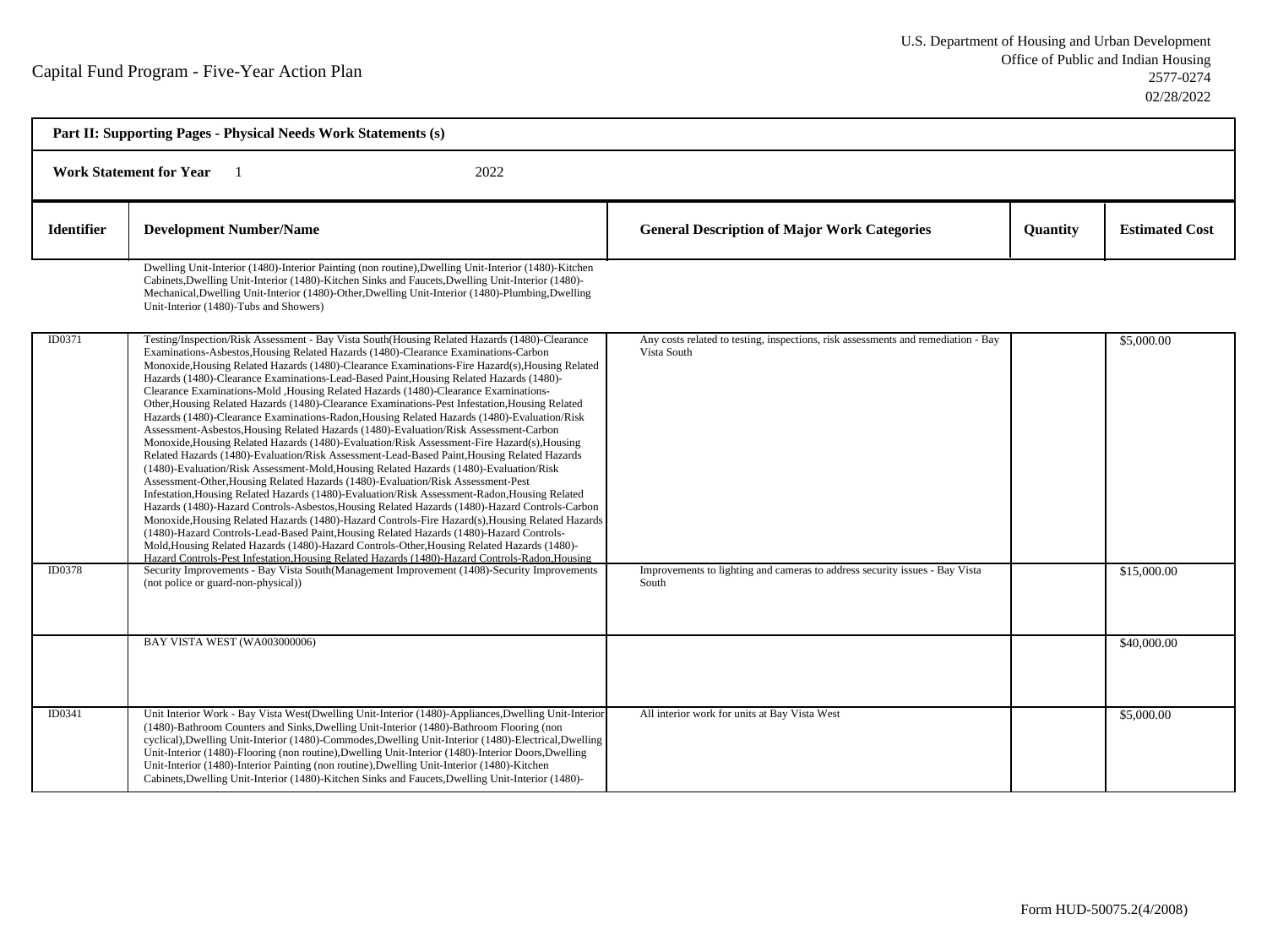| Part II: Supporting Pages - Physical Needs Work Statements (s) |                                |  |                                                     |                 |                       |
|----------------------------------------------------------------|--------------------------------|--|-----------------------------------------------------|-----------------|-----------------------|
| 2022<br><b>Work Statement for Year</b>                         |                                |  |                                                     |                 |                       |
| <b>Identifier</b>                                              | <b>Development Number/Name</b> |  | <b>General Description of Major Work Categories</b> | <b>Ouantity</b> | <b>Estimated Cost</b> |

Dwelling Unit-Interior (1480)-Plumbing,Dwelling Unit-Interior (1480)-Tubs and Showers)

| ID0348 | Common Area Work - Bay Vista West(Non-Dwelling Interior (1480)-Common Area Finishes, Non-<br>Dwelling Interior (1480)-Common Area Flooring, Non-Dwelling Interior (1480)-Common Area<br>Painting, Non-Dwelling Interior (1480)-Doors, Non-Dwelling Interior (1480)-Electrical, Non-Dwelling<br>Interior (1480)-Security)                                                                                                                                                                                                                                                                                                                                                                                                                                                                                                                                                                                                                                                                                                                                                                                                                                                                                                                                                               | All common area work at Bay Vista West                                                                                         | \$5,000.00 |
|--------|----------------------------------------------------------------------------------------------------------------------------------------------------------------------------------------------------------------------------------------------------------------------------------------------------------------------------------------------------------------------------------------------------------------------------------------------------------------------------------------------------------------------------------------------------------------------------------------------------------------------------------------------------------------------------------------------------------------------------------------------------------------------------------------------------------------------------------------------------------------------------------------------------------------------------------------------------------------------------------------------------------------------------------------------------------------------------------------------------------------------------------------------------------------------------------------------------------------------------------------------------------------------------------------|--------------------------------------------------------------------------------------------------------------------------------|------------|
| ID0356 | Exterior Work - Bay Vista West(Dwelling Unit-Exterior (1480)-Balconies-Porches-Railings-<br>etc, Dwelling Unit-Exterior (1480)-Building Slab, Dwelling Unit-Exterior (1480)-Decks and<br>Patios, Dwelling Unit-Exterior (1480)-Exterior Doors, Dwelling Unit-Exterior (1480)-Exterior<br>Lighting, Dwelling Unit-Exterior (1480)-Exterior Paint and Caulking, Dwelling Unit-Exterior (1480)-<br>Foundations, Dwelling Unit-Exterior (1480)-Gutters - Downspouts, Dwelling Unit-Exterior (1480)-<br>Landings and Railings, Dwelling Unit-Exterior (1480)-Mail Facilities, Dwelling Unit-Exterior (1480)-<br>Roofs, Dwelling Unit-Exterior (1480)-Siding, Dwelling Unit-Exterior (1480)-Soffits, Dwelling Unit-<br>Exterior (1480)-Windows)                                                                                                                                                                                                                                                                                                                                                                                                                                                                                                                                              | All exterior work at Bay Vista West                                                                                            | \$5,000.00 |
| ID0364 | Damage-Related Costs - Bay Vista West(Housing Related Hazards (1480)-Relocation-<br>Asbestos, Housing Related Hazards (1480)-Relocation-Carbon Monoxide, Housing Related Hazards<br>(1480)-Relocation-Fire Hazard(s), Housing Related Hazards (1480)-Relocation-Lead-Based<br>Paint, Housing Related Hazards (1480)-Relocation-Mold, Housing Related Hazards (1480)-Relocation-<br>Other, Housing Related Hazards (1480)-Relocation-Pest Infestation, Housing Related Hazards (1480)-<br>Relocation-Radon,Contract Administration (1480)-Relocation,Dwelling Unit-Interior (1480)-<br>Appliances, Dwelling Unit-Interior (1480)-Bathroom Counters and Sinks, Dwelling Unit-Interior<br>(1480)-Bathroom Flooring (non cyclical), Dwelling Unit-Interior (1480)-Commodes, Dwelling Unit-<br>Interior (1480)-Electrical, Dwelling Unit-Interior (1480)-Flooring (non routine), Dwelling Unit-Interior<br>(1480)-Interior Doors, Dwelling Unit-Interior (1480)-Interior Painting (non routine), Dwelling Unit-<br>Interior (1480)-Kitchen Cabinets, Dwelling Unit-Interior (1480)-Kitchen Sinks and Faucets, Dwelling<br>Unit-Interior (1480)-Mechanical, Dwelling Unit-Interior (1480)-Other, Dwelling Unit-Interior (1480)-<br>Plumbing, Dwelling Unit-Interior (1480)-Tubs and Showers) | Insurance Deductible, damages not covered by insurance, costs related to tenant<br>relocation due to damages at Bay Vista West | \$5,000.00 |
| ID0372 | Testing/Inspection/Risk Assessment - Bay Vista West(Housing Related Hazards (1480)-Clearance<br>Examinations-Asbestos, Housing Related Hazards (1480)-Clearance Examinations-Carbon<br>Monoxide, Housing Related Hazards (1480)-Clearance Examinations-Fire Hazard(s), Housing Related<br>Hazards (1480)-Clearance Examinations-Lead-Based Paint, Housing Related Hazards (1480)-<br>Clearance Examinations-Mold , Housing Related Hazards (1480)-Clearance Examinations-<br>Other, Housing Related Hazards (1480)-Clearance Examinations-Pest Infestation, Housing Related<br>Hazards (1480)-Clearance Examinations-Radon, Housing Related Hazards (1480)-Evaluation/Risk<br>Assessment-Asbestos, Housing Related Hazards (1480)-Evaluation/Risk Assessment-Carbon<br>Monoxide, Housing Related Hazards (1480)-Evaluation/Risk Assessment-Fire Hazard(s), Housing                                                                                                                                                                                                                                                                                                                                                                                                                     | Any costs related to testing, inspections, risk assessments and remediation - Bay<br>Vista West                                | \$5,000.00 |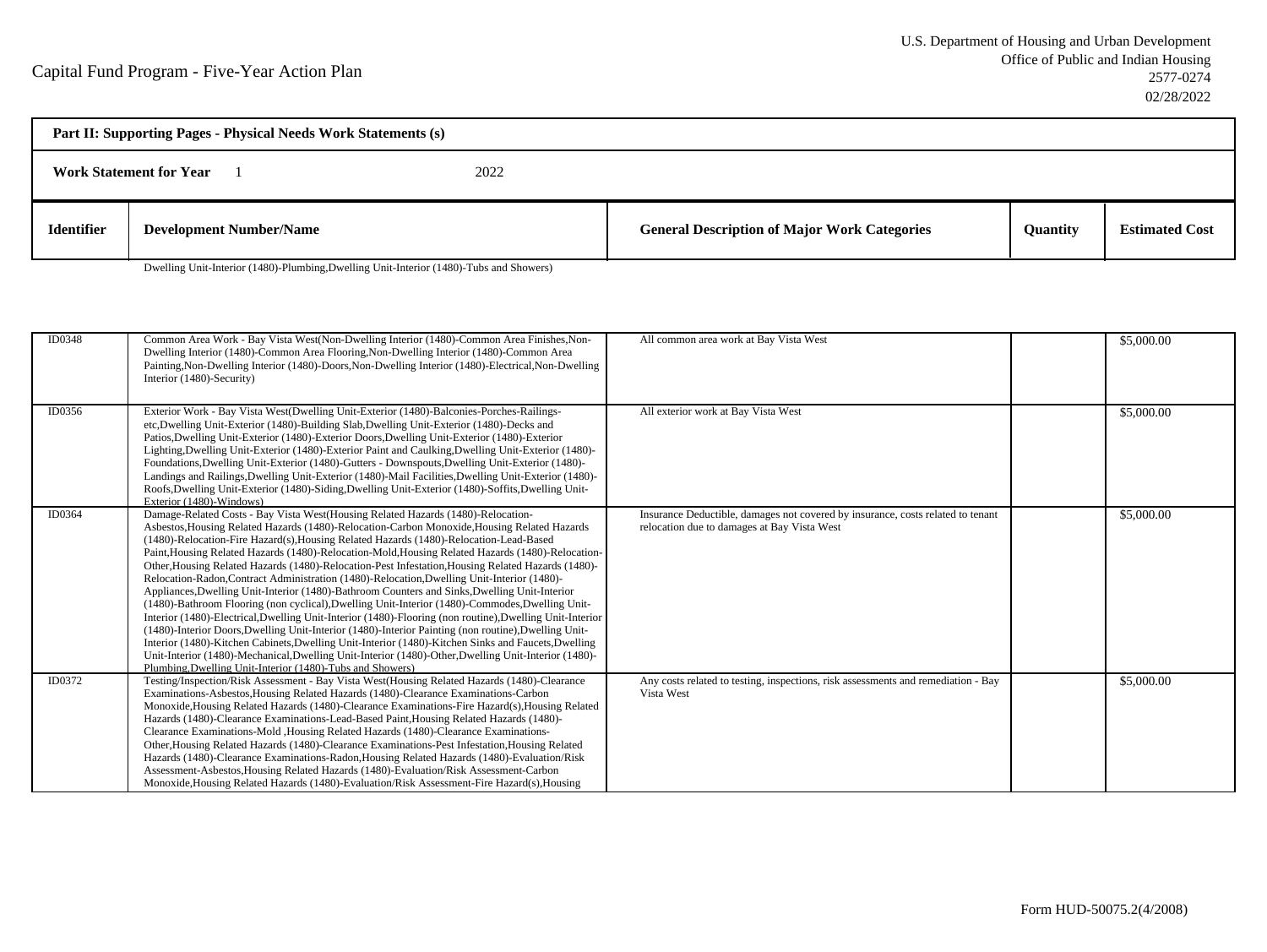| Part II: Supporting Pages - Physical Needs Work Statements (s) |                                                                                                                                                                                                                                                                                                                                                                                                                                                                                                                                                                                                                                                                                                                                                                                                                                                                                                                                                                                                                                                                                                                                                                                                                                                                                      |                                                                                                                              |                 |                       |  |  |
|----------------------------------------------------------------|--------------------------------------------------------------------------------------------------------------------------------------------------------------------------------------------------------------------------------------------------------------------------------------------------------------------------------------------------------------------------------------------------------------------------------------------------------------------------------------------------------------------------------------------------------------------------------------------------------------------------------------------------------------------------------------------------------------------------------------------------------------------------------------------------------------------------------------------------------------------------------------------------------------------------------------------------------------------------------------------------------------------------------------------------------------------------------------------------------------------------------------------------------------------------------------------------------------------------------------------------------------------------------------|------------------------------------------------------------------------------------------------------------------------------|-----------------|-----------------------|--|--|
|                                                                | <b>Work Statement for Year</b><br>2022                                                                                                                                                                                                                                                                                                                                                                                                                                                                                                                                                                                                                                                                                                                                                                                                                                                                                                                                                                                                                                                                                                                                                                                                                                               |                                                                                                                              |                 |                       |  |  |
| <b>Identifier</b>                                              | <b>Development Number/Name</b>                                                                                                                                                                                                                                                                                                                                                                                                                                                                                                                                                                                                                                                                                                                                                                                                                                                                                                                                                                                                                                                                                                                                                                                                                                                       | <b>General Description of Major Work Categories</b>                                                                          | <b>Quantity</b> | <b>Estimated Cost</b> |  |  |
|                                                                | Assessment-Lead-Based Paint, Housing Related Hazards (1480)-Evaluation/Risk Assessment-<br>Mold, Housing Related Hazards (1480)-Evaluation/Risk Assessment-Other, Housing Related Hazards<br>(1480)-Evaluation/Risk Assessment-Pest Infestation, Housing Related Hazards (1480)-Evaluation/Risk<br>Assessment-Radon, Housing Related Hazards (1480)-Hazard Controls-Asbestos, Housing Related<br>Hazards (1480)-Hazard Controls-Carbon Monoxide, Housing Related Hazards (1480)-Hazard<br>Controls-Fire Hazard(s), Housing Related Hazards (1480)-Hazard Controls-Lead-Based Paint, Housing<br>Related Hazards (1480)-Hazard Controls-Mold, Housing Related Hazards (1480)-Hazard Controls-<br>Other, Housing Related Hazards (1480)-Hazard Controls-Pest Infestation, Housing Related Hazards<br>(1480)-Hazard Controls-Radon, Housing Related Hazards (1480)-Inspections-Lead-Based Paint)                                                                                                                                                                                                                                                                                                                                                                                         |                                                                                                                              |                 |                       |  |  |
| ID0379                                                         | Security Improvements - Bay Vista West(Management Improvement (1408)-Security Improvements<br>(not police or guard-non-physical))                                                                                                                                                                                                                                                                                                                                                                                                                                                                                                                                                                                                                                                                                                                                                                                                                                                                                                                                                                                                                                                                                                                                                    | Improvements to lighting and cameras to address security issues - Bay Vista West                                             |                 | \$15,000.00           |  |  |
|                                                                | WRIGHT COURT (WA003000010)                                                                                                                                                                                                                                                                                                                                                                                                                                                                                                                                                                                                                                                                                                                                                                                                                                                                                                                                                                                                                                                                                                                                                                                                                                                           |                                                                                                                              |                 | \$5,000.00            |  |  |
| ID0366                                                         | Damage-Related Costs - Wright Court(Housing Related Hazards (1480)-Relocation-Asbestos, Housing<br>Related Hazards (1480)-Relocation-Carbon Monoxide, Housing Related Hazards (1480)-Relocation-<br>Fire Hazard(s), Housing Related Hazards (1480)-Relocation-Lead-Based Paint, Housing Related<br>Hazards (1480)-Relocation-Mold, Housing Related Hazards (1480)-Relocation-Other, Housing Related<br>Hazards (1480)-Relocation-Pest Infestation, Housing Related Hazards (1480)-Relocation-<br>Radon, Contract Administration (1480)-Relocation, Dwelling Unit-Interior (1480)-Appliances, Dwelling<br>Unit-Interior (1480)-Bathroom Counters and Sinks, Dwelling Unit-Interior (1480)-Bathroom Flooring<br>(non cyclical), Dwelling Unit-Interior (1480)-Commodes, Dwelling Unit-Interior (1480)-<br>Electrical, Dwelling Unit-Interior (1480)-Flooring (non routine), Dwelling Unit-Interior (1480)-Interior<br>Doors, Dwelling Unit-Interior (1480)-Interior Painting (non routine), Dwelling Unit-Interior (1480)-<br>Kitchen Cabinets, Dwelling Unit-Interior (1480)-Kitchen Sinks and Faucets, Dwelling Unit-Interior<br>(1480)-Mechanical, Dwelling Unit-Interior (1480)-Other, Dwelling Unit-Interior (1480)-<br>Plumbing, Dwelling Unit-Interior (1480)-Tubs and Showers) | Insurance Deductible, damages not covered by insurance, costs related to tenant<br>relocation due to damages at Wright Court |                 | \$5,000.00            |  |  |
|                                                                | <b>Subtotal of Estimated Cost</b>                                                                                                                                                                                                                                                                                                                                                                                                                                                                                                                                                                                                                                                                                                                                                                                                                                                                                                                                                                                                                                                                                                                                                                                                                                                    |                                                                                                                              |                 | \$530,324.00          |  |  |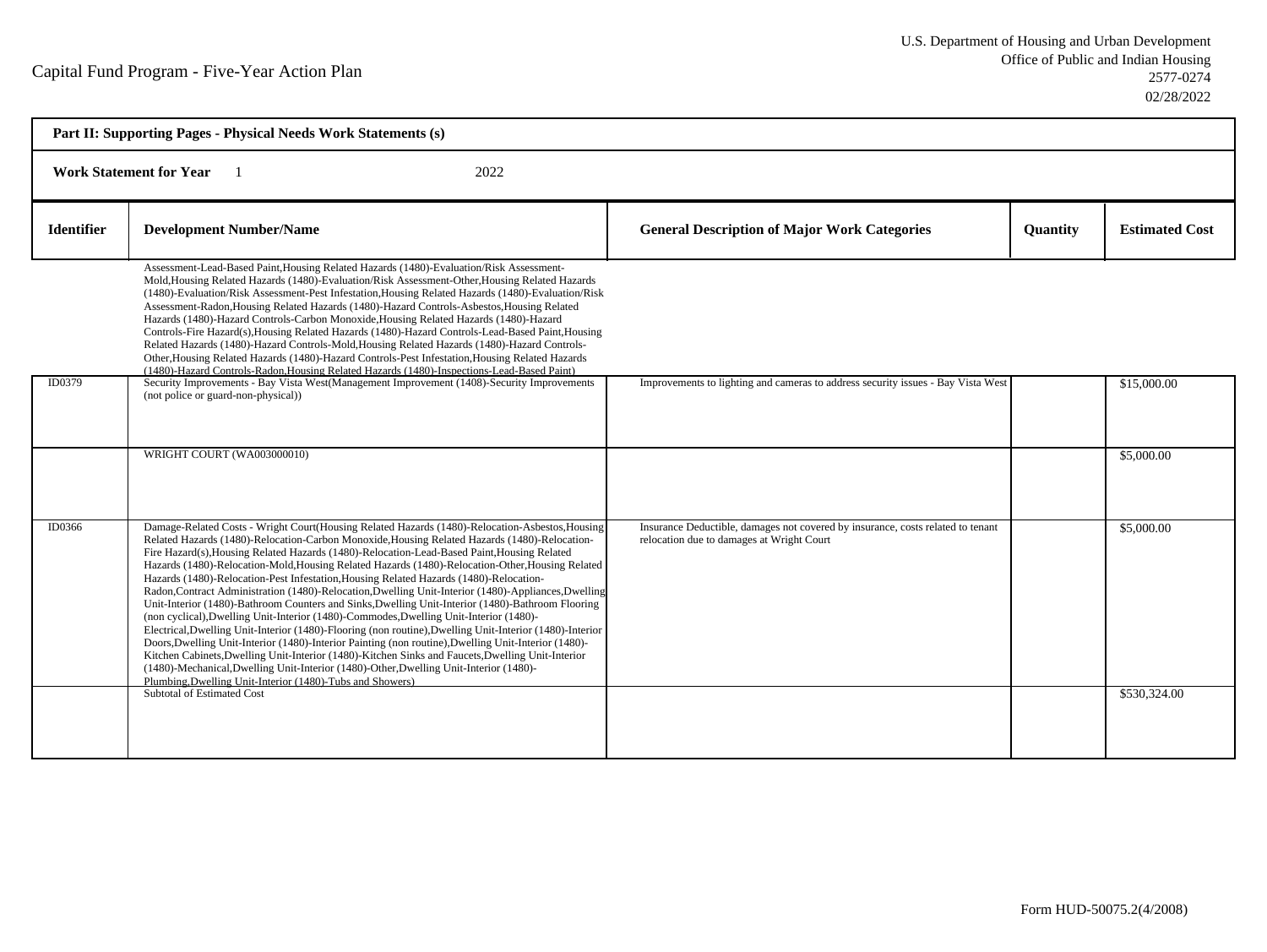| Part II: Supporting Pages - Physical Needs Work Statements (s) |                                                                                         |                                                                          |          |                       |  |  |  |
|----------------------------------------------------------------|-----------------------------------------------------------------------------------------|--------------------------------------------------------------------------|----------|-----------------------|--|--|--|
|                                                                | Work Statement for Year 2<br>2023                                                       |                                                                          |          |                       |  |  |  |
| <b>Identifier</b>                                              | <b>Development Number/Name</b>                                                          | <b>General Description of Major Work Categories</b>                      | Quantity | <b>Estimated Cost</b> |  |  |  |
|                                                                | AUTHORITY-WIDE (NAWASD)                                                                 |                                                                          |          | \$28,001.00           |  |  |  |
| ID0136                                                         | Housing Authority Admin(Administration (1410)-Other)                                    | Use of funds for administration for the entire Housing Authority         |          | \$28,000.00           |  |  |  |
| ID0317                                                         | Development and/or Acquisition/Rehab(Dwelling Unit-Development (1480)-Site Acquisition) | Funding for new public housing development or acquisition/rehabilitation |          | \$1.00                |  |  |  |
|                                                                | WINFIELD APARTMENTS (WA003000007)                                                       |                                                                          |          | \$42,000.00           |  |  |  |
| <b>ID0137</b>                                                  | Winfield Operations (Operations (1406))                                                 | Use of funds for operations for Winfield Apartments                      |          | \$42,000.00           |  |  |  |
|                                                                | THE SUMMIT AT BAY VISTA (WA003000005)                                                   |                                                                          |          | \$42,000.00           |  |  |  |
| <b>ID0138</b>                                                  | Summit Operations (Operations (1406))                                                   | Use of funds for operations for Summit Apartments                        |          | \$42,000.00           |  |  |  |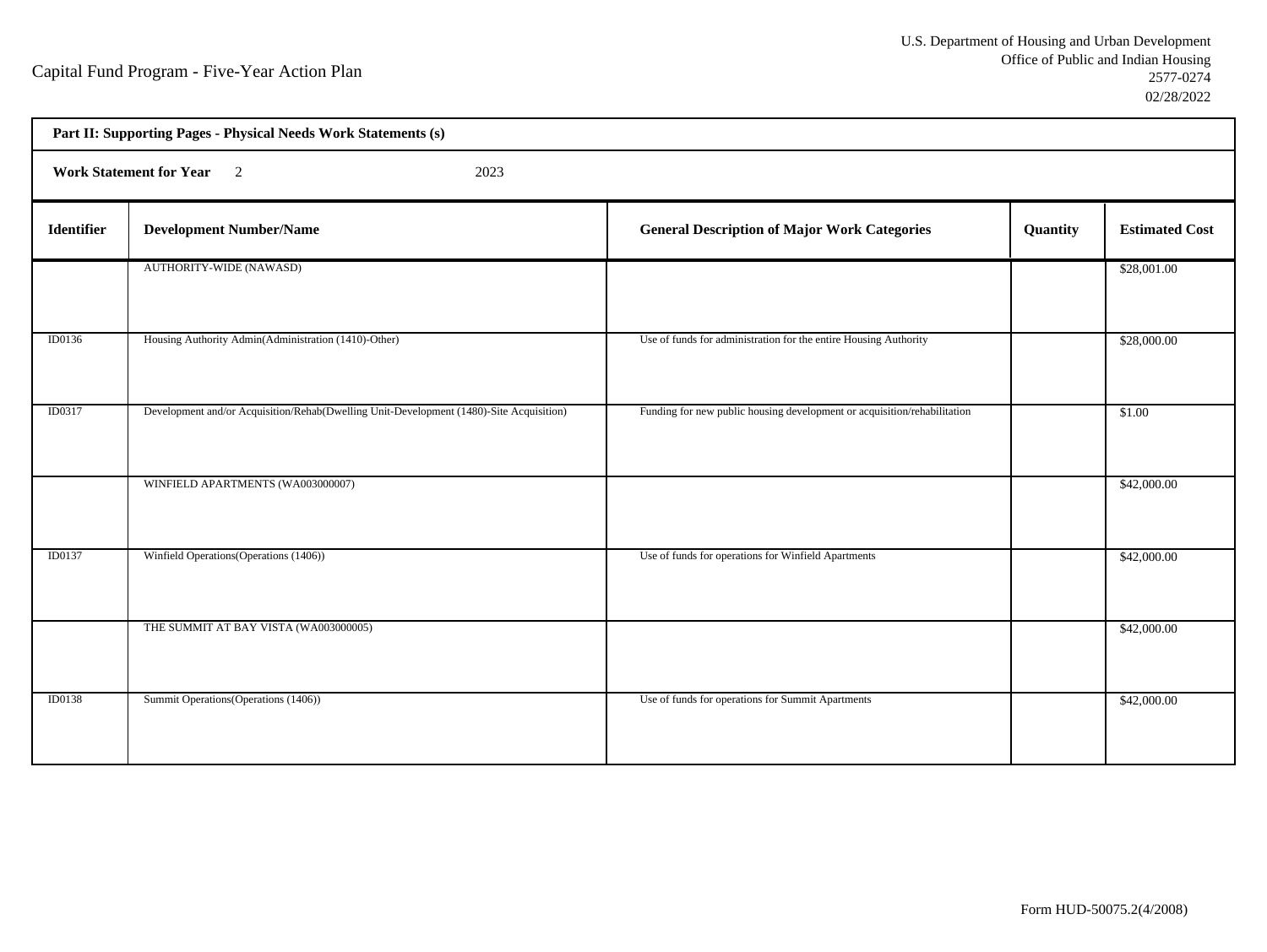| Part II: Supporting Pages - Physical Needs Work Statements (s) |                                               |  |                                                          |          |                       |  |
|----------------------------------------------------------------|-----------------------------------------------|--|----------------------------------------------------------|----------|-----------------------|--|
|                                                                | Work Statement for Year 2<br>2023             |  |                                                          |          |                       |  |
| <b>Identifier</b>                                              | <b>Development Number/Name</b>                |  | <b>General Description of Major Work Categories</b>      | Quantity | <b>Estimated Cost</b> |  |
|                                                                | CHARTER HOUSE (WA003000009)                   |  |                                                          |          | \$42,000.00           |  |
| ID0139                                                         | Charter House Operations (Operations (1406))  |  | Use of funds for operations for Charter House Apartments |          | \$42,000.00           |  |
|                                                                | SHADOW CREEK (WA003000008)                    |  |                                                          |          | \$42,000.00           |  |
| <b>ID0140</b>                                                  | Shadow Creek - Operations (Operations (1406)) |  | Use of funds for operations for Shadow Creek Apartments  |          | \$42,000.00           |  |
|                                                                | WRIGHT COURT CORRECTED (WA003000013)          |  |                                                          |          | \$42,000.00           |  |
| ID0141                                                         | Wright Court Operations (Operations (1406))   |  | Use of funds for operations for Wright Court Apartments  |          | \$42,000.00           |  |
|                                                                | CASA DEL SOL APARTMENTS (WA003000012)         |  |                                                          |          | \$41,999.00           |  |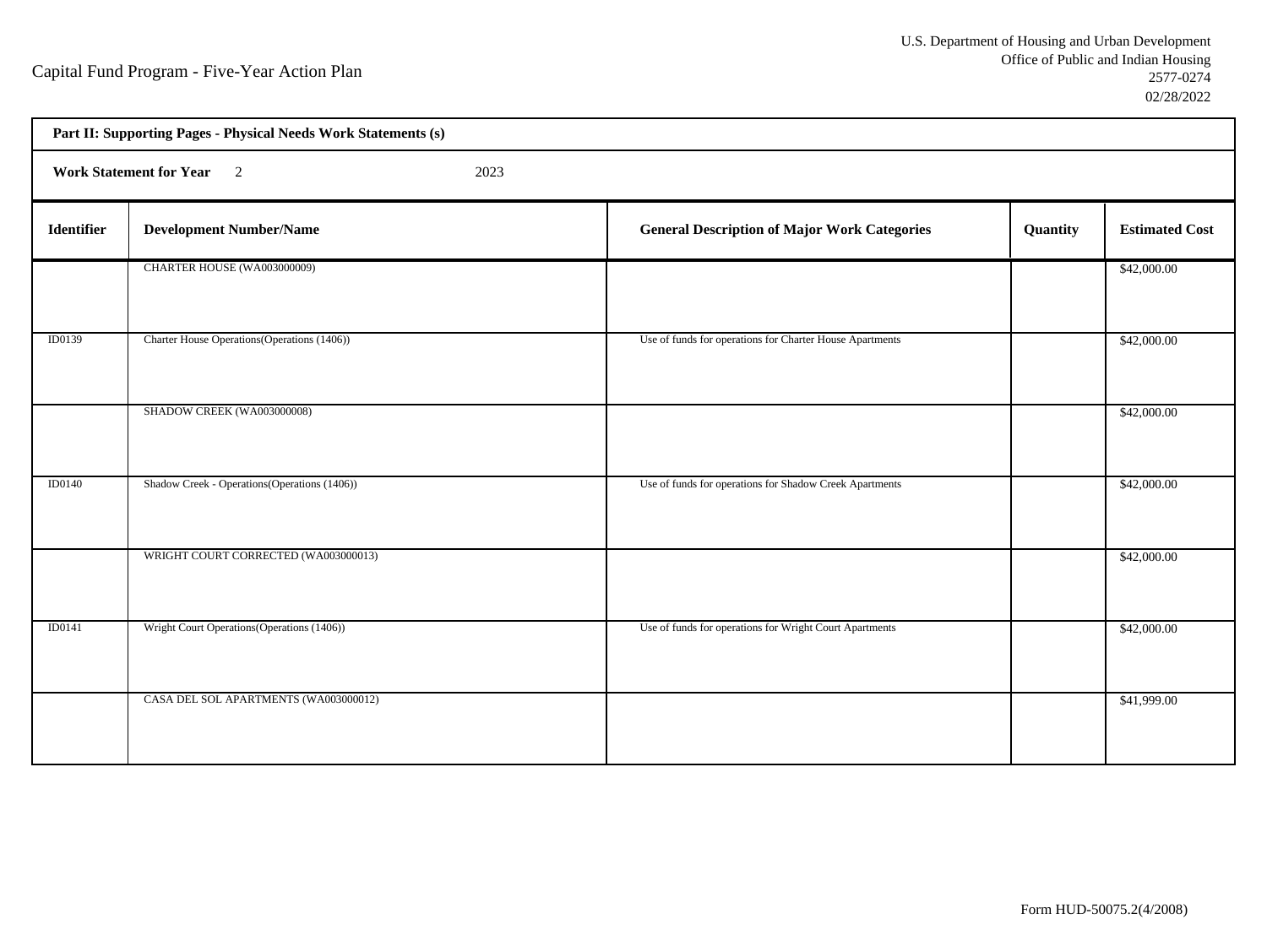| Part II: Supporting Pages - Physical Needs Work Statements (s) |                                             |  |                                                         |          |                       |
|----------------------------------------------------------------|---------------------------------------------|--|---------------------------------------------------------|----------|-----------------------|
| <b>Work Statement for Year</b> 2<br>2023                       |                                             |  |                                                         |          |                       |
| <b>Identifier</b>                                              | <b>Development Number/Name</b>              |  | <b>General Description of Major Work Categories</b>     | Quantity | <b>Estimated Cost</b> |
| ID0142                                                         | Casa Del Sol Operations (Operations (1406)) |  | Use of funds for operations for Casa Del Sol Apartments |          | \$41,999.00           |
|                                                                | Subtotal of Estimated Cost                  |  |                                                         |          | \$280,000.00          |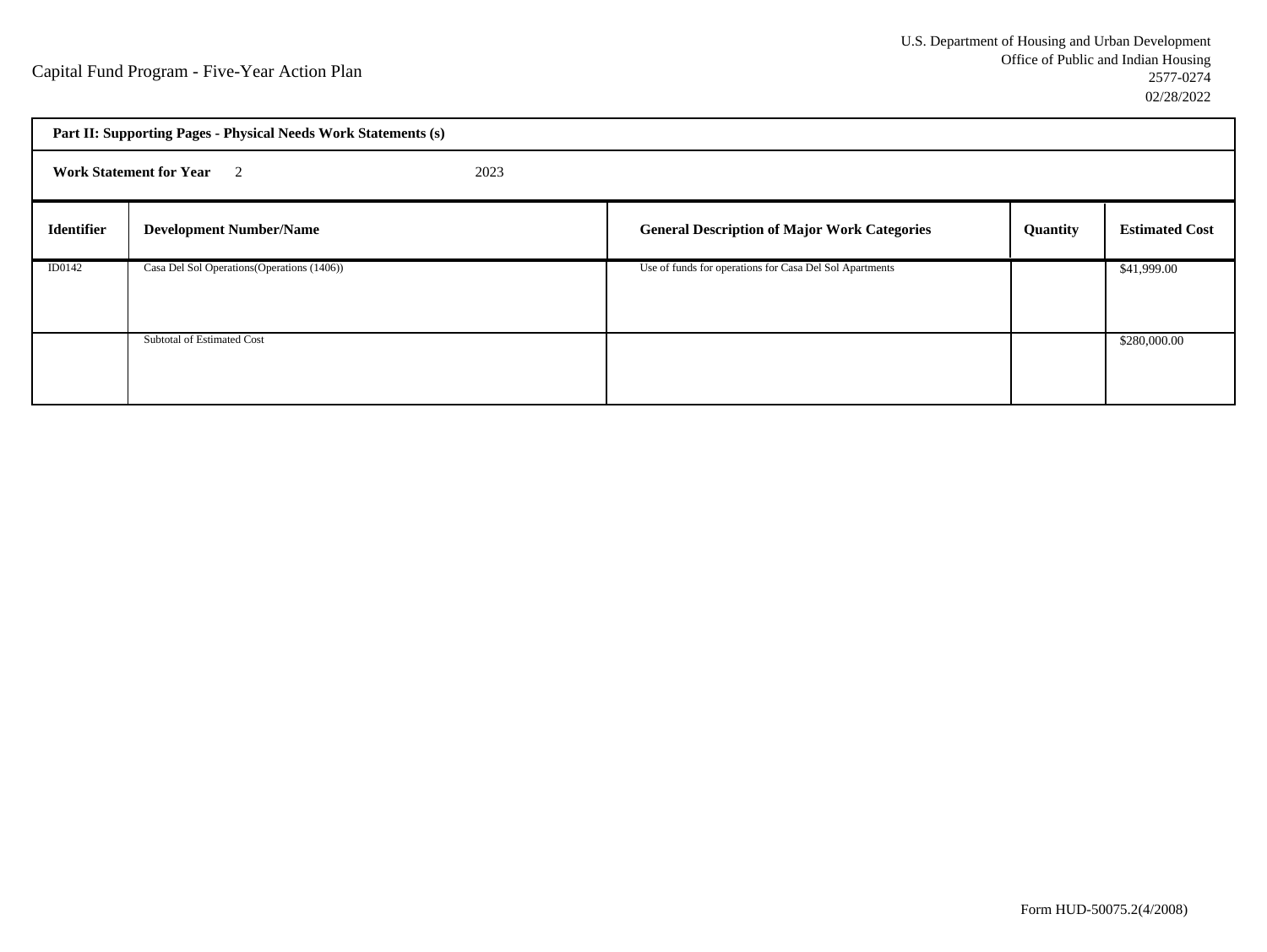| Part II: Supporting Pages - Physical Needs Work Statements (s) |                                                                                         |                                                                          |          |                       |  |  |  |
|----------------------------------------------------------------|-----------------------------------------------------------------------------------------|--------------------------------------------------------------------------|----------|-----------------------|--|--|--|
|                                                                | Work Statement for Year 3<br>2024                                                       |                                                                          |          |                       |  |  |  |
| <b>Identifier</b>                                              | <b>Development Number/Name</b>                                                          | <b>General Description of Major Work Categories</b>                      | Quantity | <b>Estimated Cost</b> |  |  |  |
|                                                                | AUTHORITY-WIDE (NAWASD)                                                                 |                                                                          |          | \$28,001.00           |  |  |  |
| ID0211                                                         | Housing Authority Administration (Administration (1410)-Other)                          | Use of funds for administration for the entire Housing Authority         |          | \$28,000.00           |  |  |  |
| ID0318                                                         | Development and/or Acquisition/Rehab(Dwelling Unit-Development (1480)-Site Acquisition) | Funding for new public housing development or acquisition/rehabilitation |          | \$1.00                |  |  |  |
|                                                                | WINFIELD APARTMENTS (WA003000007)                                                       |                                                                          |          | \$42,000.00           |  |  |  |
| ID0214                                                         | Winfield - Operations (Operations (1406))                                               | Use of funds for operations for Winfield                                 |          | \$42,000.00           |  |  |  |
|                                                                | WRIGHT COURT CORRECTED (WA003000013)                                                    |                                                                          |          | \$42,000.00           |  |  |  |
| ID0215                                                         | Wright Court - Operations (Operations (1406))                                           | Use of funds for operations for Wright Court                             |          | \$42,000.00           |  |  |  |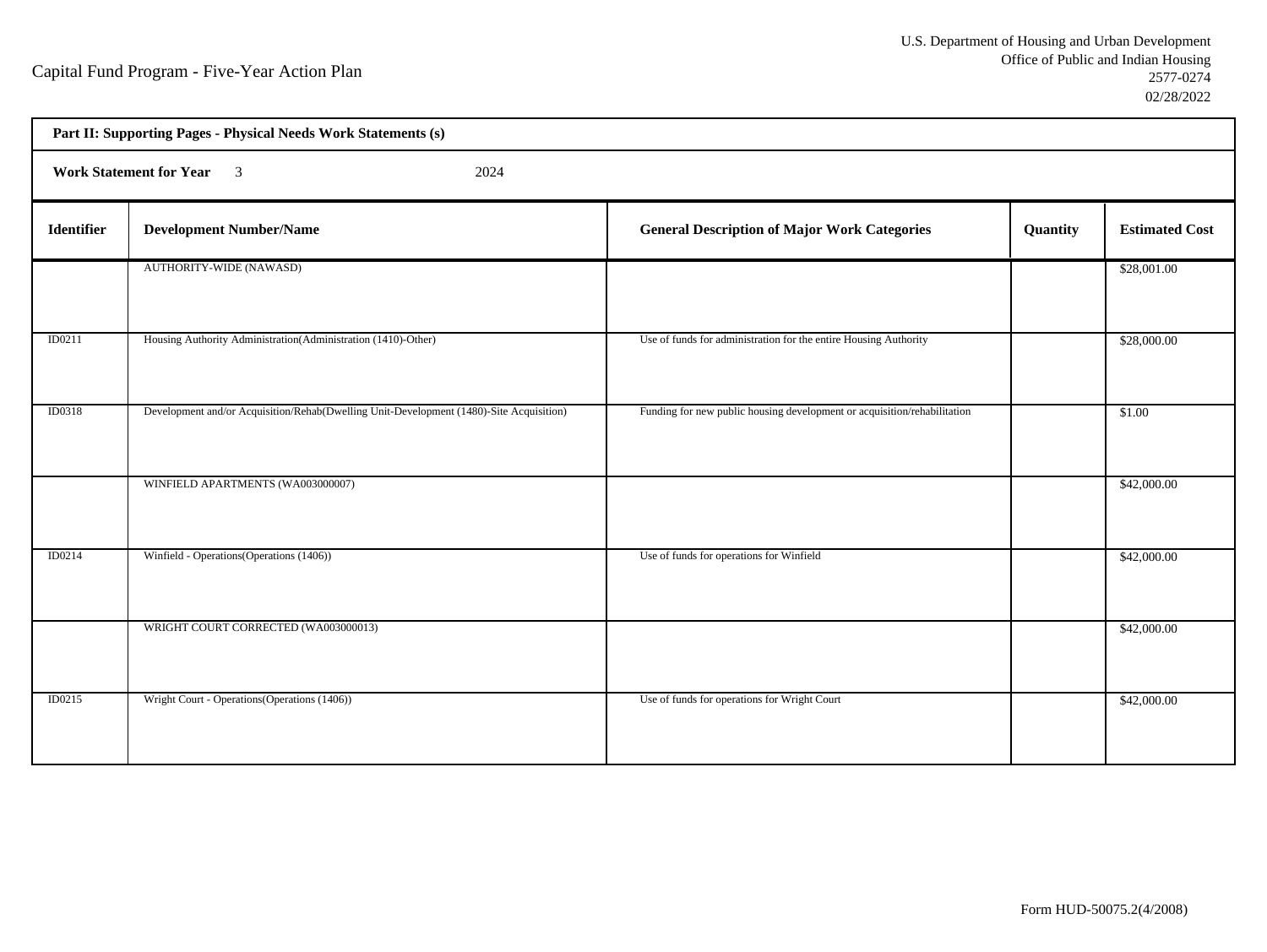| Part II: Supporting Pages - Physical Needs Work Statements (s) |                                                |                                                     |          |                       |  |  |
|----------------------------------------------------------------|------------------------------------------------|-----------------------------------------------------|----------|-----------------------|--|--|
|                                                                | Work Statement for Year 3<br>2024              |                                                     |          |                       |  |  |
| <b>Identifier</b>                                              | <b>Development Number/Name</b>                 | <b>General Description of Major Work Categories</b> | Quantity | <b>Estimated Cost</b> |  |  |
|                                                                | CHARTER HOUSE (WA003000009)                    |                                                     |          | \$42,000.00           |  |  |
| ID0216                                                         | Charter House - Operations (Operations (1406)) | Use of funds for operations for Charter House       |          | \$42,000.00           |  |  |
|                                                                | CASA DEL SOL APARTMENTS (WA003000012)          |                                                     |          | \$42,000.00           |  |  |
| ID0217                                                         | Casa Del Sol - Operations (Operations (1406))  | Use of funds for operations for Casa Del Sol        |          | \$42,000.00           |  |  |
|                                                                | THE SUMMIT AT BAY VISTA (WA003000005)          |                                                     |          | \$42,000.00           |  |  |
| <b>ID0218</b>                                                  | Summit - Operations (Operations (1406))        | Use of funds for operations for Summit              |          | \$42,000.00           |  |  |
|                                                                | SHADOW CREEK (WA003000008)                     |                                                     |          | \$41,999.00           |  |  |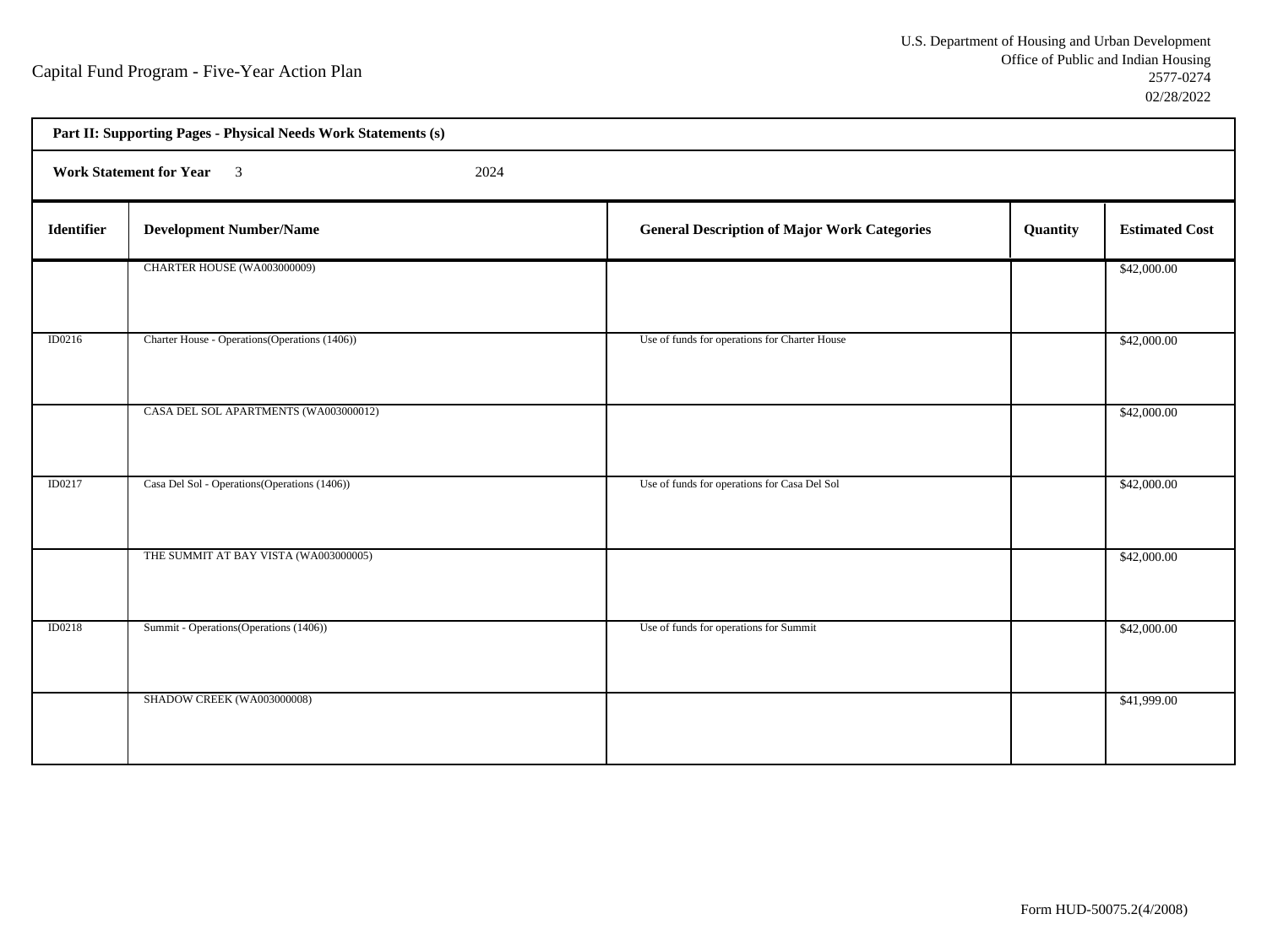| Part II: Supporting Pages - Physical Needs Work Statements (s) |                                               |  |                                                     |          |                       |
|----------------------------------------------------------------|-----------------------------------------------|--|-----------------------------------------------------|----------|-----------------------|
|                                                                | <b>Work Statement for Year</b> 3<br>2024      |  |                                                     |          |                       |
| <b>Identifier</b>                                              | <b>Development Number/Name</b>                |  | <b>General Description of Major Work Categories</b> | Quantity | <b>Estimated Cost</b> |
| ID0219                                                         | Shadow Creek - Operations (Operations (1406)) |  | Use of funds for operations at Shadow Creek         |          | \$41,999.00           |
|                                                                | Subtotal of Estimated Cost                    |  |                                                     |          | \$280,000.00          |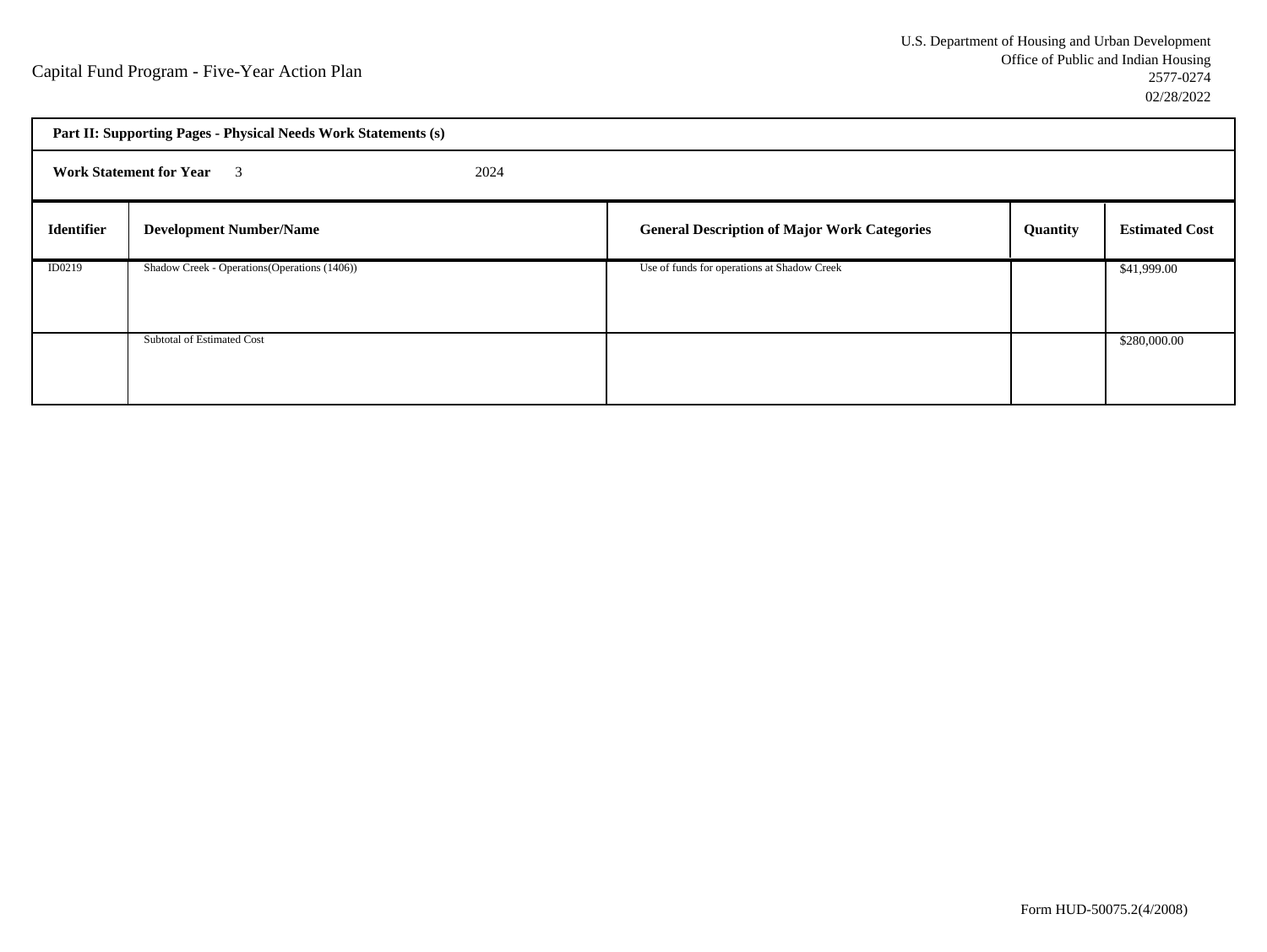| Part II: Supporting Pages - Physical Needs Work Statements (s) |                                                                                         |                                                                          |          |                       |  |  |  |
|----------------------------------------------------------------|-----------------------------------------------------------------------------------------|--------------------------------------------------------------------------|----------|-----------------------|--|--|--|
|                                                                | Work Statement for Year 4<br>2025                                                       |                                                                          |          |                       |  |  |  |
| <b>Identifier</b>                                              | <b>Development Number/Name</b>                                                          | <b>General Description of Major Work Categories</b>                      | Quantity | <b>Estimated Cost</b> |  |  |  |
|                                                                | AUTHORITY-WIDE (NAWASD)                                                                 |                                                                          |          | \$28,001.00           |  |  |  |
| ID0319                                                         | Housing Authority Admin(Administration (1410)-Other)                                    | Use of funds for administration for the entire Housing Authority         |          | \$28,000.00           |  |  |  |
| ID0326                                                         | Development and/or Acquisition/Rehab(Dwelling Unit-Development (1480)-Site Acquisition) | Funding for new public housing development or acquisition/rehabilitation |          | \$1.00                |  |  |  |
|                                                                | WINFIELD APARTMENTS (WA003000007)                                                       |                                                                          |          | \$42,000.00           |  |  |  |
| <b>ID0320</b>                                                  | Winfield Operations (Operations (1406))                                                 | Use of funds for operations for Winfield Apartments                      |          | \$42,000.00           |  |  |  |
|                                                                | SHADOW CREEK (WA003000008)                                                              |                                                                          |          | \$42,000.00           |  |  |  |
| ID0321                                                         | Shadow Creek Operations (Operations (1406))                                             | Use of funds for operations for Shadow Creek Apartments                  |          | \$42,000.00           |  |  |  |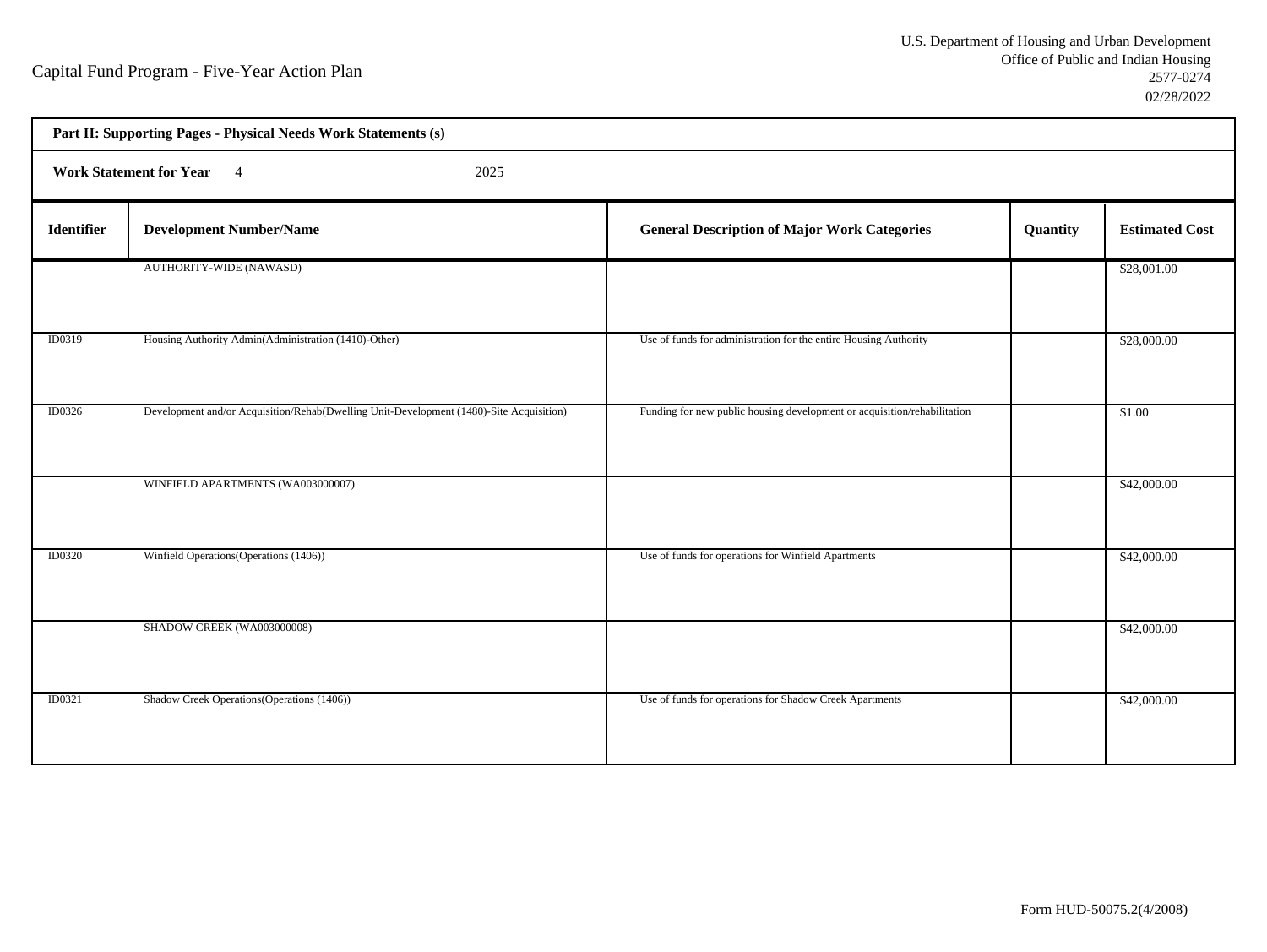| Part II: Supporting Pages - Physical Needs Work Statements (s) |                                              |                                                         |          |                       |  |  |  |
|----------------------------------------------------------------|----------------------------------------------|---------------------------------------------------------|----------|-----------------------|--|--|--|
|                                                                | Work Statement for Year 4<br>2025            |                                                         |          |                       |  |  |  |
| <b>Identifier</b>                                              | <b>Development Number/Name</b>               | <b>General Description of Major Work Categories</b>     | Quantity | <b>Estimated Cost</b> |  |  |  |
|                                                                | WRIGHT COURT CORRECTED (WA003000013)         |                                                         |          | \$42,000.00           |  |  |  |
| <b>ID0322</b>                                                  | Wright Court Operations (Operations (1406))  | Use of funds for operations for Wright Court Apartments |          | \$42,000.00           |  |  |  |
|                                                                | THE SUMMIT AT BAY VISTA (WA003000005)        |                                                         |          | \$42,000.00           |  |  |  |
| ID0323                                                         | Summit Operations (Operations (1406))        | Use of funds for operations for Summit at Bay Vista     |          | \$42,000.00           |  |  |  |
|                                                                | CHARTER HOUSE (WA003000009)                  |                                                         |          | \$42,000.00           |  |  |  |
| ID0324                                                         | Charter House Operations (Operations (1406)) | Use of funds for operations for Charter House           |          | \$42,000.00           |  |  |  |
|                                                                | CASA DEL SOL APARTMENTS (WA003000012)        |                                                         |          | \$41,999.00           |  |  |  |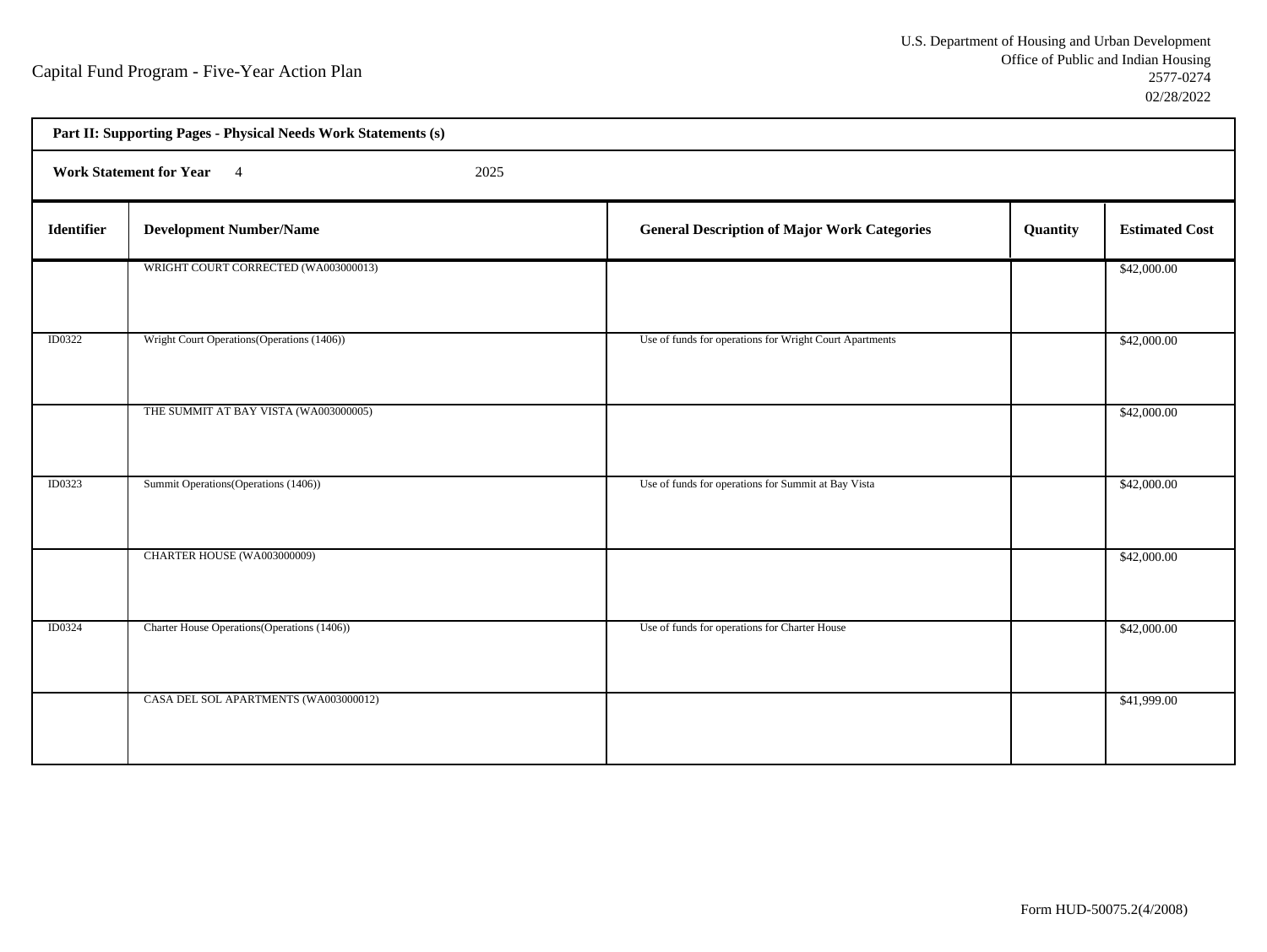| Part II: Supporting Pages - Physical Needs Work Statements (s) |                                             |  |                                                     |          |                       |
|----------------------------------------------------------------|---------------------------------------------|--|-----------------------------------------------------|----------|-----------------------|
| 2025<br><b>Work Statement for Year</b> 4                       |                                             |  |                                                     |          |                       |
| <b>Identifier</b>                                              | <b>Development Number/Name</b>              |  | <b>General Description of Major Work Categories</b> | Quantity | <b>Estimated Cost</b> |
| ID0325                                                         | Casa Del Sol Operations (Operations (1406)) |  | Use of funds for operations for Casa Del Sol        |          | \$41,999.00           |
|                                                                | Subtotal of Estimated Cost                  |  |                                                     |          | \$280,000.00          |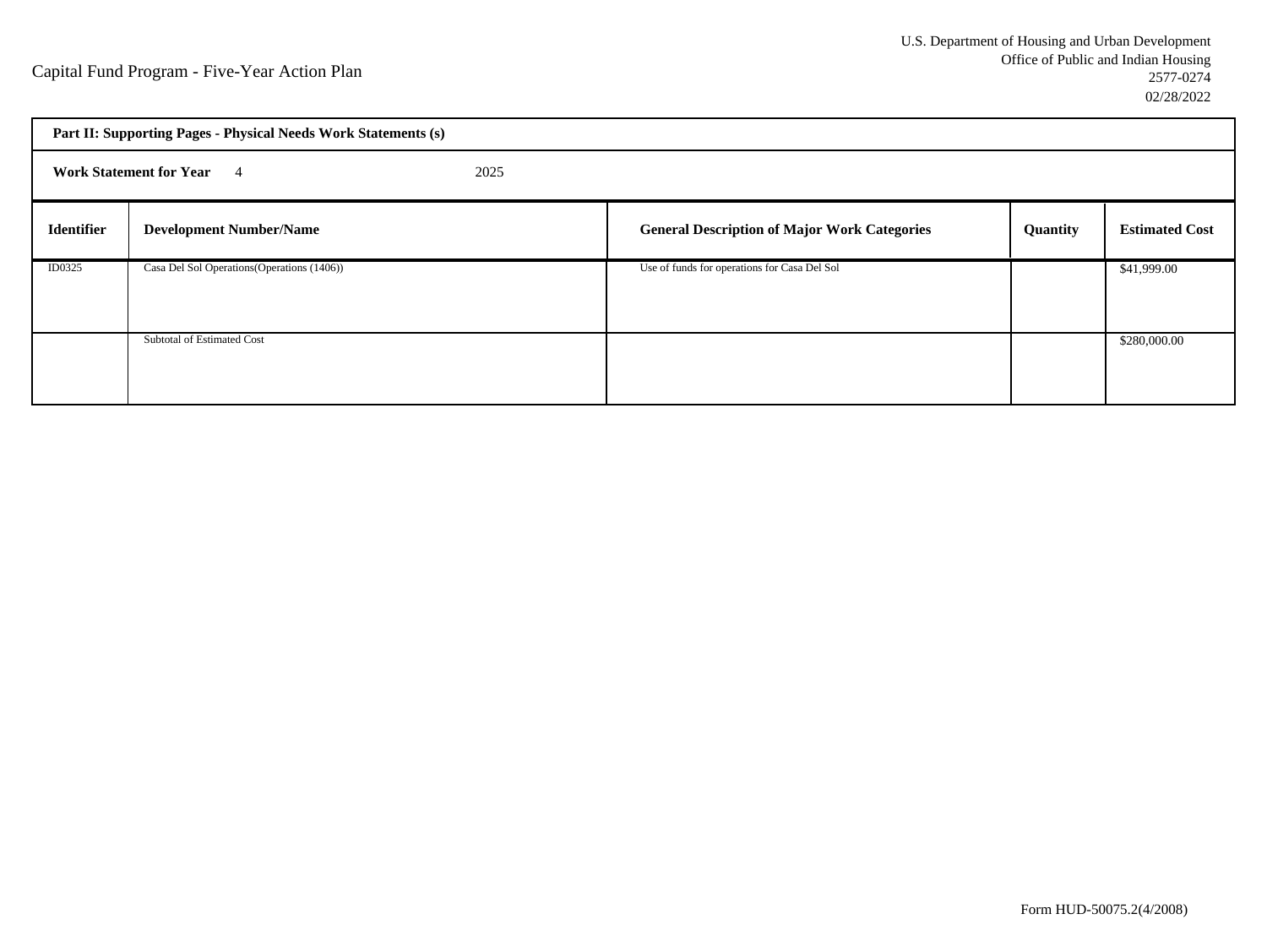| Part II: Supporting Pages - Physical Needs Work Statements (s) |                                                                                         |                                                                          |          |                       |  |  |  |
|----------------------------------------------------------------|-----------------------------------------------------------------------------------------|--------------------------------------------------------------------------|----------|-----------------------|--|--|--|
|                                                                | Work Statement for Year 5<br>2026                                                       |                                                                          |          |                       |  |  |  |
| <b>Identifier</b>                                              | <b>Development Number/Name</b>                                                          | <b>General Description of Major Work Categories</b>                      | Quantity | <b>Estimated Cost</b> |  |  |  |
|                                                                | AUTHORITY-WIDE (NAWASD)                                                                 |                                                                          |          | \$28,001.00           |  |  |  |
| <b>ID0382</b>                                                  | Housing Authority Admin(Administration (1410)-Other)                                    | Use of funds for administration for the entire Housing Authority         |          | \$28,000.00           |  |  |  |
| ID0389                                                         | Development and/or Acquisition/Rehab(Dwelling Unit-Development (1480)-Site Acquisition) | Funding for new public housing development or acquisition/rehabilitation |          | \$1.00                |  |  |  |
|                                                                | WINFIELD APARTMENTS (WA003000007)                                                       |                                                                          |          | \$42,000.00           |  |  |  |
| <b>ID0383</b>                                                  | Winfield Operations (Operations (1406))                                                 | Use of funds for operations for Winfield Apartments                      |          | \$42,000.00           |  |  |  |
|                                                                | SHADOW CREEK (WA003000008)                                                              |                                                                          |          | \$42,000.00           |  |  |  |
| <b>ID0384</b>                                                  | Shadow Creek Operations (Operations (1406))                                             | Use of funds for operations for Shadow Creek Apartments                  |          | \$42,000.00           |  |  |  |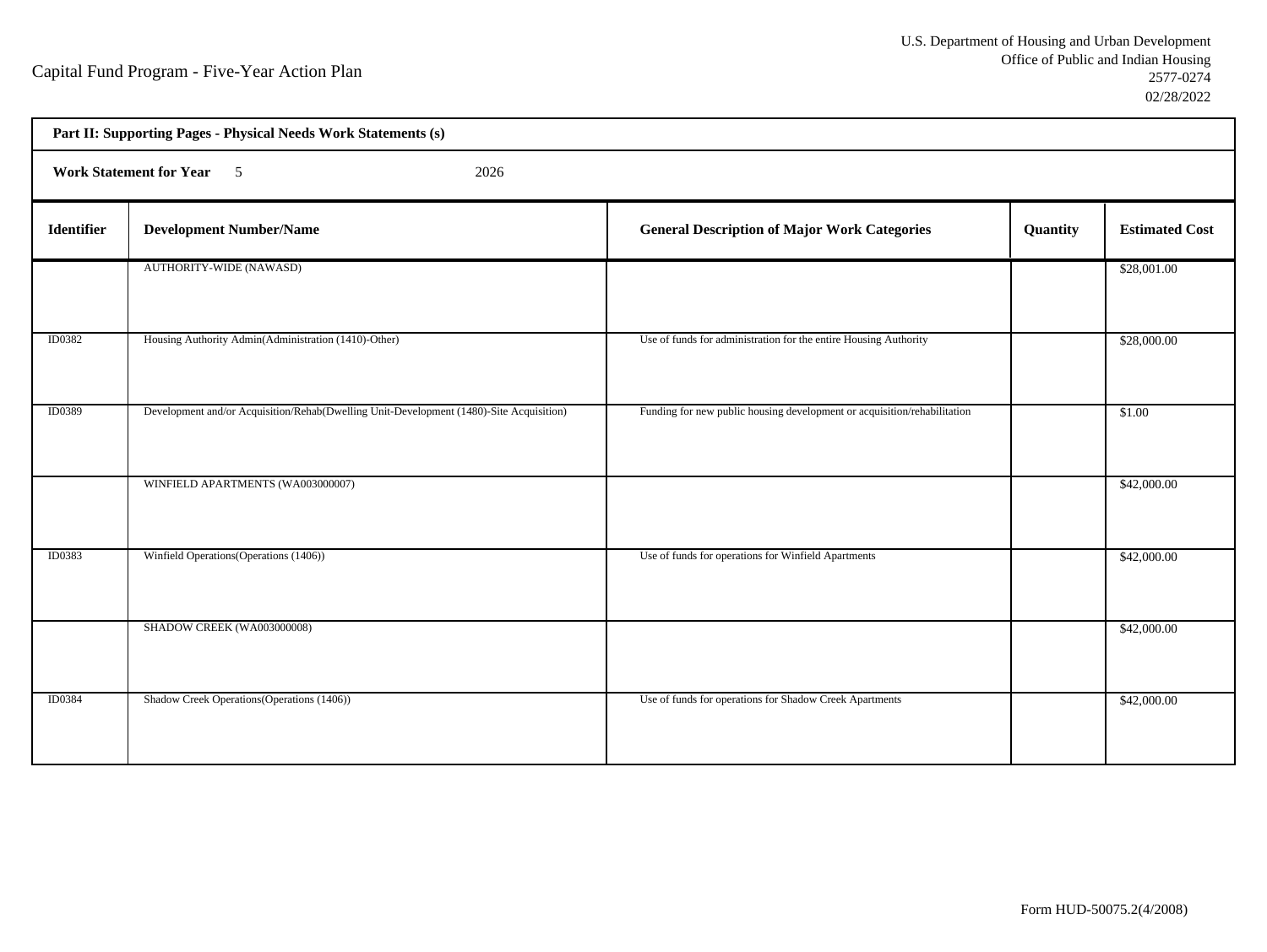| Part II: Supporting Pages - Physical Needs Work Statements (s) |                                              |                                                                 |                       |  |  |  |  |
|----------------------------------------------------------------|----------------------------------------------|-----------------------------------------------------------------|-----------------------|--|--|--|--|
|                                                                | Work Statement for Year 5<br>2026            |                                                                 |                       |  |  |  |  |
| <b>Identifier</b>                                              | <b>Development Number/Name</b>               | <b>General Description of Major Work Categories</b><br>Quantity | <b>Estimated Cost</b> |  |  |  |  |
|                                                                | WRIGHT COURT CORRECTED (WA003000013)         |                                                                 | \$42,000.00           |  |  |  |  |
| <b>ID0385</b>                                                  | Wright Court Operations (Operations (1406))  | Use of funds for operations for Wright Court Apartments         | \$42,000.00           |  |  |  |  |
|                                                                | THE SUMMIT AT BAY VISTA (WA003000005)        |                                                                 | \$42,000.00           |  |  |  |  |
| <b>ID0386</b>                                                  | Summit Operations (Operations (1406))        | Use of funds for operations for Summit at Bay Vista             | \$42,000.00           |  |  |  |  |
|                                                                | CHARTER HOUSE (WA003000009)                  |                                                                 | \$42,000.00           |  |  |  |  |
| ID0387                                                         | Charter House Operations (Operations (1406)) | Use of funds for operations for Charter House                   | \$42,000.00           |  |  |  |  |
|                                                                | CASA DEL SOL APARTMENTS (WA003000012)        |                                                                 | \$41,999.00           |  |  |  |  |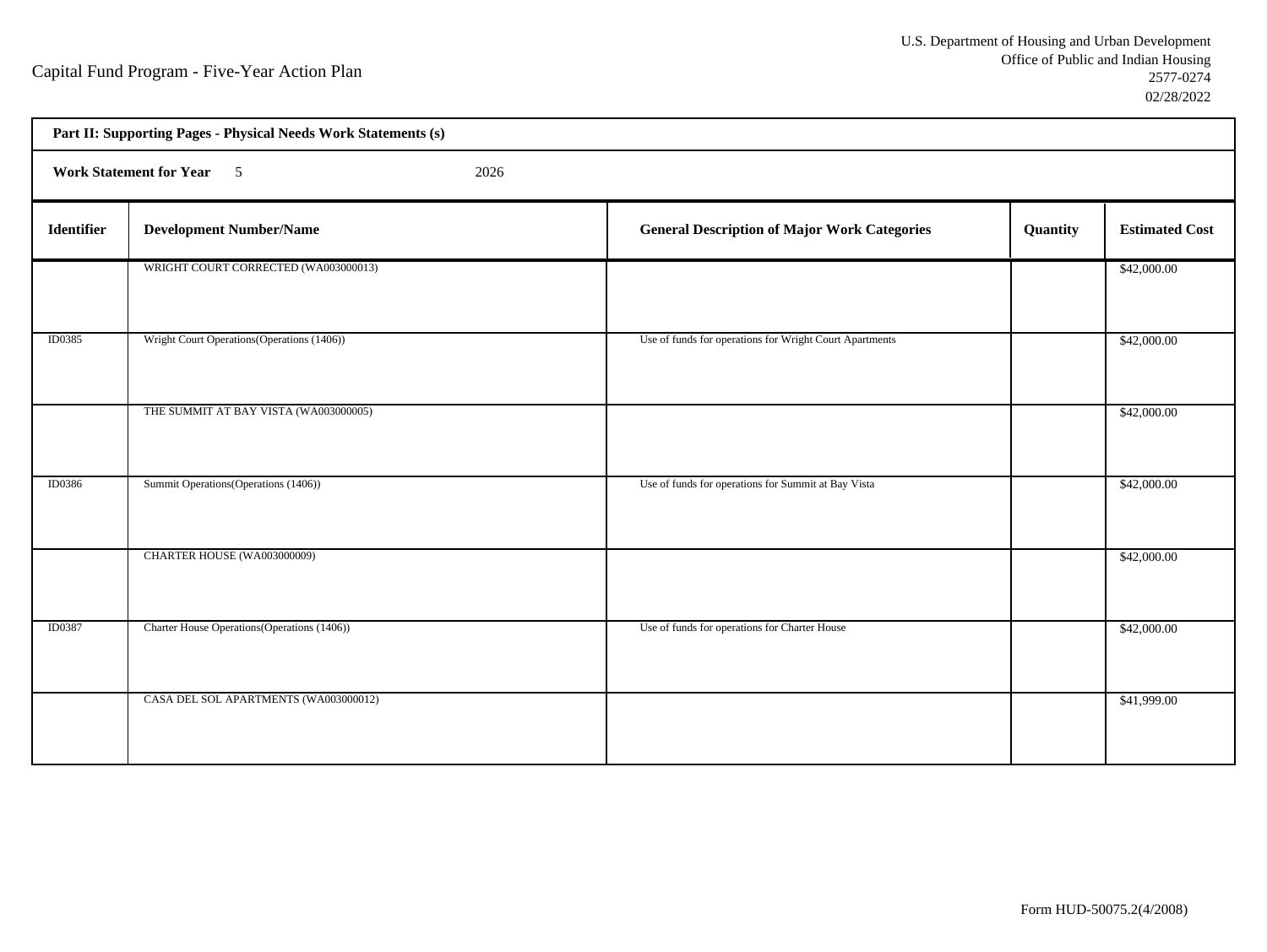| Part II: Supporting Pages - Physical Needs Work Statements (s) |                                             |  |                                                     |          |                       |  |  |
|----------------------------------------------------------------|---------------------------------------------|--|-----------------------------------------------------|----------|-----------------------|--|--|
| 2026<br><b>Work Statement for Year</b> 5                       |                                             |  |                                                     |          |                       |  |  |
| <b>Identifier</b>                                              | <b>Development Number/Name</b>              |  | <b>General Description of Major Work Categories</b> | Quantity | <b>Estimated Cost</b> |  |  |
| <b>ID0388</b>                                                  | Casa Del Sol Operations (Operations (1406)) |  | Use of funds for operations for Casa Del Sol        |          | \$41,999.00           |  |  |
|                                                                | Subtotal of Estimated Cost                  |  |                                                     |          | \$280,000.00          |  |  |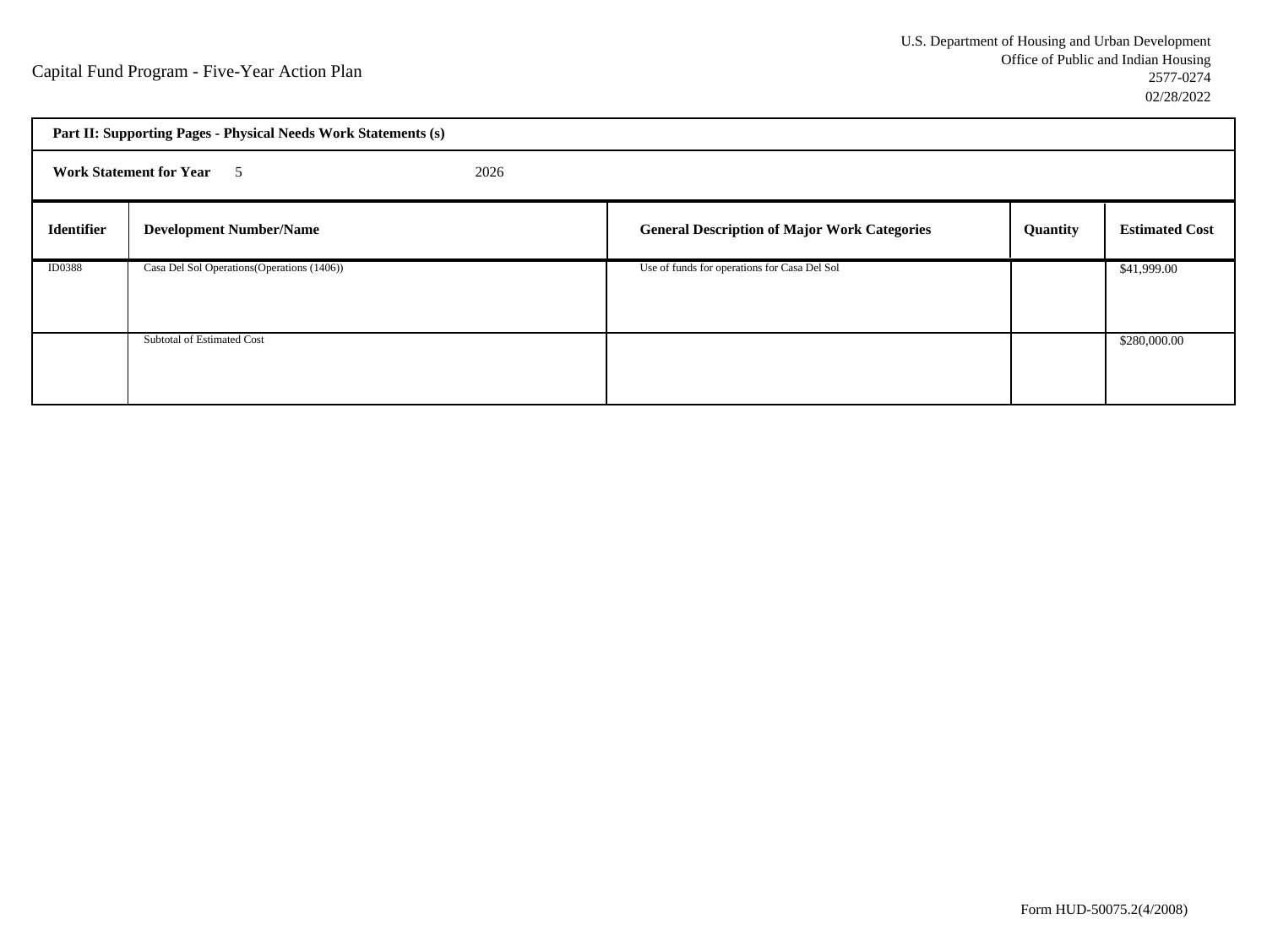| Part III: Supporting Pages - Management Needs Work Statements (s)                       |                       |  |  |  |
|-----------------------------------------------------------------------------------------|-----------------------|--|--|--|
| Work Statement for Year 1<br>2022                                                       |                       |  |  |  |
| <b>Development Number/Name</b><br><b>General Description of Major Work Categories</b>   | <b>Estimated Cost</b> |  |  |  |
| Housing Authority Wide                                                                  |                       |  |  |  |
| Housing Authority Admin(Administration (1410)-Other)                                    | \$53,000.00           |  |  |  |
| Development and/or Acquisition/Rehab(Dwelling Unit-Development (1480)-Site Acquisition) | \$1.00                |  |  |  |
| Subtotal of Estimated Cost                                                              | \$53,001.00           |  |  |  |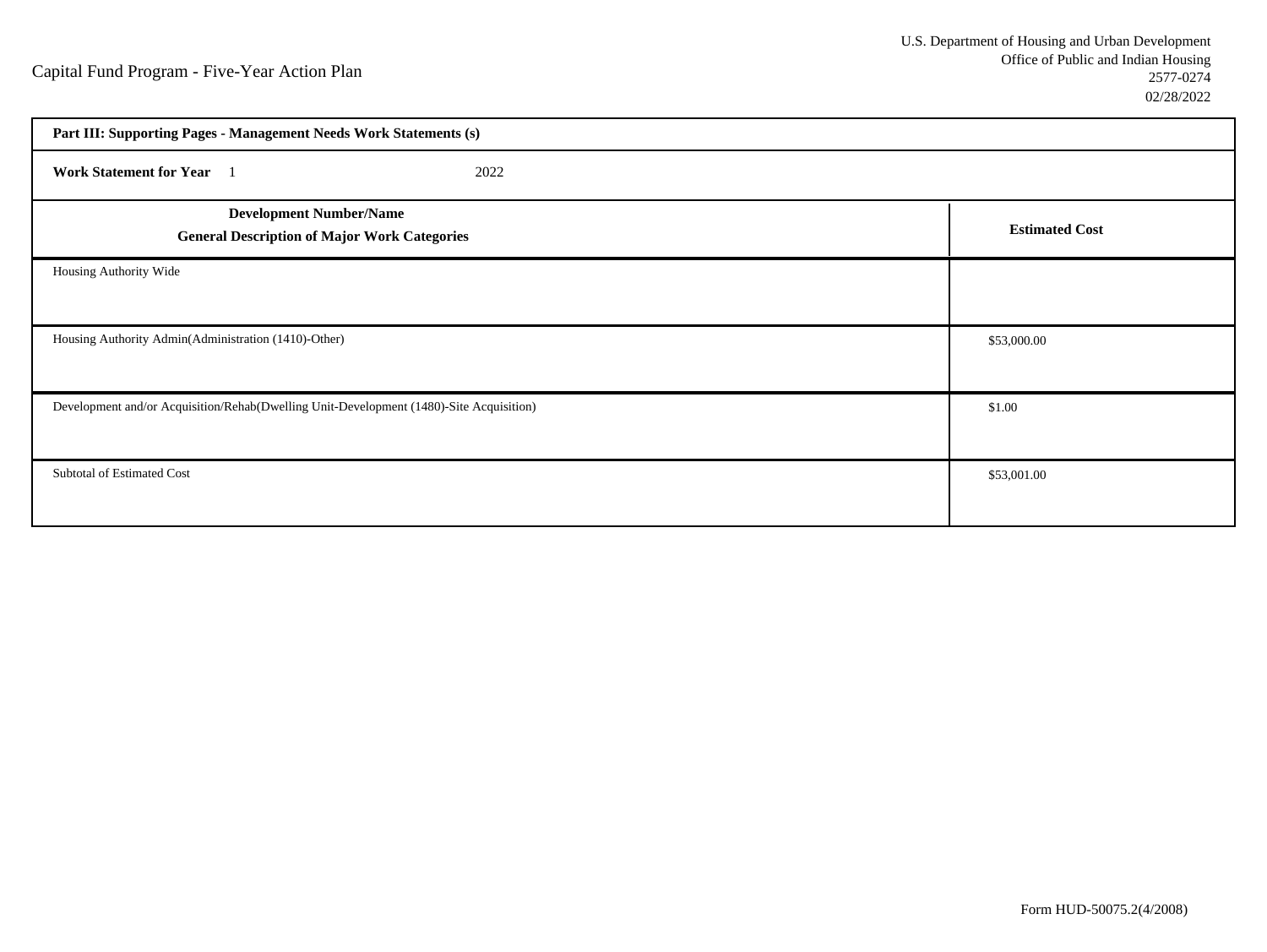| Part III: Supporting Pages - Management Needs Work Statements (s)                       |                       |  |  |  |
|-----------------------------------------------------------------------------------------|-----------------------|--|--|--|
| Work Statement for Year 2<br>2023                                                       |                       |  |  |  |
| <b>Development Number/Name</b><br><b>General Description of Major Work Categories</b>   | <b>Estimated Cost</b> |  |  |  |
| Housing Authority Wide                                                                  |                       |  |  |  |
| Housing Authority Admin(Administration (1410)-Other)                                    | \$28,000.00           |  |  |  |
| Development and/or Acquisition/Rehab(Dwelling Unit-Development (1480)-Site Acquisition) | \$1.00                |  |  |  |
| Subtotal of Estimated Cost                                                              | \$28,001.00           |  |  |  |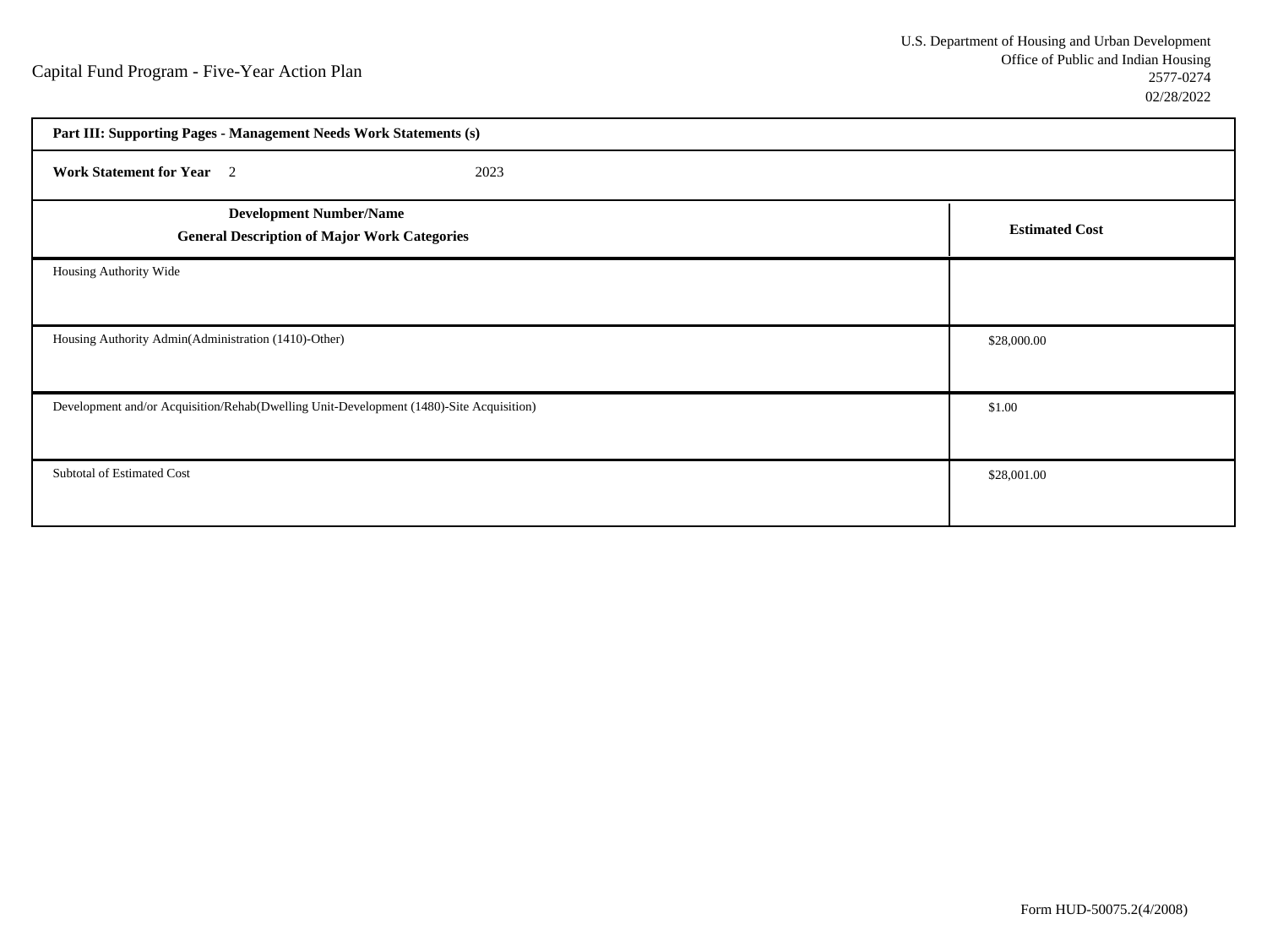| Part III: Supporting Pages - Management Needs Work Statements (s)                       |                       |  |  |  |
|-----------------------------------------------------------------------------------------|-----------------------|--|--|--|
| <b>Work Statement for Year</b> 3<br>2024                                                |                       |  |  |  |
| <b>Development Number/Name</b><br><b>General Description of Major Work Categories</b>   | <b>Estimated Cost</b> |  |  |  |
| Housing Authority Wide                                                                  |                       |  |  |  |
| Housing Authority Administration(Administration (1410)-Other)                           | \$28,000.00           |  |  |  |
| Development and/or Acquisition/Rehab(Dwelling Unit-Development (1480)-Site Acquisition) | \$1.00                |  |  |  |
| Subtotal of Estimated Cost                                                              | \$28,001.00           |  |  |  |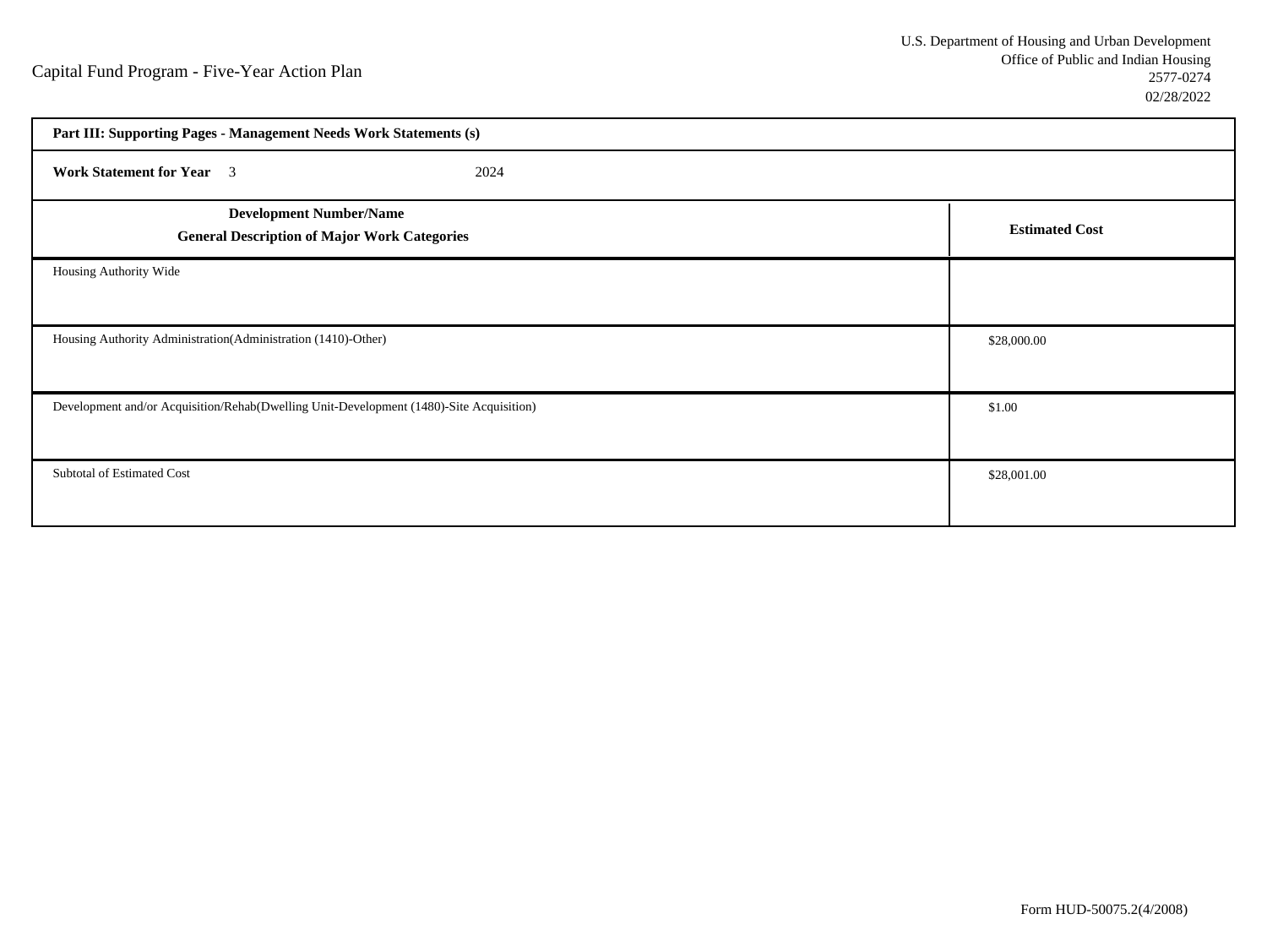| Part III: Supporting Pages - Management Needs Work Statements (s)                       |                       |  |  |  |  |
|-----------------------------------------------------------------------------------------|-----------------------|--|--|--|--|
| Work Statement for Year 4<br>2025                                                       |                       |  |  |  |  |
| <b>Development Number/Name</b><br><b>General Description of Major Work Categories</b>   | <b>Estimated Cost</b> |  |  |  |  |
| Housing Authority Wide                                                                  |                       |  |  |  |  |
| Housing Authority Admin(Administration (1410)-Other)                                    | \$28,000.00           |  |  |  |  |
| Development and/or Acquisition/Rehab(Dwelling Unit-Development (1480)-Site Acquisition) | \$1.00                |  |  |  |  |
| Subtotal of Estimated Cost                                                              | \$28,001.00           |  |  |  |  |